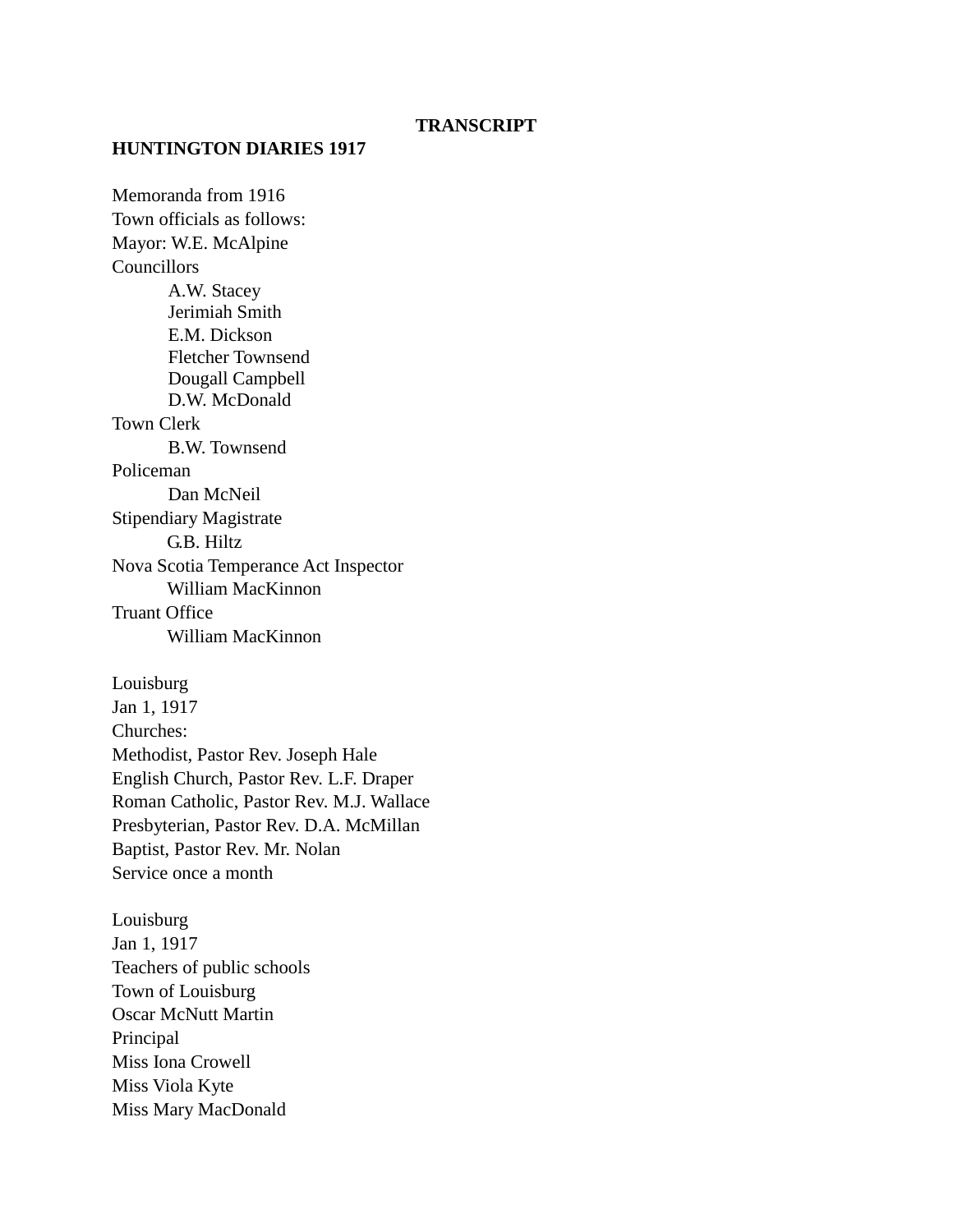Miss Annie Verner Miss Eva Lukerman

# **JANUARY 1917**

### **Monday 1**

Louisburg

Fine. Clear and bright in the forenoon. Partly cloudy in the afternoon. Moderately cold. Wind north-west. Good skating on the lakes. A number of people skating on the Little Lake in the afternoon. No sleighing.

All places of business closed.

Steamer "Corunna" sailed in the early morning to bring Barge "Inverness" to port. "Corunna" returned at about 5 P.M. with Barge in tow.

Attended service in the English church at 7:30 P.M. Preacher Rev. J.F Draper.

# **JANUARY 1917**

### **Tuesday 2**

Louisburg Cloudy, drizzily, snow squalls. Fine, mild and partly clear in the afternoon. Wind south-west.

National service cards being distributed by the Postmaster to all males between the ages of 16 and 65 inclusive.

Attended Week of Prayer United service in Methodist Church at 7:30 P.M. Service conducted by Rev. Mr. Hale and Rev. Mr. McMillan.

### **JANUARY 1917**

### **Wednesday 3**

Louisburg Fine, clear and bright. An ideal winter day. Partly cloudy in the afternoon.

## **JANUARY 1917**

### **Thursday 4**

### Louisburg

Fine, cloudy and mild. Storm threatening. Light south-east wind changing to north-east during the night.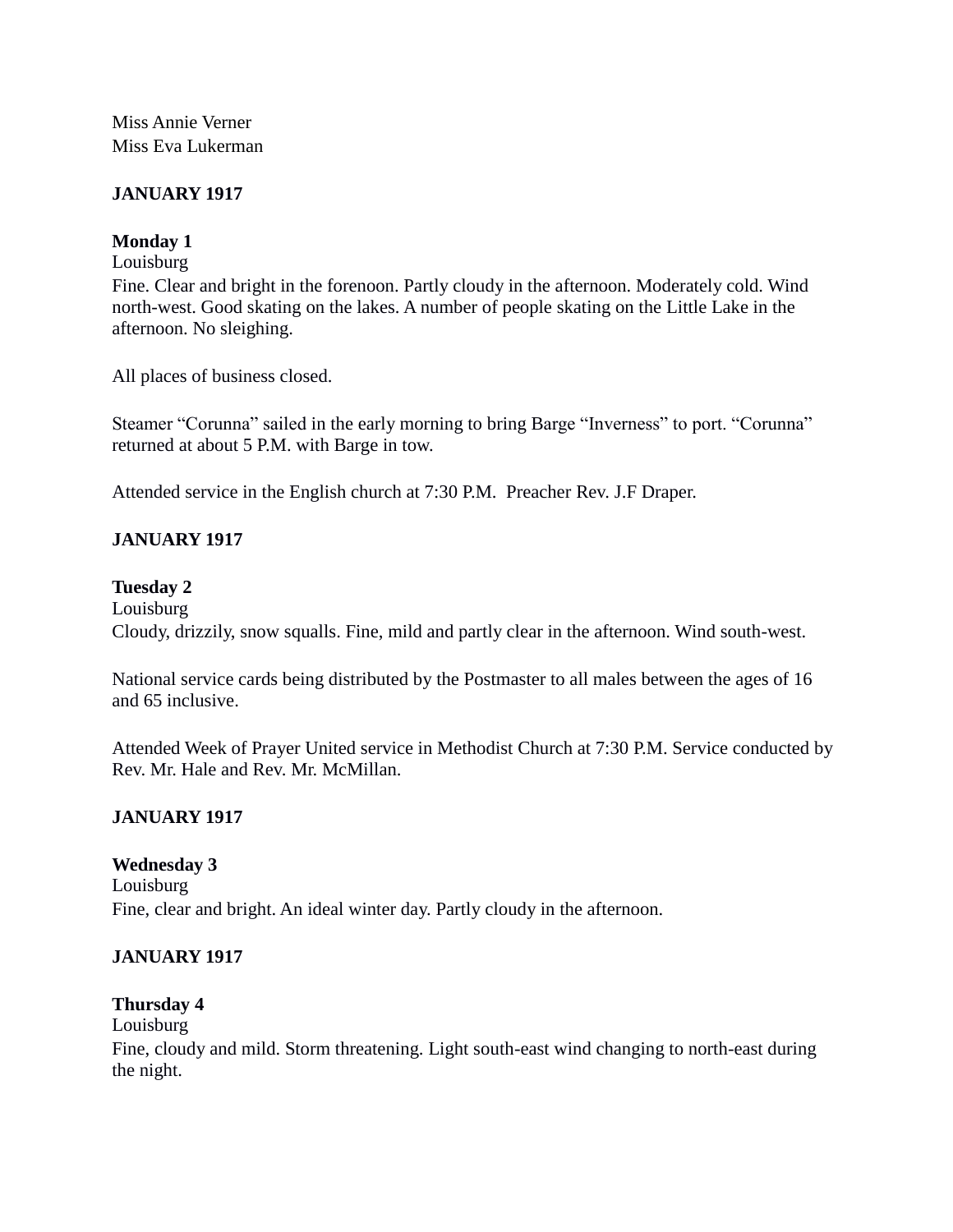Attended choir practice in the Methodist Church at close of Week of Prayer united service in the evening.

# **JANUARY 1917**

### **Friday 5**

Louisburg Fine. Cloudy and mild. Light variable wind. Storm threatening.

# **JANUARY 1917**

### **Saturday 6**

Louisburg

Begun to rain at about 10 A.M., and continued until night. Gale of wind from south. Cleared during early part of the night.

Steamer "Coban" arrived in the afternoon and loaded cargo of coal.

# **JANUARY 1917**

# **Sunday 7**

Louisburg

Fine, clear and bright. Moderately cold. An ideal winter day. Wind north-west changing to southwest at night.

Steamer "Coban" sailed with cargo of coal.

Tug "Cruizer" arrived to tow steamer "Lars Fonstein" which has been here partly disabled since Dec  $25<sup>th</sup>$  to Halifax.

Attended service in the Methodist Church at 11 A.M and 7 P. M. Preacher Rev. Joseph Hale.

Attended choir practice at close of evening service for music for Anniversary service in Methodist church on Tuesday evening 9<sup>th</sup>.

# **JANUARY 1917**

### **Monday 8**

Louisburg

Rained in the early morning. Cleared at about 9 A.M. Fine clear and warm during the remainder of the day. Thawing streets muddy.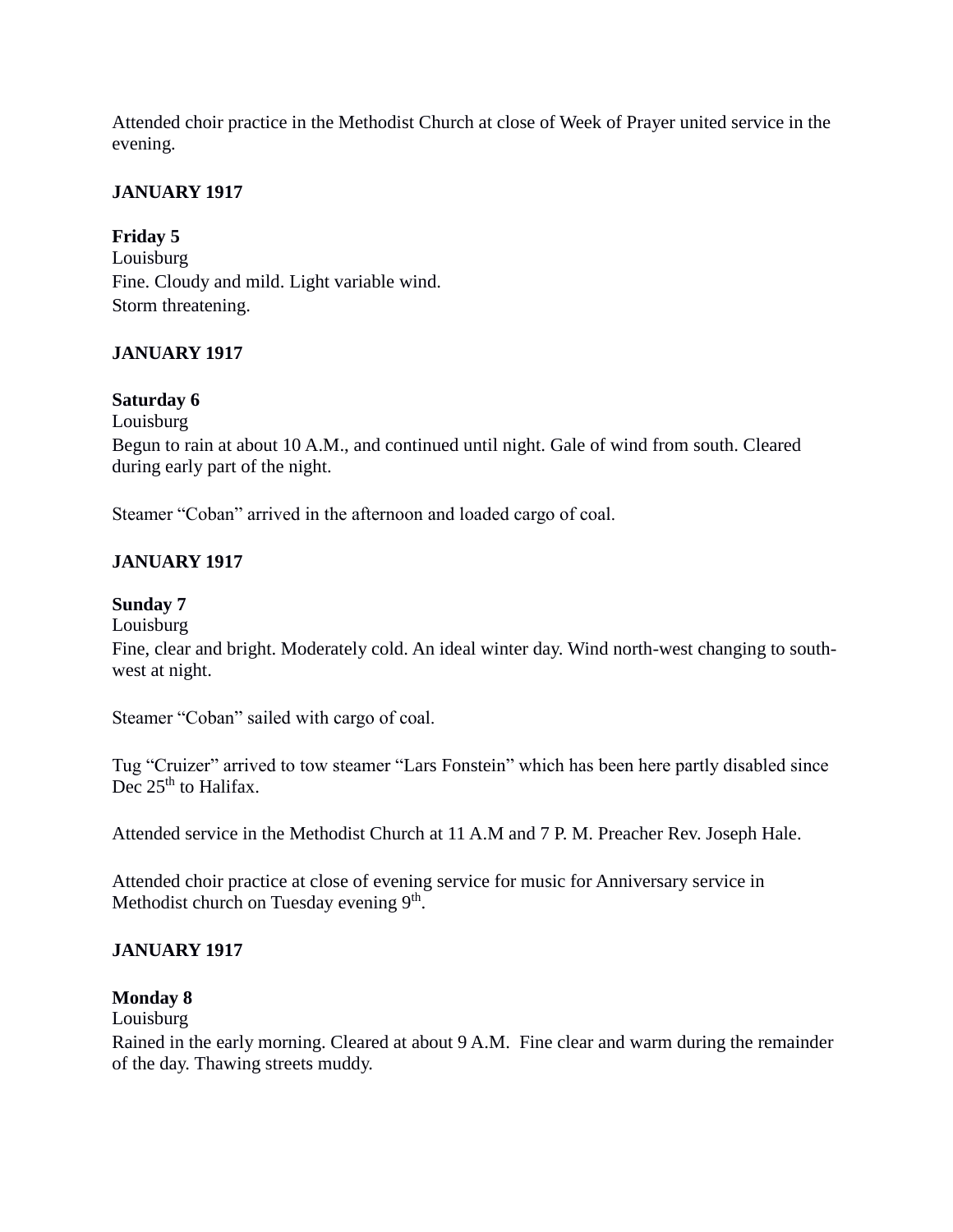Tug "Cruizer" sailed for Halifax with disabled Norwegian Steamer "Lars Fonstein" in tow.

# **JANUARY 1917**

### **Tuesday 9**

Louisburg Fine and mild. Cloudy.

Attended the first anniversary service of the dedication of the Methodist Church. Service conducted by Rev. Joseph Hale.

### **JANUARY 1917**

### **Wednesday 10**

Louisburg

Rained heavily during the forenoon. Cloudy, misty, mild and foggy in the afternoon and evening. Strong south east wind in the morning, moderated at about noon.

Attended choir practice in the Methodist Church at 9 P.M.

# **JANUARY 1917**

**Thursday 11** Louisburg Cloudy, foggy showery, and mild. Strong southerly wind increasing during the night.

Steamer "Maskinonge" arrived in the morning for cargo of coal.

# **JANUARY 1917**

**Friday 12** Louisburg Cloudy, foggy and mild. Wind southerly.

### **JANUARY 1917**

### **Saturday 13**

Louisburg

Fine, clear and bright. Moderately cold. Ideal winter day. Ground bare. Good skating. Wind north-west.

Steamer "Maskinonge" sailed for Boston with cargo of coal.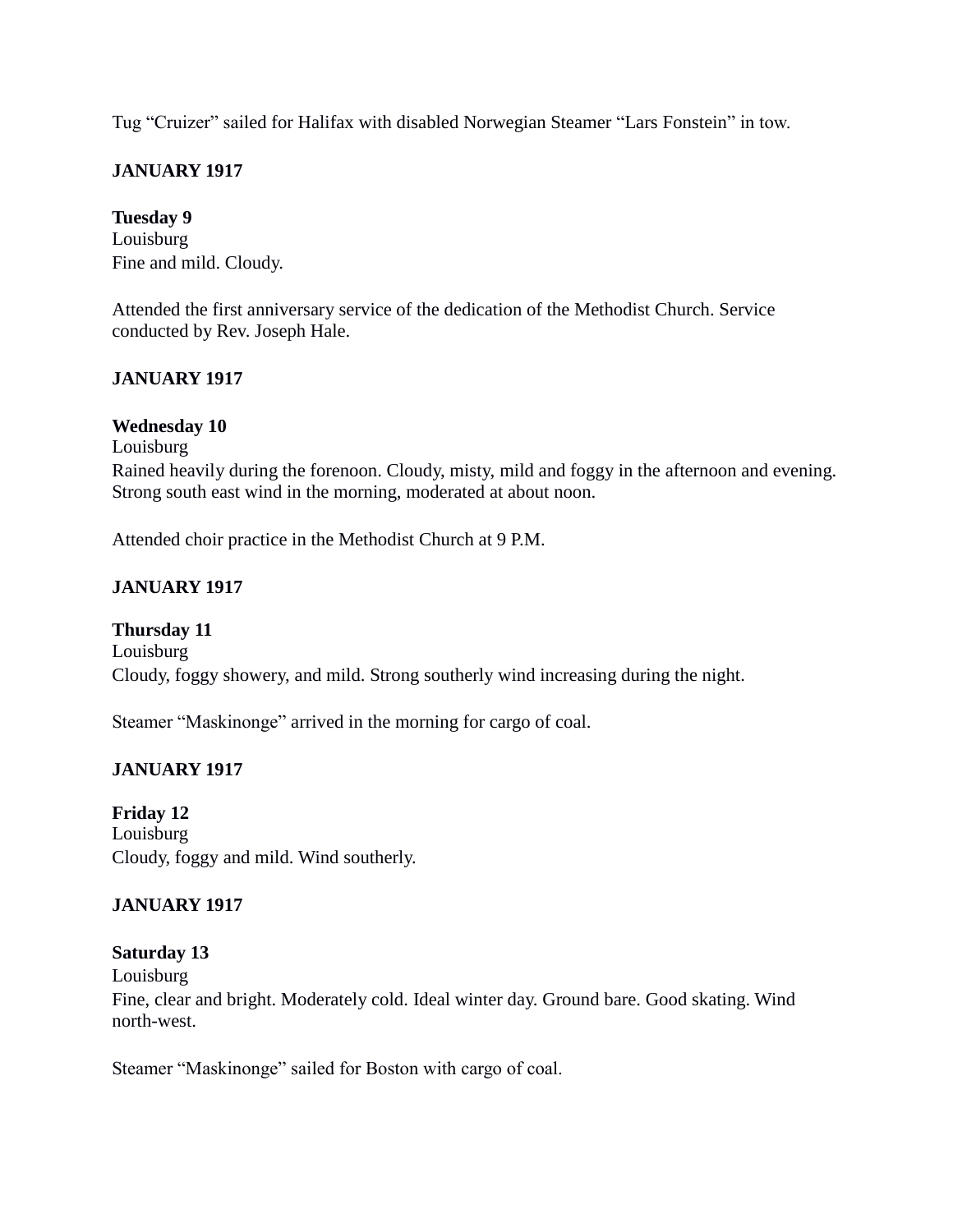## **JANUARY 1917**

### **Sunday 14**

Louisburg

Cloudy and chilly. Begun to rain at about 9 P.M. Strong southerly wind developing into a heavy gale during the night.

Steamer "Coban" arrived for cargo of coal.

Attended service in the Methodist Church at 11 A.M. and 7 P. M. Preacher Rev. Joseph Hale.

Four young men drowned at Grand Mira. John E. and Michael McEachren, John L. McKinnon and Joseph McDonald fell through the ice in Mira River near Roman Catholic Church, while skating. Bodies recovered.

### **JANUARY 1917**

#### **Monday 15**

Louisburg

Clear and cold. Strong north-west wind. Chilly. Minimum temperature about 10 above zero.

Government Steamer "Lady Laurier" arrived in the afternoon.

### **JANUARY 1917**

**Tuesday 16** Louisburg Clear and bright- cold and chilly. Strong northwest wind.

Steamer "Coban" sailed for St John, N.B. with cargo of coal.

Government steamer "Lady Laurier" sailed.

Steamer "Scotsburn" arrived, landed freight and sailed for Halifax.

# **JANUARY 1917**

### **Wednesday 17**

Louisburg

Very chilly and raw. Clear in the morning, cloudy in the afternoon. Fresh south-west wind. Snow squalls in the evening.

British transport "Cape Corsa" arrived for bunker coal.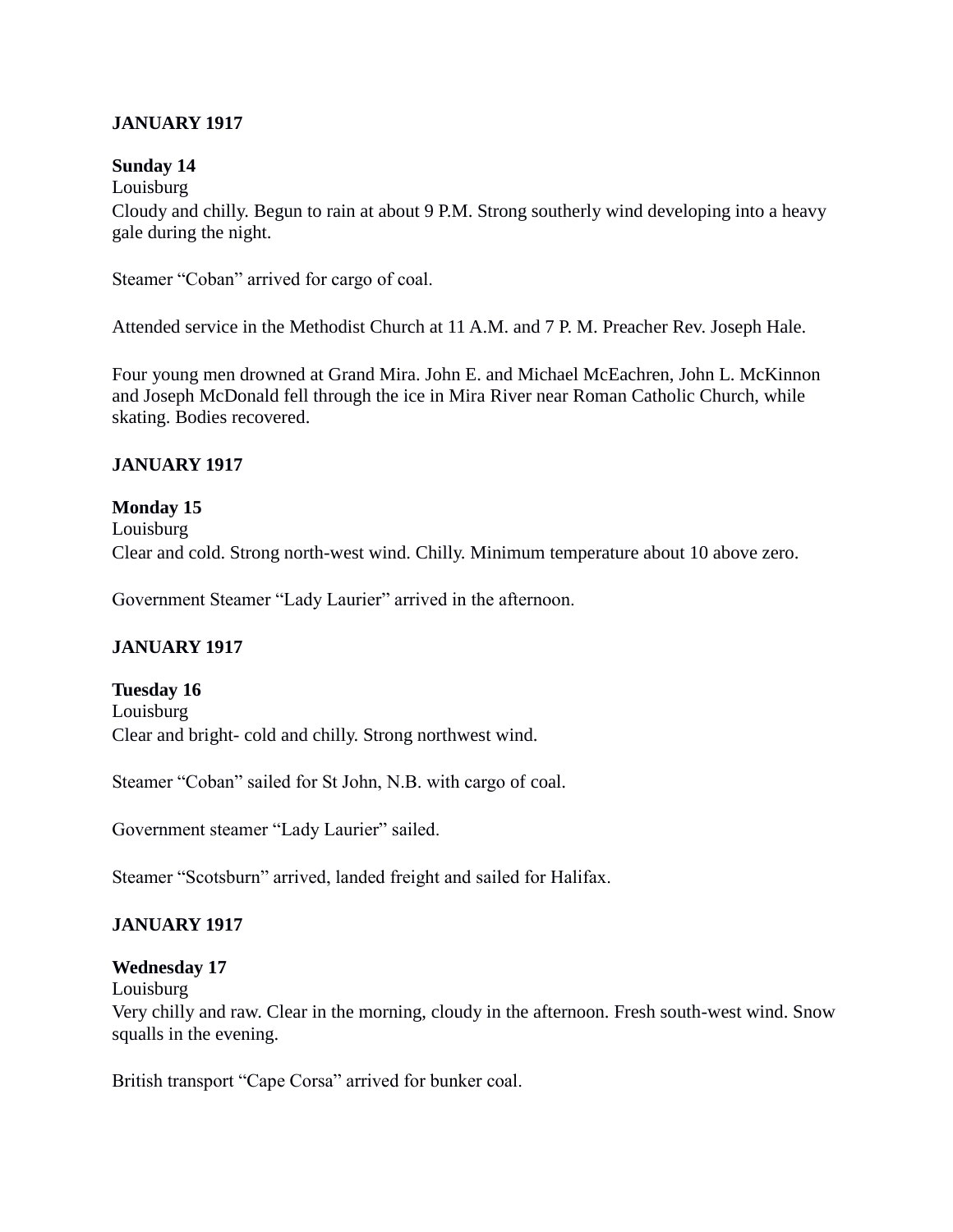Dredge "Cape Breton" bound for Sydney in tow of tugs "Lisgar" and "Rocheling" broke adrift and went ashore at Shag Rock near White Head, N.S. Capt. Hatfield and nine men drowned.

Attended choir practice in the Methodist Church at 9 P.M.

# **JANUARY 1917**

## **Thursday 18**

Louisburg

Cloudy and chilly. Snow squalls in the afternoon. Wind southerly. Clearing early in the evening. Wind changing to north-west. Snow fall about 2 inches. Canadian parliament opened at Ottawa.

Members of Masonic Lodge had chicken supper at the Crowdis Hotel in the evening.

Attended dance in Masonic hall in the evening given by Masonic Lodge.

# **JANUARY 1917**

**Friday 19** Louisburg Cloudy and chilly. Snow squalls in the afternoon. Clear during the night.

Steamer "Cape Breton" arrived. Loaded cargo of coal and sailed.

# **JANUARY 1917**

### **Saturday 20**

Louisburg

Fine clear and very cold. Wind north-west. Min. temp. 4 degrees below zero. Max. temp. 7 above.

### **JANUARY 1917**

### **Sunday 21**

Louisburg Fine clear and very cold. Min temperature about zero. Harbour frozen up as far as Slattery Point.

Tug "C.M. Winch" arrived from Sydney at about 1 P. M.

Attended service in the Methodist Church at 11 A. M. and 7 P.M. Preacher Rev. Joseph Hale.

# **JANUARY 1917**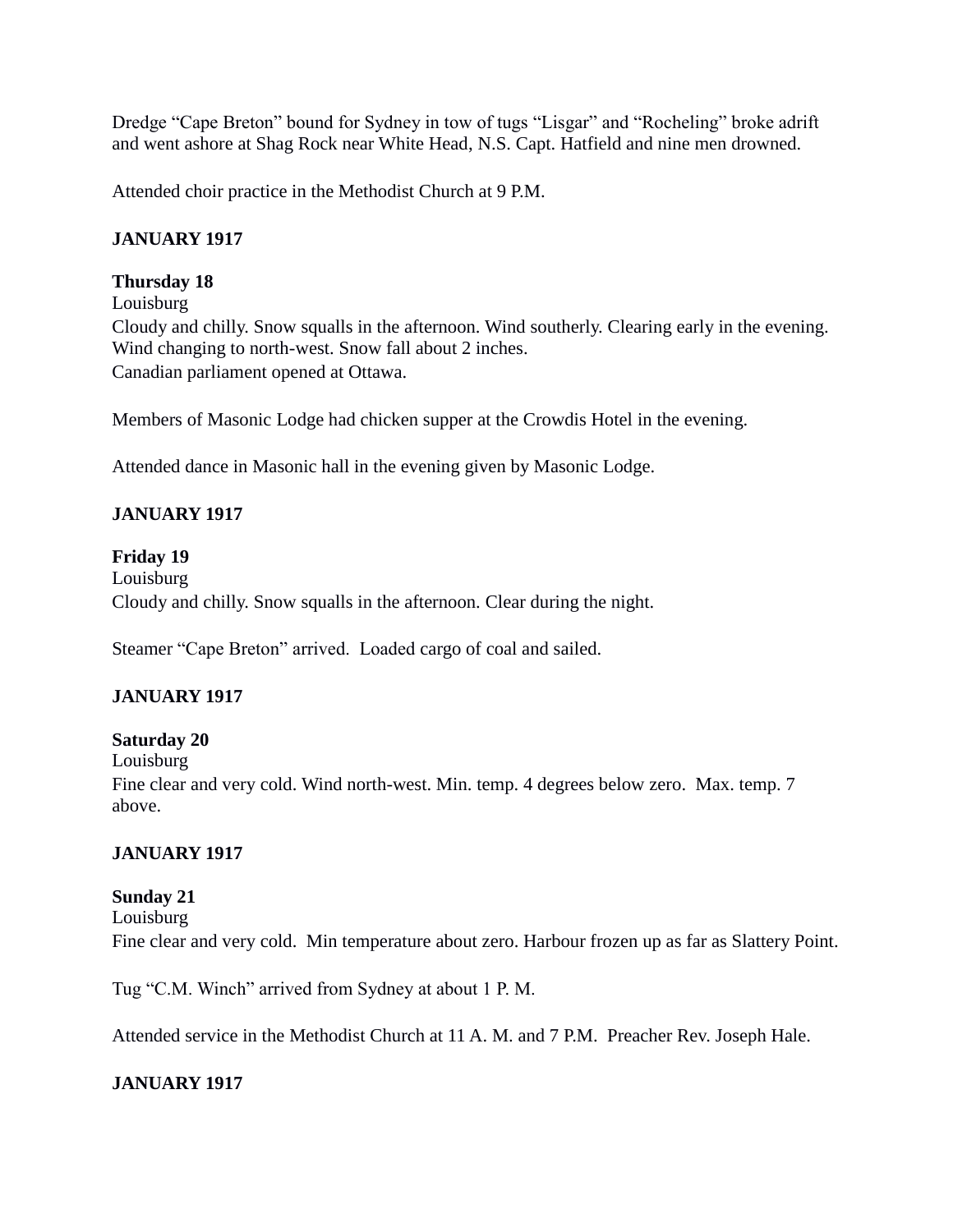## **Monday 22**

Louisburg

Snowed moderately from 9 A.M. until about 8 P.M. Wind north-east and east changing to northerly at night. Snow fall about 6 inches.

Danish steamer "Rosborg" arrived for bunker coal.

Steamer "Batiscan" arrived during the night for cargo of coal.

# **JANUARY 1917**

### **Tuesday 23**

Louisburg

Squally and blustery in the forenoon. Strong north-west wind. Cold. Min temperature about zero. Finer in afternoon.

United States Hospital ship "Androscoggin"" with Steamer, Sable I. in tow arrived shortly before noon. Having picked up the Sable I. about 100 miles from this port short of coal. "Androscoggin" sailed in the evening.

Government Seamer "Lady Laurier" arrived and anchored in the upper harbour.

British transport "Glenferun" arrived from Sydney in the evening for bunker coal. Being unable to obtain bunker at the former port on account of ice conditions.

Mrs. Ruth Tutty died.

### **JANUARY 1917**

#### **Wednesday 24**

Louisburg

Fine, moderately cold in the morning and at night. Mild at mid day. Wind about west-south-west, shifting to about north-west at night. Good sleighing.

Tug "Cruizer" with barge in tow arrived for cargo of coal.

Norwegian Steamer "A.O. Knudsen" arrived for bunker coal.

Attended choir practice in Methodist Church at 9 P.M.

### **JANUARY 1917**

**Thursday 25** Louisburg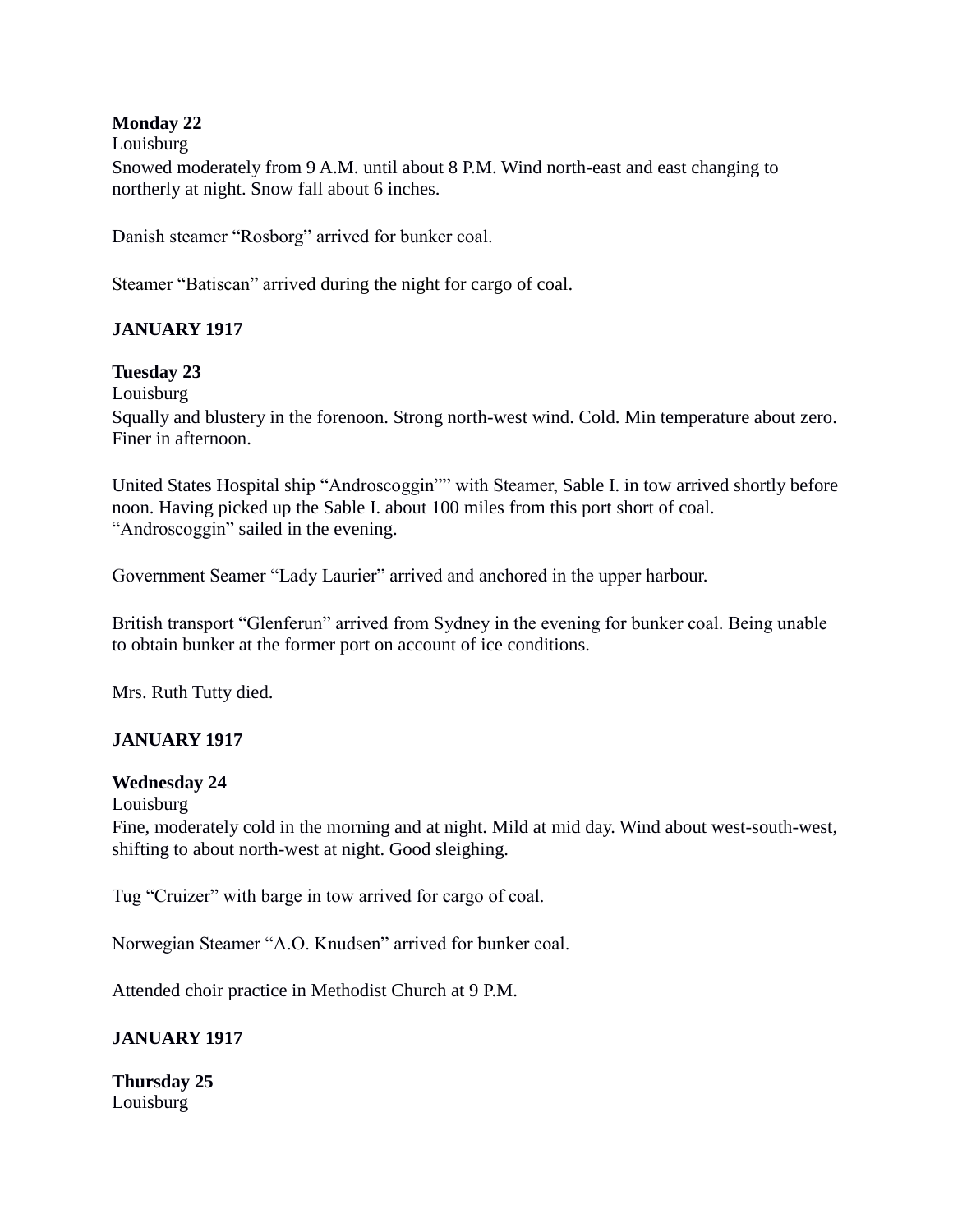Partly clear in the morning. Cloudy the remainder of the day, moderately cold. Light north-east wind almost calm. Min temperature P.M. 2 below zero.

Tug "Cruizer" with barge in tow sailed for Halifax.

Steamer "Batiscan" sailed with cargo of coal.

Norwegian steamer "A.O. Knudsen" sailed.

Began packing ice.

Funeral of the Late Ruth Tutty.

William Cameron and Mrs. Elizabeth Dickson married. Ceremony performed by Rev. Joseph Hale.

### **JANUARY 1917**

### **Friday 26**

Louisburg

Clear and cold in the morning. Cloudy in the afternoon and evening. Storm threatening. Min temperature 2 below zero. Wind about east-north-east. Almost calm. Snowed about 2 inches during the night.

Steamer "Lingan" and "Cape Breton" arrived for cargo of coal.

Tug "Douglas H. Thomas" arrived from Sydney at about 9 P. M. Will likely be here for the rest of the winter for the purpose of docking steamers.

Dutch Oil Tank Steamer "Charlois" arrived for bunker coal.

Closed store at about 9:40 P.M. and attended Band practice.

### **JANUARY 1917**

### **Saturday 27**

Louisburg

Fine, clear and cold. Fresh north west wind. Moderating in the afternoon. Min temperature about 2 below zero.

Steamer "Hochelaga" arrived and loaded cargo of coal.

Steamer "Seal" arrived for bunker coal.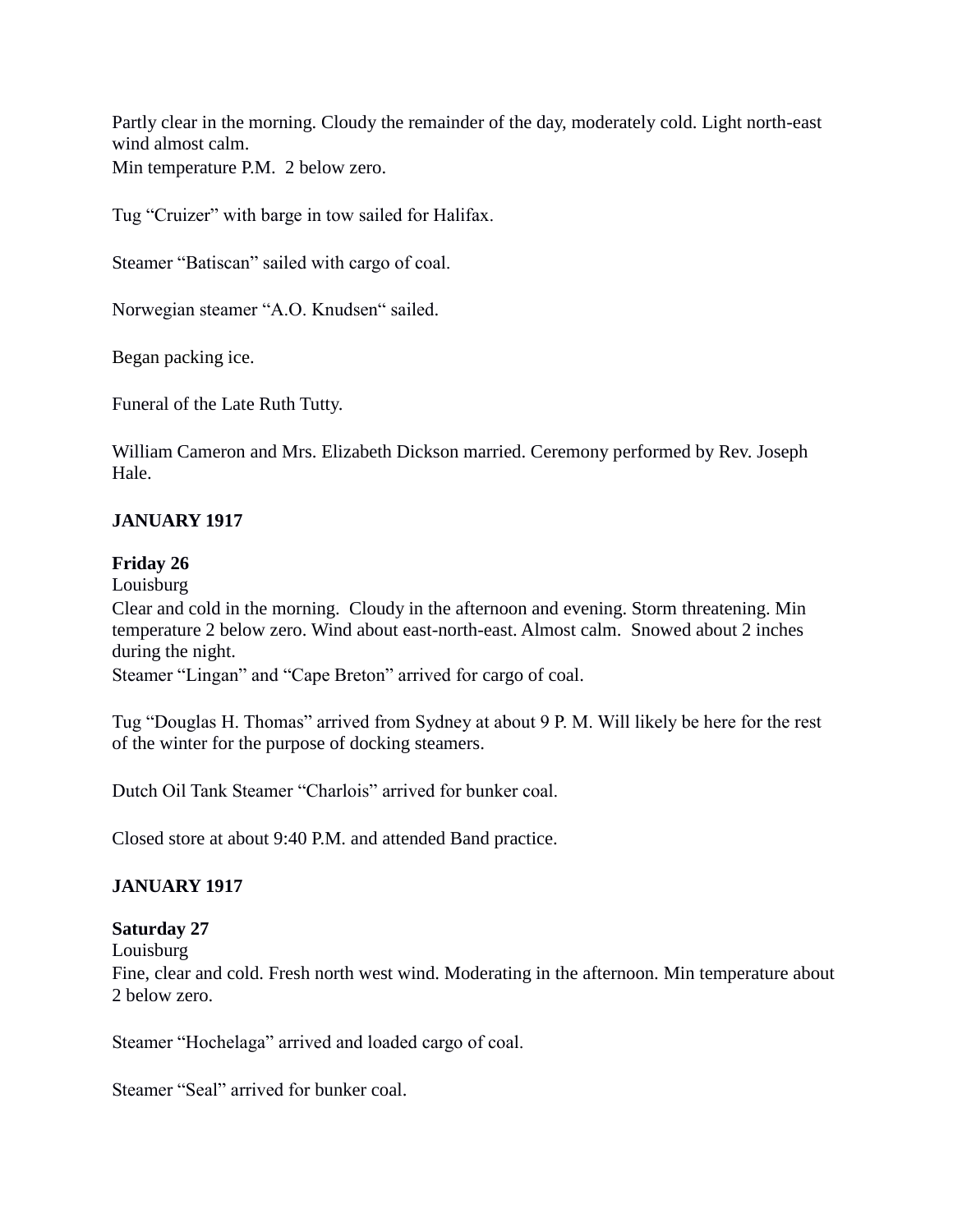British Steamer "Lingan" and Dutch Steamer "Charlois" sailed.

Steamer "Coban" arrived shortly before midnight for cargo of coal.

Finished packing ice supply.

### **JANUARY 1917**

**Sunday 28** Louisburg Fine clear and very cold. Min temperature below zero. Wind north-west.

British transport arrived in the morning and bunkered at the pier during the day.

Steamer "Corunna" arrived in the early morning for cargo of coal.

Barge in tow of tug "Cruzer" arrived for cargo of coal.

Attended service in the Methodist Church at 11 A.M. And 7 P.M. Preacher Rev. Mr. Dwyer.

### **JANUARY 1917**

#### **Monday 29**

Louisburg Fine, clear and cold. Wind north-west. Min temperature [blank] below zero.

Steamer "Hochelaga" sailed in the evening with cargo of coal.

Closed store at about 9:45 P.M. and attended band practice.

#### **JANUARY 1917**

#### **Tuesday 30**

Louisburg

Snowed moderately from about 9 A.M until 8 P.M. Snow fall about [blank] inches. Wind southwest changing to south-east in the afternoon and to north-west at night developing into a gale shortly before midnight.

Steamer "Maskinonge" arrived for cargo of coal.

Steamer "Coban" sailed with cargo of coal.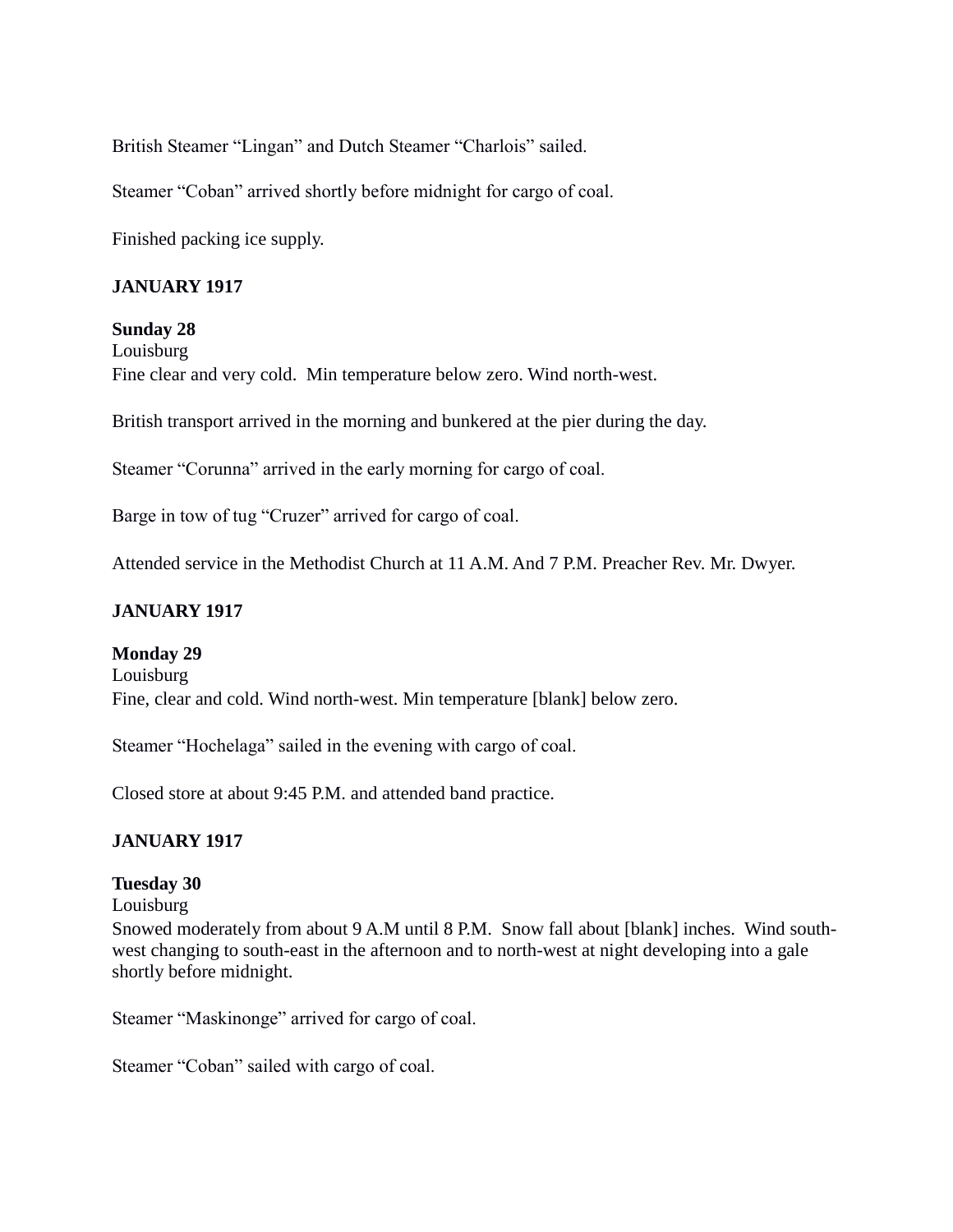Steamer "Bay Ming" arrived in the afternoon and begun loading cargo of steel products during the night. First steamer to arrive for steel cargo this season.

# **JANUARY 1917**

### **Wednesday 31**

Louisburg

Very blustery and windy in the early part of the day. Snow drifted into big banks. Finer in the afternoon but very windy and cold. Wind north and north west.

Sydney and Louisburg Railway accommodation train which left here each morning at 7 and returned at 7 in the evening discontinued indefinitely after today.

### **FEBRUARY 1917**

### **Thursday 1**

Louisburg Cold in the morning and windy. Moderated during the day. Cloudy and fairly mild in the afternoon. Storm threatening.

Steamers "Batiscan" and "Sable I." arrived for cargo of coal.

# **FEBRUARY 1917**

**Friday 2** Louisburg Cloudy and mild, cold at night. Light west and north west wind.

Steamer "Scottish Hero" arrived for cargo of steel products.

Steamer "Lingan" arrived in the evening for cargo of coal.

Steamer "Louisburg" arrived during the night for cargo of coal.

# **FEBRUARY 1917**

**Saturday 3** Louisburg Fine clear and very cold. Min temperature about zero. Max temperature about 8 above zero.

Steamer "Minia" arrived for cargo of coal.

United States severs diplomatic relations with Germany over unrestricted submarine warfare and hands Count Von Bernstarff, the German Embassador his passports.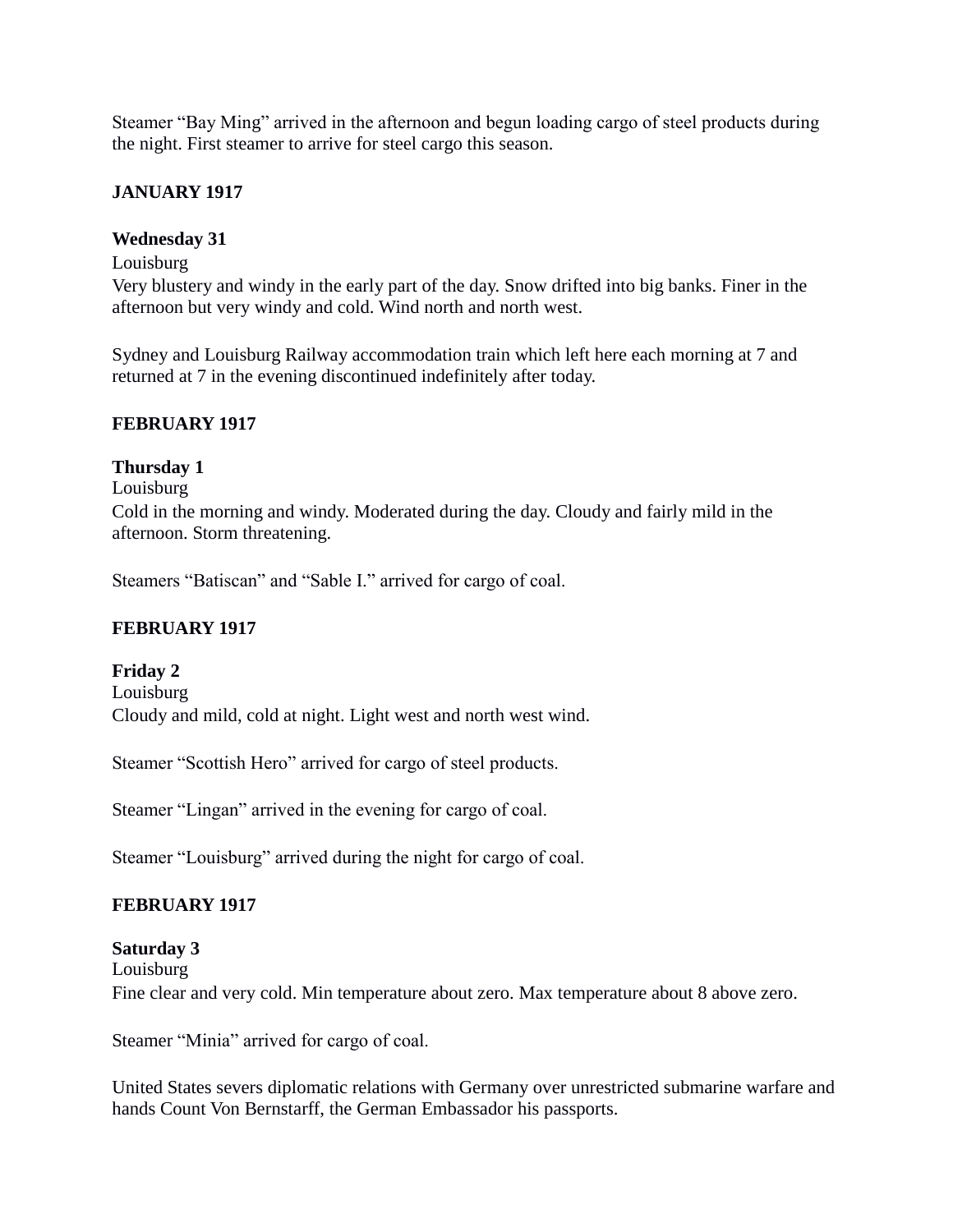### **FEBRUARY 1917**

### **Sunday 4**

Louisburg

Fine clear and cold. Moderated in the afternoon, mild in the evening. Min temperature A.M. about 10 below zero. Max temperature P.M. about 28 above zero.

Reid NFLD Steamer, "Meigle" and Steamer "Cape Breton" arrived for cargo of coal.

Steamer "Lingan" sailed with cargo of coal.

Attended service in the Methodist Church at 11 A.M. and 7 P. M. Preacher Rev. Joseph Hale.

### **FEBRUARY 1917**

### **Monday 5**

Louisburg

Cloudy and mild. Snowed moderately for about 1 hour in the forenoon. Rained moderately for a short time in the afternoon. Drizzily. Fine at night. Max temperature about 40 above zero.

Barge in tow of tug "Cruizer" arrived for cargo of coal.

Attended band practice at 10 P.M.

### **FEBRUARY 1917**

#### **Tuesday 6**

Louisburg

Snowed moderately for a short time in the morning. Cleared at about 9:30 A.M. Clear and fairly mild in the afternoon. A perfect night. Clear moonlight and moderately cold. Snow fall about 1 inch.

Steamer "Hochelaga" arrived for cargo of coal.

Town elections result as follows: Mayor: William E. MacAlpine (acclamation) Councillor: E.M. Dickson D.A. Campbell Fletcher Townsend.

### **FEBRUARY 1917**

#### **Wednesday 7**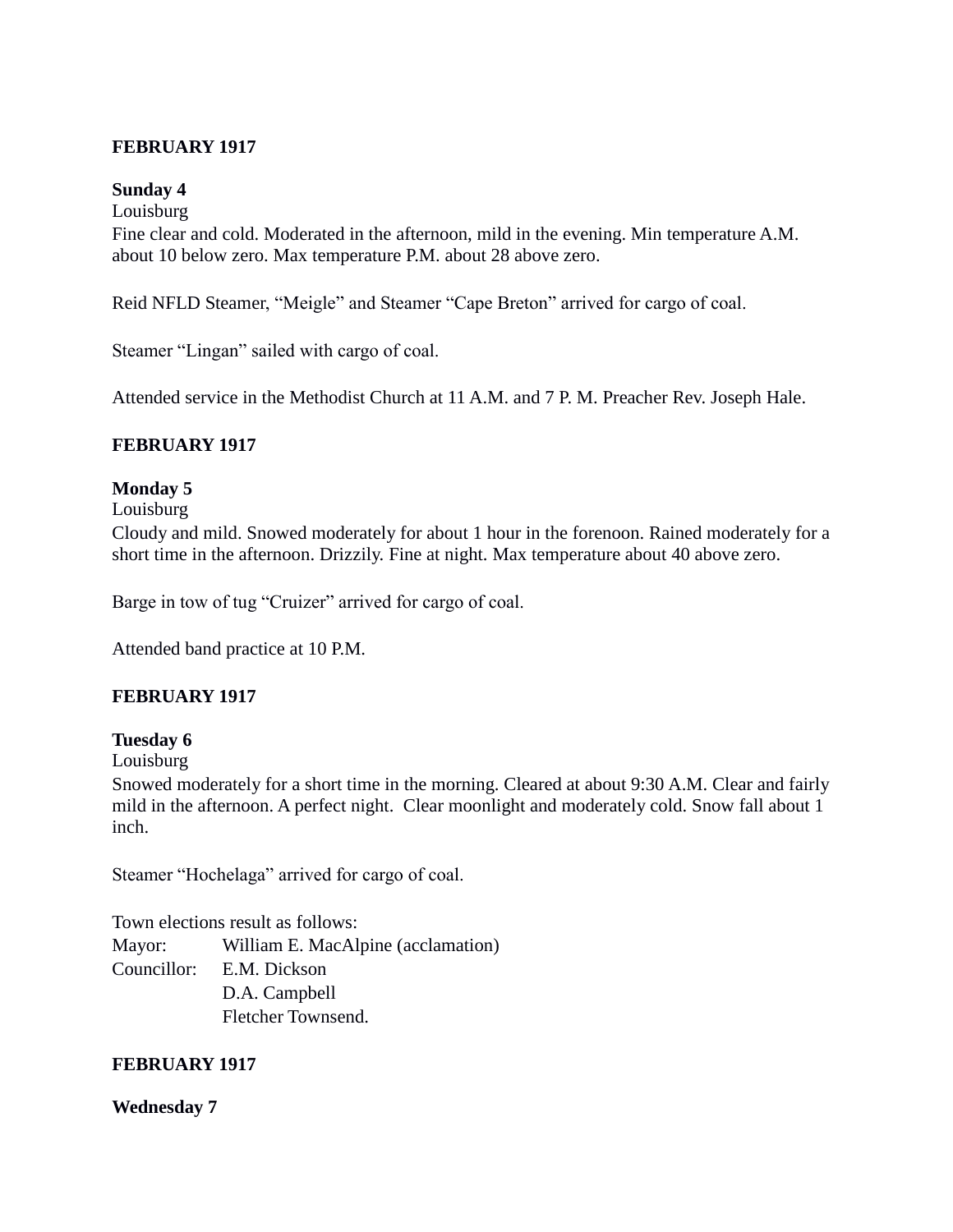Louisburg Fine clear and moderately cold in the forenoon. Cloudy and chilly in the afternoon.

Steamer "Baymingo" sailed for France with cargo of steel products.

Norwegian steamer "Lars Fonstein" arrived for bunker coal.

Closed store at 9 P.M., and attended choir practice in the Methodist Church.

### **FEBRUARY 1917**

**Thursday 8** Louisburg Cloudy and mild.

Steamer "Corunna" arrived for cargo of coal.

Steamer "Hochelaga" sailed with cargo of coal.

### **FEBRUARY 1917**

#### **Friday 9**

Louisburg

Cloudy, foggy and mild. Rained moderately beginning at about 11 A.M. and continuing throughout the afternoon and night. Very light easterly wind. Changing to south in the evening and increasing to a moderate gale during the night.

Steamer "Maskinonge" arrived and proceeded to load cargo of coal.

#### **FEBRUARY 1917**

#### **Saturday 10**

Louisburg

Clear in the forenoon. Cloudy in the afternoon. Light snow squalls in the evening. Heavy gale of wind all day from south-west and west.

Steamer "Heathcote" and "Nevada" arrived during the night for cargo of coal.

Death of Miss Nora Hanley.

#### **FEBRUARY 1917**

**Sunday 11** Louisburg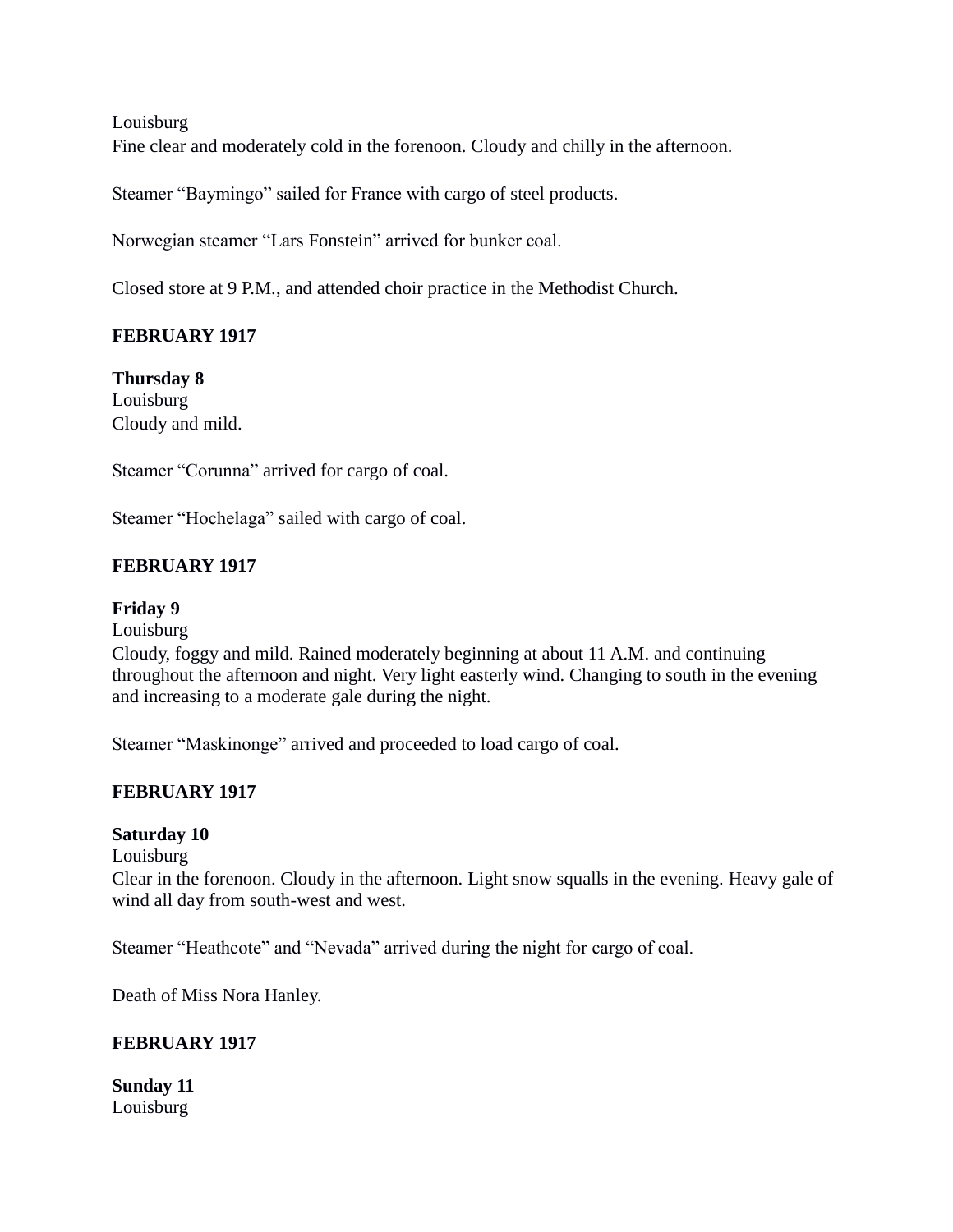Fine and clear in the forenoon. Cloudy in the evening. Moderately cold. Wind westerly. Min temp about 10 above zero.

Steamer "Batiscan" arrived for cargo of coal.

Visited water front in the evening in company with W. Phalen.

Attended service in the Methodist Church at 11 A. M. and 7 P. M. Preacher Rev. Joseph Hale.

### **FEBRUARY 1917**

**Monday 12**

Louisburg Fine clear and cold. Min temperature about zero. Wind north west.

Steamer "Scottish Hero" sailed for England and France with cargo of steel products.

Closed store at about 10 P.M. and attended band practice.

### **FEBRUARY 1917**

**Tuesday 13**

Louisburg Fine clear and cold. Wind north-west. Min. temperature below zero.

Steamer "Lingan" and "Louisburg" arrived for cargoes of coal.

Government steamer "Lady Laurier" arrived.

British transport "Eurylochus" arrived and bunkered.

Attended funeral of the late Miss Nora Hanley in the afternoon.

#### **FEBRUARY 1917**

#### **Wednesday 14**

Louisburg

Fine, cloudy nearly all day. Moderately cold in the morning. Mild in the afternoon. Colder at night.

British transport "Frankmere" arrived and bunkered.

British transport "Eurylochus" sailed.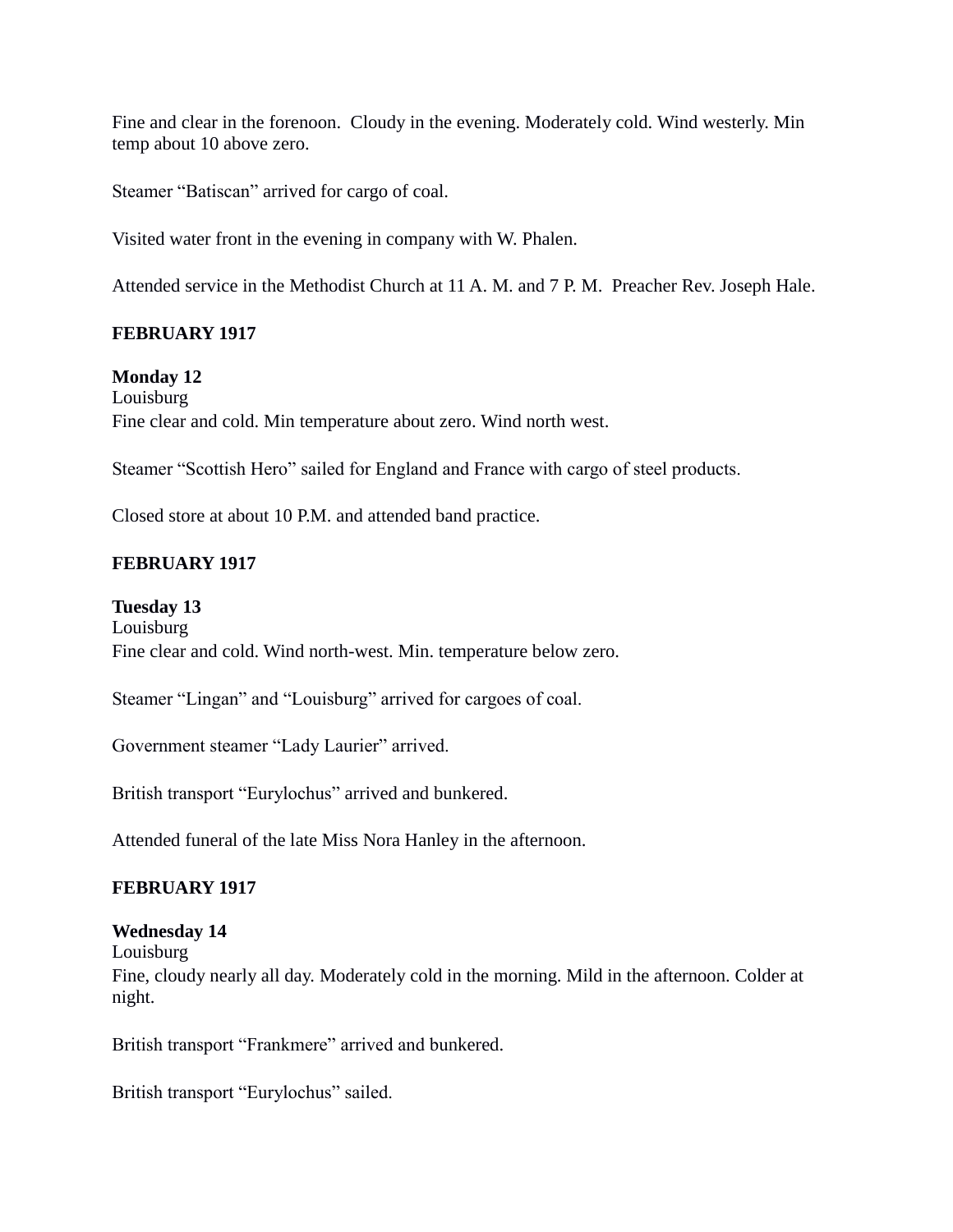Closed store at about 9 P.M. and attended choir practice in Methodist Church. Was elected choir leader.

# **FEBRUARY 1917**

### **Thursday 15**

Louisburg Fine cloudy moderately cold.

Attended dance in Masonic hall in the evening given by "The Rachelors"

### **FEBRUARY 1917**

# **Friday 16**

Louisburg

Snowed about 1 ½ inch in the early morning. Fine and cloudy throughout the remainder of the day. Wind easterly. Storm threatening.

British transport "Cranley" arrived and bunkered.

# **FEBRUARY 1917**

**Saturday 17** Louisburg Fine clear and moderately cold. Wind northerly.

British transport "Cranley" sailed. Steamer "Cape Breton" arrived for cargo of coal.

Steamer "Maskinonge" and "Heathcote" arrived during the night for cargoes of coal.

### **FEBRUARY 1917**

**Sunday 18** Louisburg Cloudy and mild. Clear in the evening.

Steamer "Corunna" arrived during the night for cargo of coal.

Spent part of the afternoon and had tea at G.W. Townsends.

Attended service in the Methodist Church at 11 A.M and 7 P.M. Preacher Rev. Joseph Hale.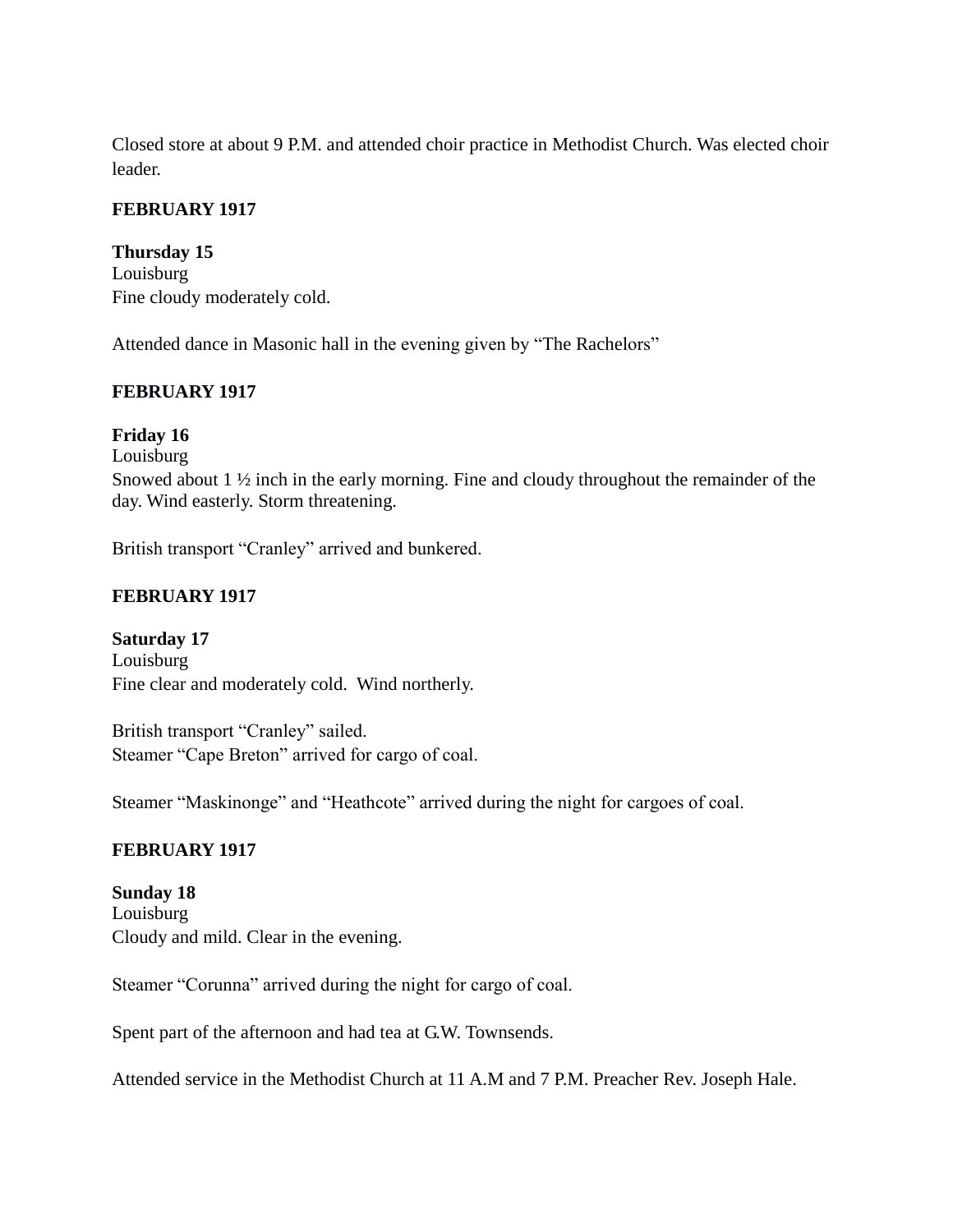### **FEBRUARY 1917**

**Monday 19** Louisburg Fine clear and moderately cold. Wind northerly

Steamer "Hochelaga" arrived for cargo of coal.

Government steamer "Stanley" arrived for bunker coal.

Closed store at about 9:30 P.M. and attended band practice.

#### **FEBRUARY 1917**

**Tuesday 20** Louisburg Cloudy. Snowed moderately during the afternoon. Snow fall about 3 inches.

#### **FEBRUARY 1917**

#### **Wednesday 21**

Louisburg Cloudy, snow squalls in the afternoon and evening. Wind northerly.

Steamer "McKay Bennett" arrived for bunker coal.

Steamer "Nevada" arrived for cargo of coal.

Reid Nfld. Steamer "Kyle" arrived in the evening with passengers from Newfoundland. First trip of the Reid Nfld. passenger boat this season.

Reid Nfld. Steamer "Sagona" ran aground on Main-a-dieu Bar at about 9 A.M. on way to this port. Floated in the evening without assistance and arrived here at about 9 P.M. Undamaged.

Attended choir practice in Methodist Church at 9 P.M.

#### **FEBRUARY 1917**

#### **Thursday 22**

Louisburg Fine clear and moderately cold. Wind northerly.

Steamers "Louisburg" and "Batiscan" arrived for cargoes of coal.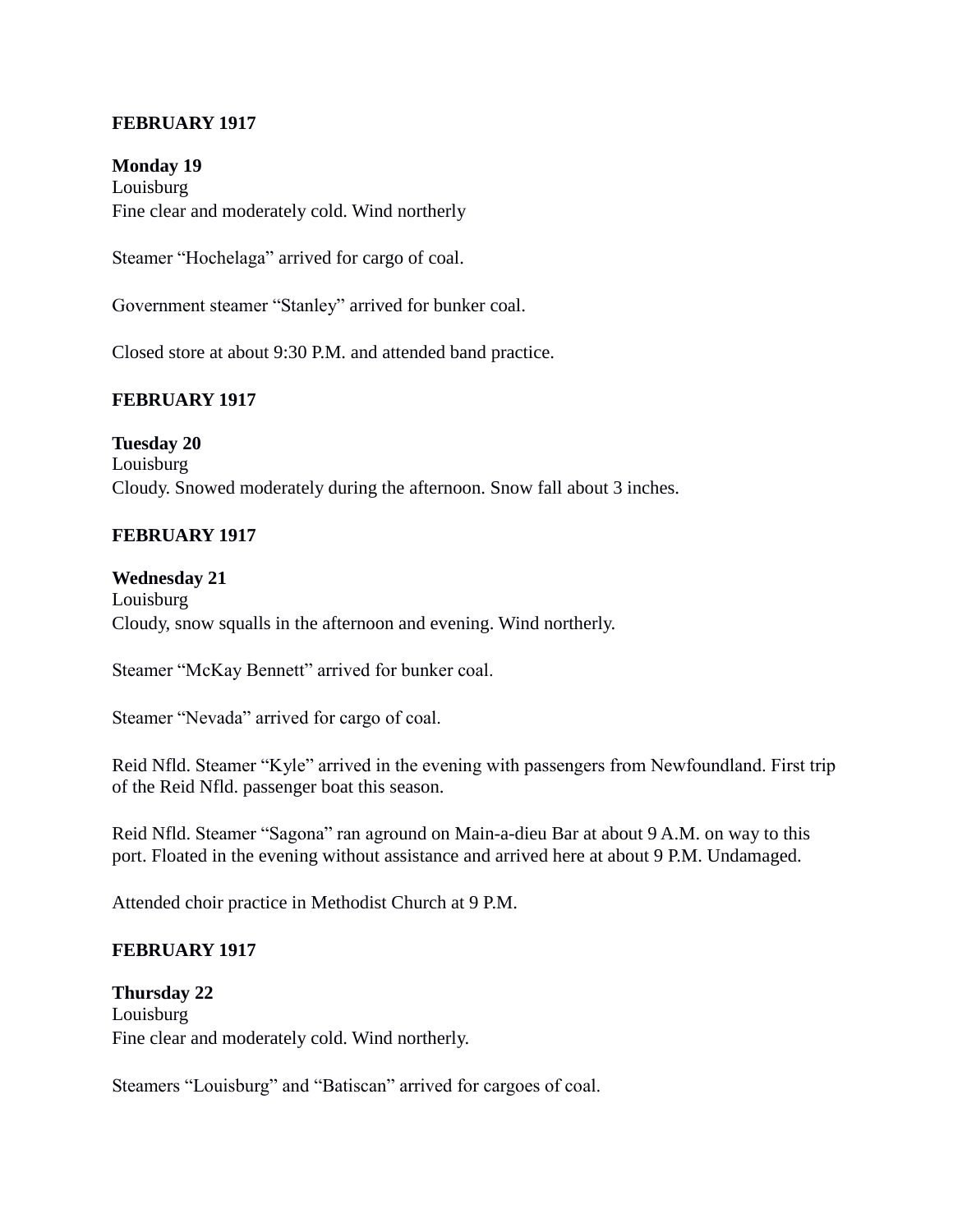Reid Nfld. Steamer "Kyle" sailed at noon for Newfoundland with passengers and freight.

### **FEBRUARY 1917**

### **Friday 23**

Louisburg Fine clear and moderately cold.

Norwegian steamer "Lars Fonstein" which was held here since the 7<sup>th</sup> inst. awaiting orders sailed for England.

Closed store at about 9:30 P.M. and attended band practice.

### **FEBRUARY 1917**

### **Saturday 24**

Louisburg

Rained nearly all day. Wind southerly increasing to a gale which moderated in the evening. Wind changing to west at night.

### **FEBRUARY 1917**

#### **Sunday 25**

Louisburg Fine clear and cold. Min temperature P.M. 2 below zero.

Steamer "Corunna" arrived for cargo of coal.

Reid Nfld. Steamer, "Kyle" arrived with passengers from Nfld. in the evening.

Steamer "Turret Cape" arrived during the night for cargo of steel products.

Attended service in the Methodist Church at 11 A.M and 7 P.M. Preacher Rev Joseph Hale.

#### **FEBRUARY 1917**

### **Monday 26**

Louisburg

Clear and very cold in the morning. Min temperature A.M. 5 below zero. Wind northerly changing to south and increasing to a moderate gale. Snowed from about 11 A.M., until about 6 P.M. Rained during the night. Snowfall about 2 or 3 inches. An all-round disagreeable day.

Steamer "Turret Cape" docked and proceeded to load cargo of steel products.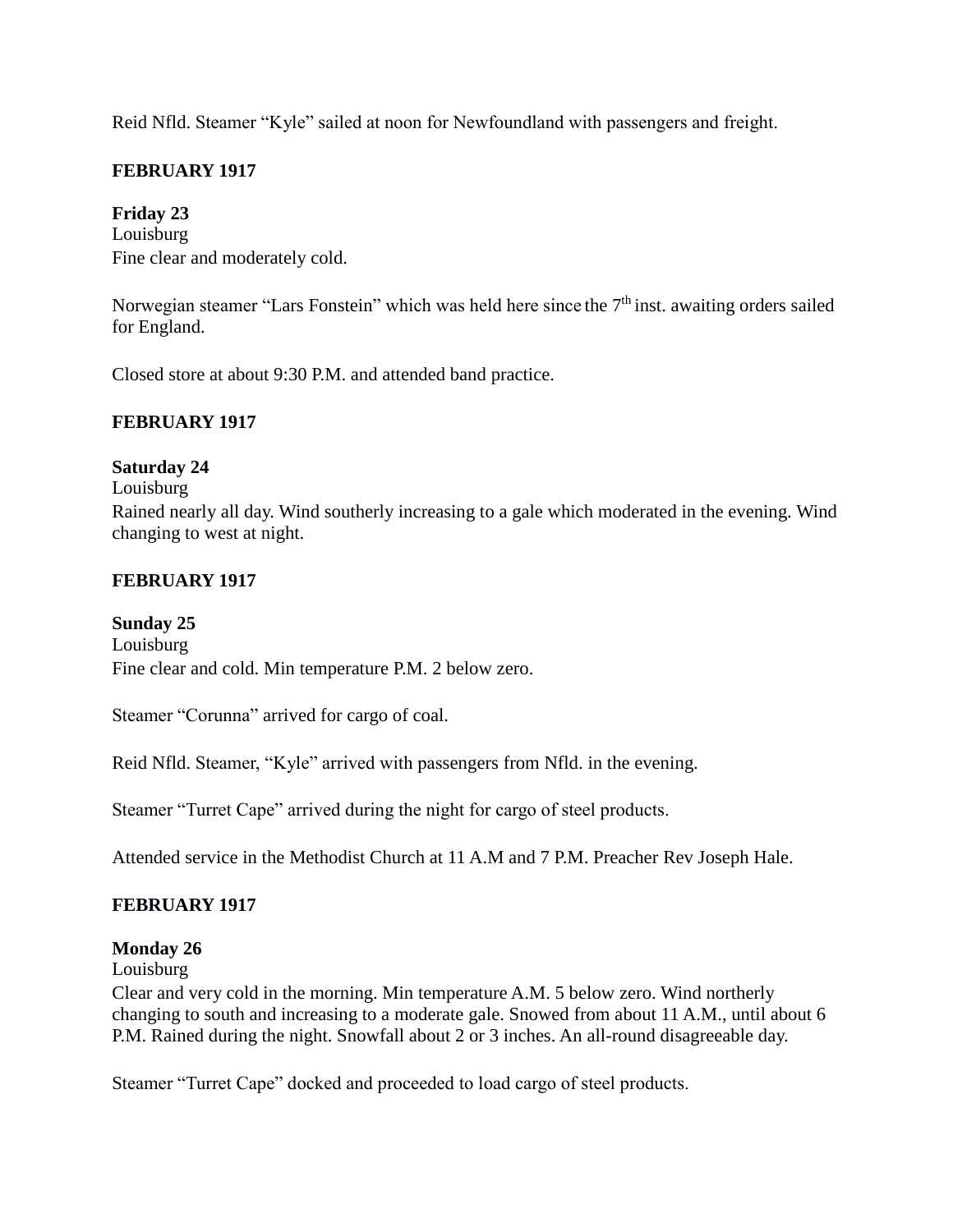Steamer "Pere Marquett" arrived.

Private Philip Vokey, 94<sup>th</sup> Battalion, a native of Spaniards Bay, Nfld., died suddenly of heart failure at the Barracks, Marconi Towers.

### **FEBRUARY 1917**

**Tuesday 27**

Louisburg Cloudy, foggy and mild. Thawed nearly all the ice and snow off the streets.

Steamer "Heathcote" arrived for cargo of coal.

Reid Nfld. Steamer "Sagona" arrived.

Reid Nfld. Steamer "Kyle" sailed in the early morning for Port Au Basque with passengers and freight.

Steamer "Maskinonge" arrived for cargo of coal.

# **FEBRUARY 1917**

**Wednesday 28** Louisburg Five clear and moderately cold. Wind north west.

Steamer "Cape Breton" arrived for cargo of coal.

Funeral of Private Philip Vokey 94<sup>th</sup> Batt., who died on Monday. Funeral services held in English Church at 8:30 P.M. Body shipped on board Steamer, "Sagona" at about 9 P.M., enroute to Spaniards Bay, Nfld. Remains escorted to the boat by a detachment of  $94<sup>th</sup>$  Batt.

Attended choir practice in Methodist church in the evening.

### **MARCH 1917**

### **Thursday 1**

Louisburg

Fine and clear in the forenoon. Cloudy with light snow flurries in the afternoon. Moderately cold. Wind south-west.

Steamer "Hochelaga" arrived for cargo of coal.

Steamer "Maskinonge" sailed with cargo of coal.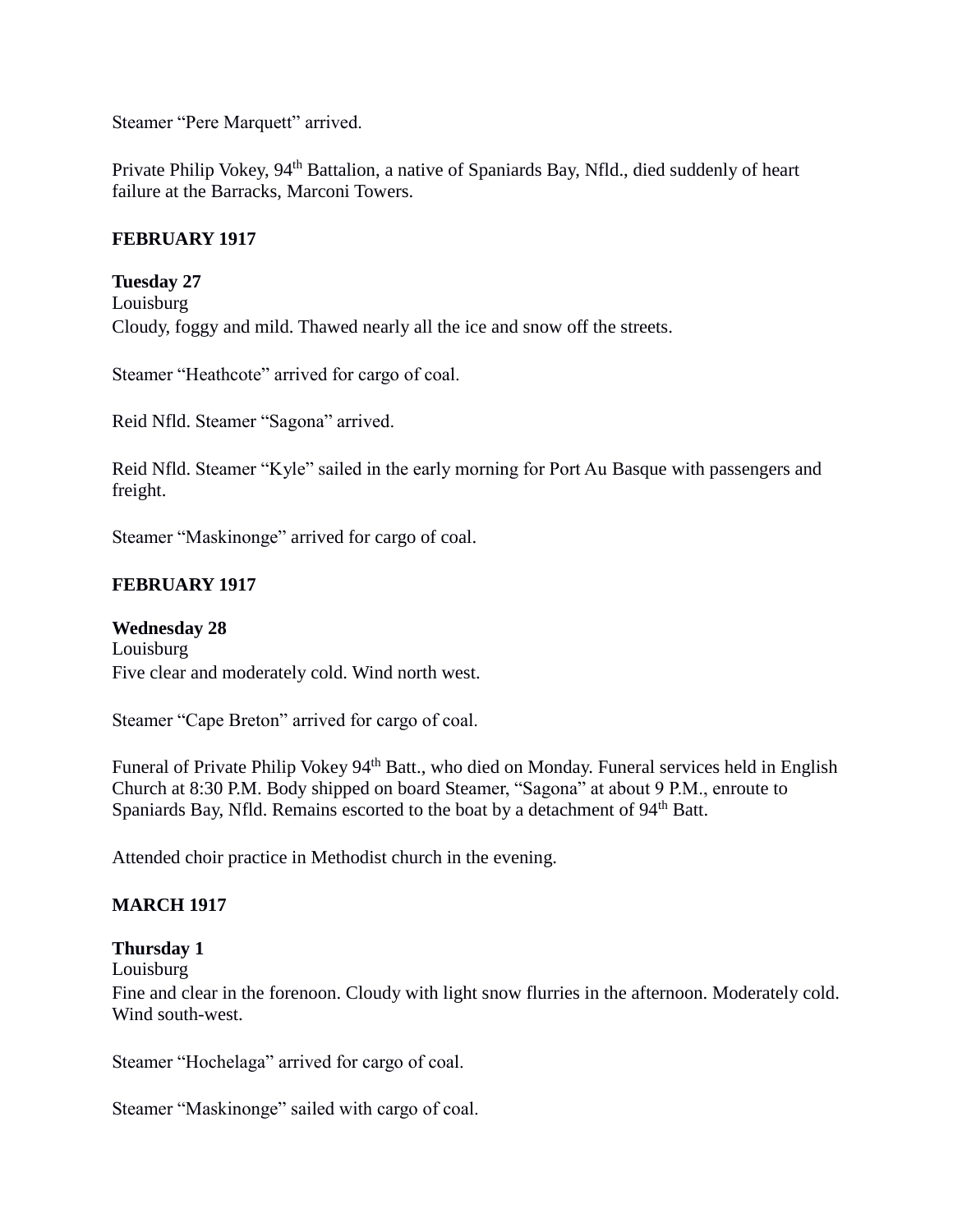# **MARCH 1917**

### **Friday 2**

Louisburg Fine clear and moderately cold. An ideal winter day.

Reid Nfld. Steamer "Kyle" arrived from Nfld. in the afternoon with passengers including about fifty Bluejackets for the Navy.

Closed store at about 9:30 P.M. and attended band practice.

### **MARCH 1917**

**Saturday 3** Louisburg Fine clear and moderately cold. Light southerly wind.

British steamer "Marconi" St John, N.B. for Havre, France arrived and bunkered.

### **MARCH 1917**

**Sunday 4** Louisburg Fine clear and fairly mild.

Steamer "Sable I" arrived.

Steamer "Batiscan" arrived in the morning for cargo of coal.

Spent part of afternoon at Marine hospital. After leaving there at 3:45 P.M., visited Presbyterian choir while at practice. After choir practice in company with John A. McDonald visited the water front.

Attended service in the Methodist Church at 11 A.M and 7 P. M. Preacher Rev. Mr. Dwyer.

### **MARCH 1917**

#### **Monday 5**

Louisburg Cloudy, very chilly and raw. Snow storm during the night beginning at about 9:30.

British Steamer "Cairn Dhu" arrived for bunker.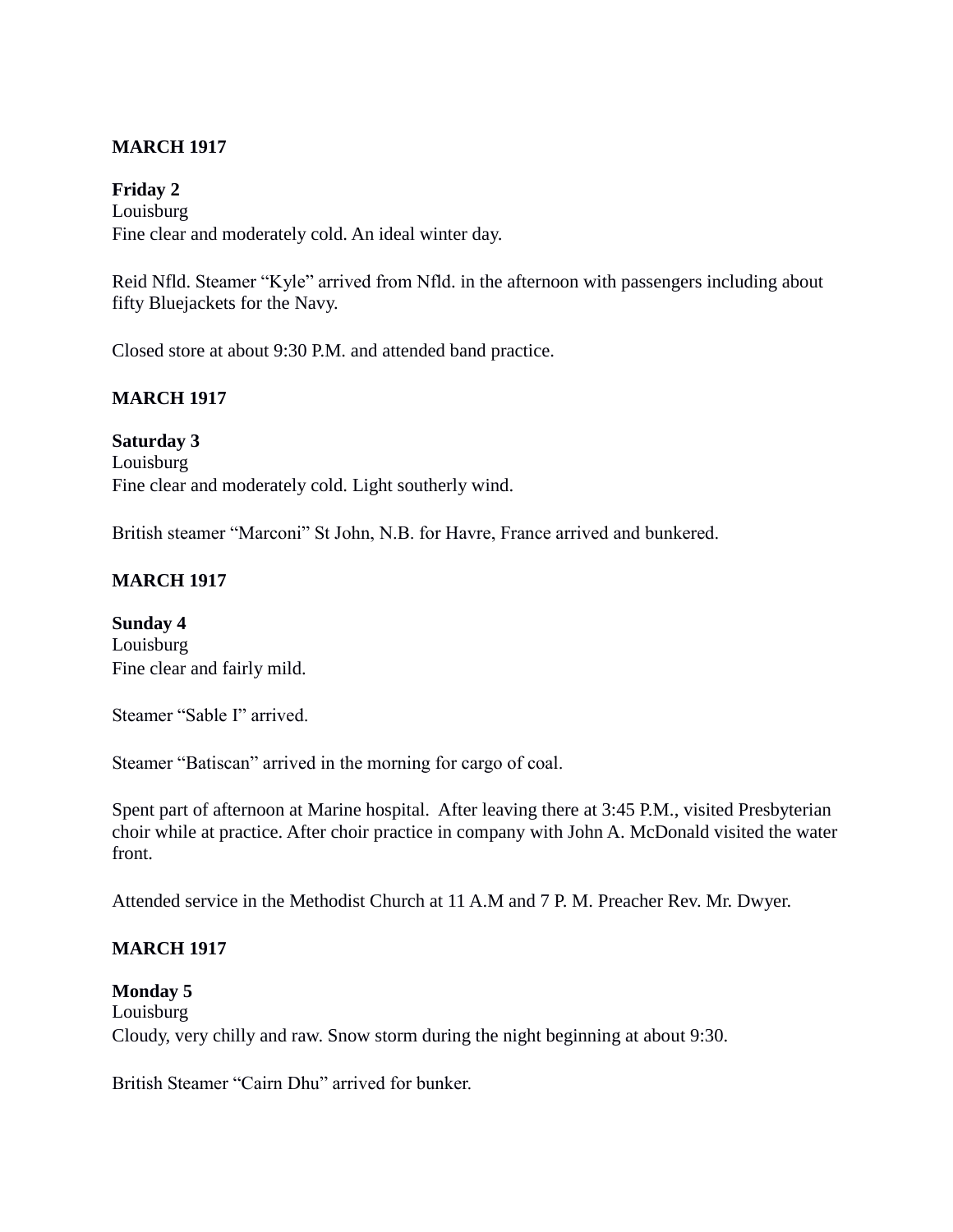Steamer "Seal" arrived.

Barge in tow of tug "Cruizer" arrived for cargo of coal.

Attended "sock social" in Methodist parsonage in the evening.

# **MARCH 1917**

# **Tuesday 6**

Louisburg

Snow storm in the early part of the day. Stopped snowing at about 10:30 A.M. Sun shone out for a short time. Cloudy, blustery and very chilly during the afternoon and evening. Snow fall about 8 inches. Wind easterly changing to north north-east at about noon and increasing to a moderate gale.

### **MARCH 1917**

### **Wednesday 7** Louisburg Fine clear and moderately cold.

Reid Nfld. Steamer "Kyle" arrived in the morning with passengers from Nfld. Sailed to return at about 1 P.M.

British Steamer "Marconi" sailed.

Closed store at about 9 P.M. and attended choir practice in the Methodist Church.

# **MARCH 1917**

### **Thursday 8**

Louisburg

Cloudy and mild. Wind south-west changing to south. Begun to snow at about 8 P.M. Turned to rain during the night.

### **MARCH 1917**

### **Friday 9**

Louisburg

Rained heavily in the early morning. Cloudy, foggy, and mild. Partly clear in the afternoon. Thawing streets very wet and slushy.

Steamer "Maskinonge" and "Hochelaga" arrived for cargoes of coal.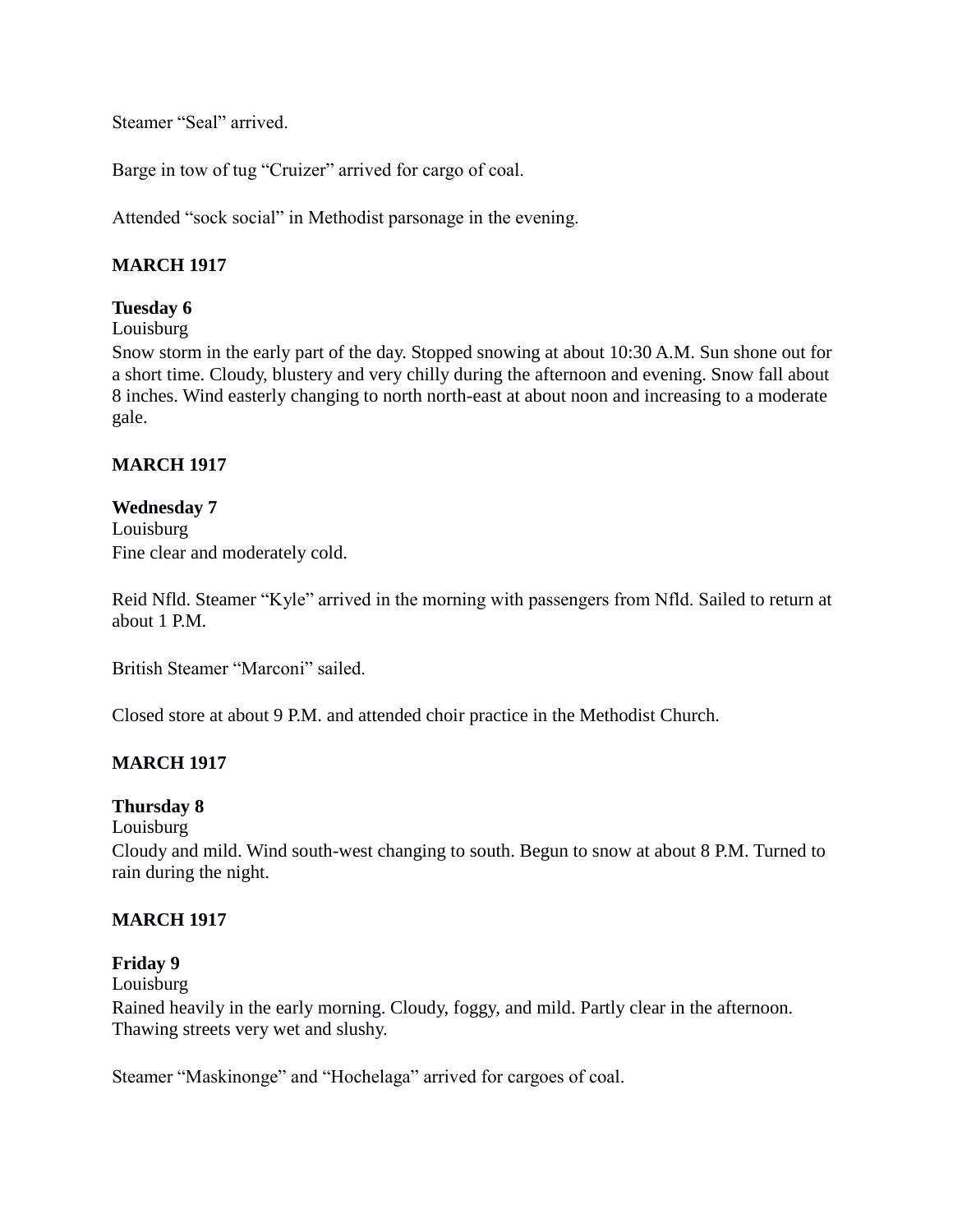Reid Nfld. Steamer "Kyle" arrived in the evening with passenger from Nfld.

Reid Nfld. "Sagona" arrived in the evening.

### **MARCH 1917**

**Saturday 10** Louisburg Fine clear and moderately cold.

Reid Nfld. steamer "Kyle" sailed for Nfld. with passengers. Among them a party of about fifteen returned wounded soldiers.

Steamer "Corunna" arrived during the night for cargo of coal.

Steamer "Cape Breton" arrived.

### **MARCH 1917**

**Sunday 11** Louisburg Fine clear and moderately cold.

Steamer "Louisburg" arrived for cargo of coal.

Attended service in the Methodist Church at 11 A.M and 7 P. M. Preacher Rev. Joseph Hale.

Spent part of the afternoon and had tea at R. McLean's Marine Hospital.

#### **MARCH 1917**

**Monday 12** Louisburg Fine clear and moderately cold.

Closed store at about 9:30 P.M. and attended band practice.

#### **MARCH 1917**

### **Tuesday 13**

Louisburg Fine. Clear in the morning. Cloudy in the afternoon and evening. Light north-east and east wind.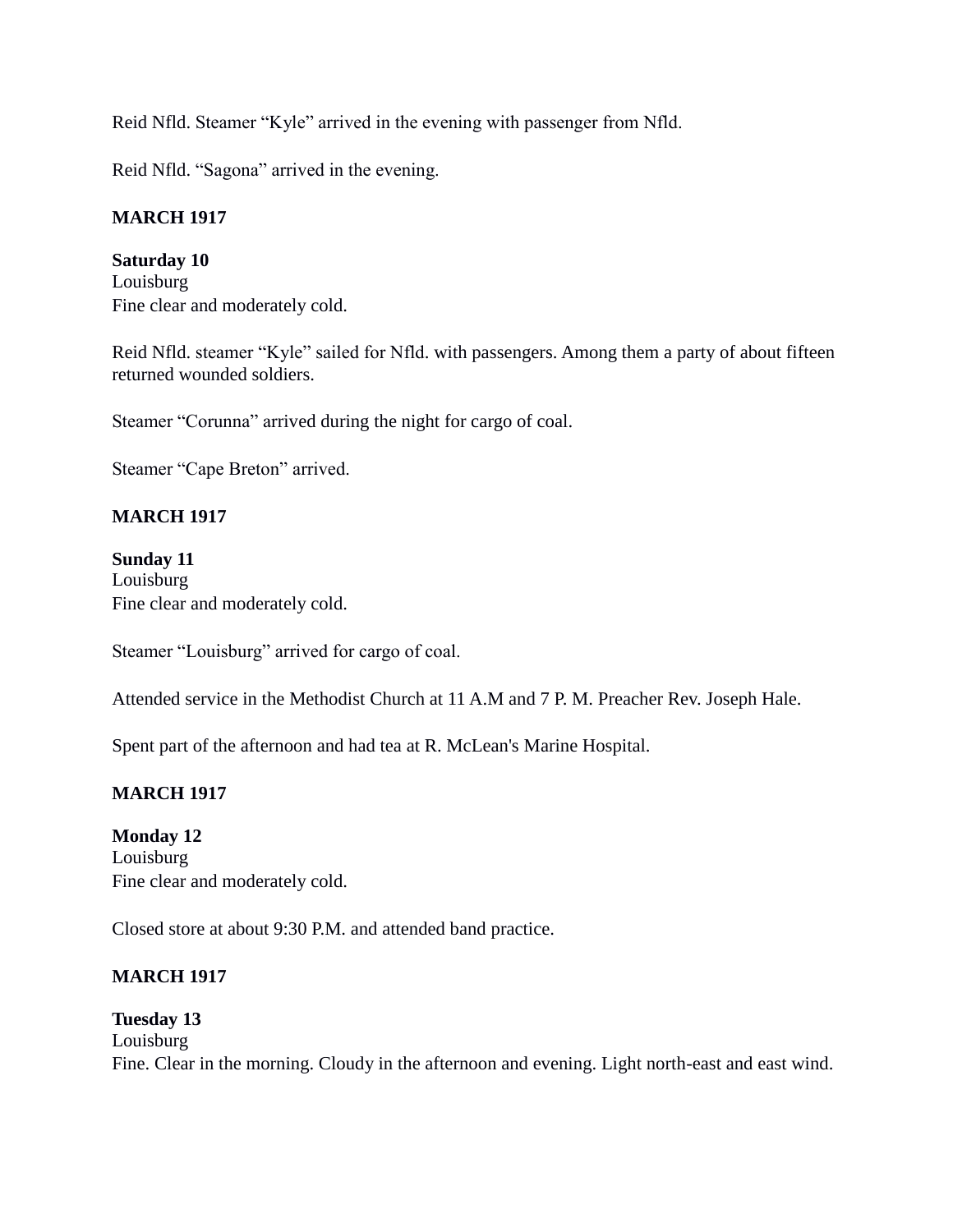Steamers "Bastiscan" and "Coban" arrived for cargoes of coal.

## **MARCH 1917**

## **Wednesday 14**

Louisburg Fine clear and mild.

Murdoch McLean died at Marine Hospital.

Attended choir practice in the Methodist Church at 9 P.M.

# **MARCH 1917**

**Thursday 15** Louisburg Fine clear in the morning. Partly cloudy at noon. Mild.

Reid Nfld. steamer "Sagona" arrived in the afternoon.

Went to the Railway station at 10 A.M. to meet the remains of the Late Mrs. Sam McGillivary who died at Bridgeport on Tuesday evening.

Attended funeral of the late Murdoch McLean from Marine Hospital at 2 P.M.

### **MARCH 1917**

**Friday 16** Louisburg Fine and clear. Chilly. Wind north-east.

British Steamer "Memeling" arrived for bunker coal.

Steamers "Hochelaga" and "Maskinonge" arrived for cargoes of coal.

Capt. John McDonald died at about 5 A.M., aged 69 years.

Attended funeral of the late Mrs. Sam McGillivary at 2 P.M.

### **MARCH 1917**

**Saturday 17** Louisburg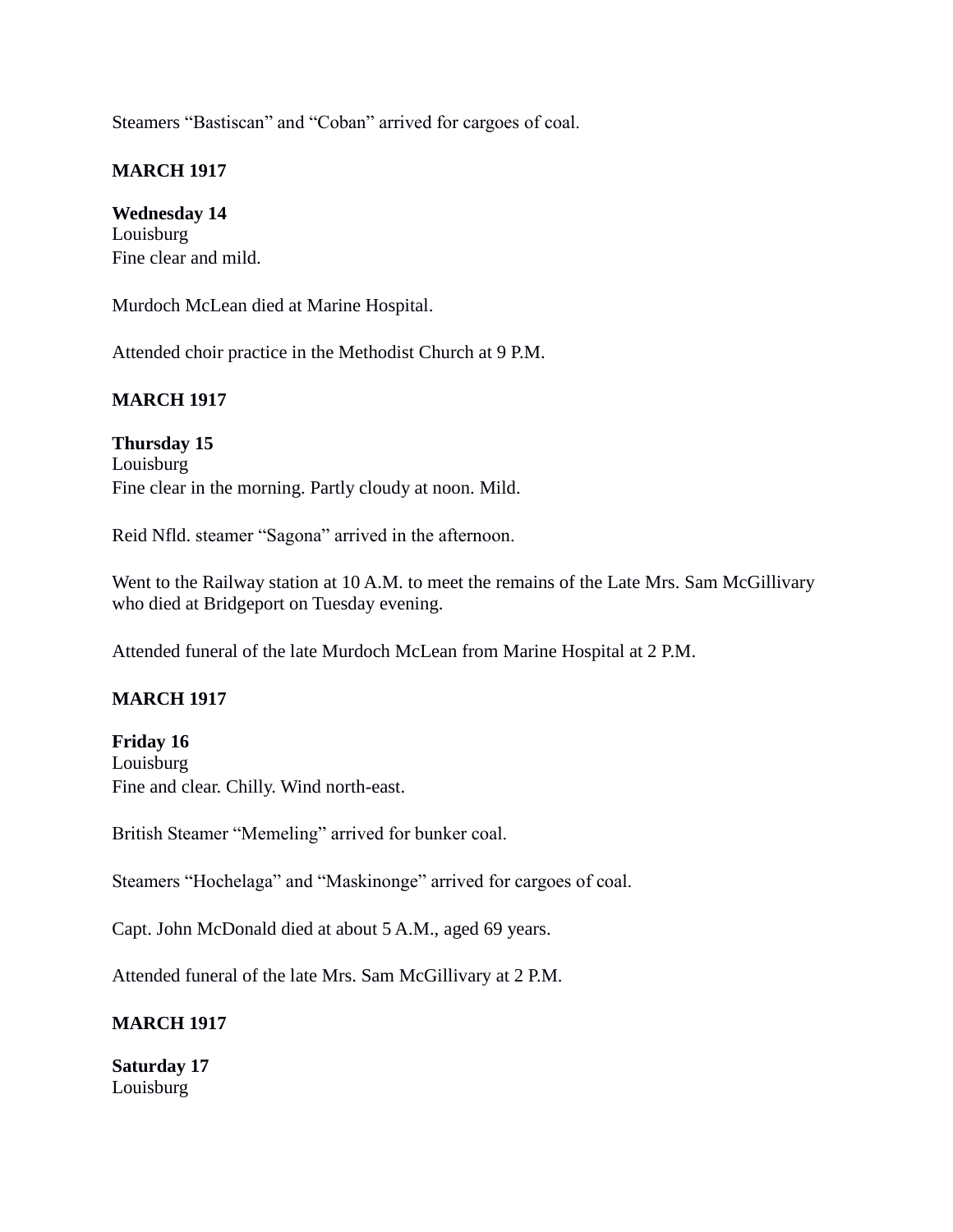Fine, clear and chilly. Wind easterly changing to south during the night.

Reid Nfld. Steamer "Kyle" arrived with passengers and freight from Nfld.

Steamer "Hochelaga" sailed with cargo of coal.

British steamer "Memeling" sailed.

Attended funeral of the late Captain John McDonald at 1 P.M.

### **MARCH 1917**

#### **Sunday 18**

Louisburg

Cloudy and chilly in the morning. Begun to snow at about 10:30 A.M. Begun to rain at about 12:30 P.M. Rainy, misty and foggy during the afternoon and evening. Streets very slushy. A very disagreeable day. Strong southerly wind. Coast blocked with drift ice and harbour partly filled.

#### **MARCH 1917**

#### **Monday 19**

Louisburg

Snowed during the forenoon. Fine and cloudy in the afternoon and evening. Wind westerly changing to north-west. Snow fall about 3 inches. Harbour and coast blocked with drift ice which moved off during the day.

Government Steamer "Stanley" arrived in the evening.

Steamer "Corunna" arrived for cargo of coal.

#### **MARCH 1917**

**Tuesday** Louisburg Fine cloudy and cold.

Reid Nfld. Steamer "Kyle" and "Sagona" arrived during the night.

Norwegian Steamer arrived for cargo of steel products.

#### **MARCH 1917**

**Wednesday 21** Louisburg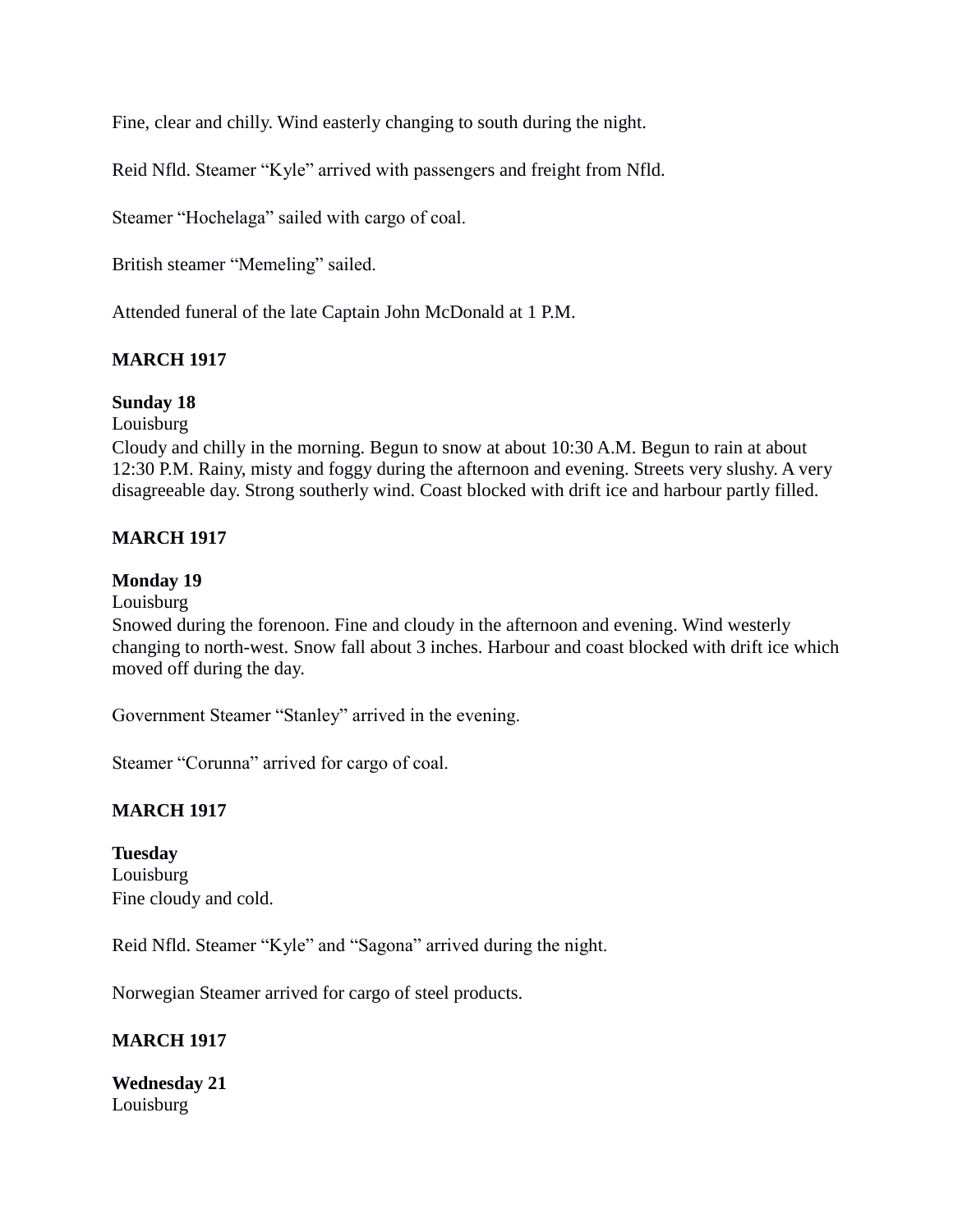Fine partly clear and very chilly.

British Steamer "Chipana" Capt. Isaiah H. Cann, arrived in the afternoon for bunker coal.

# **MARCH 1917**

# **Thursday 22**

Louisburg Fine, clear and very chilly. Cloudy in the evening. Fresh north-east and north wind.

British Steamer "Molire" arrived in the afternoon for bunker coal.

Dwelling house owned by Conductor James McLean today destroyed by fire at noon.

# **MARCH 1917**

**Friday 23** Louisburg Fine clear and very chilly and raw. Heavy northerly wind.

British streamer "Chipana" Capt. I.H. Cann sailed.

# **MARCH 1917**

# **Saturday 24** Louisburg Fine and mild. Cloudy in the afternoon. Rained during the night.

# **MARCH 1917**

**Sunday 25** Louisburg Fine clear and mild. Light northerly wind.

Steamer "Hochelaga" arrived for cargo of coal.

Attended service in the Methodist Church at 11 A.M. and 7 P. M. Preacher Rev. Joseph Hale.

# **MARCH 1917**

**Monday 26** Louisburg Fine clear and mild. Light south west wind.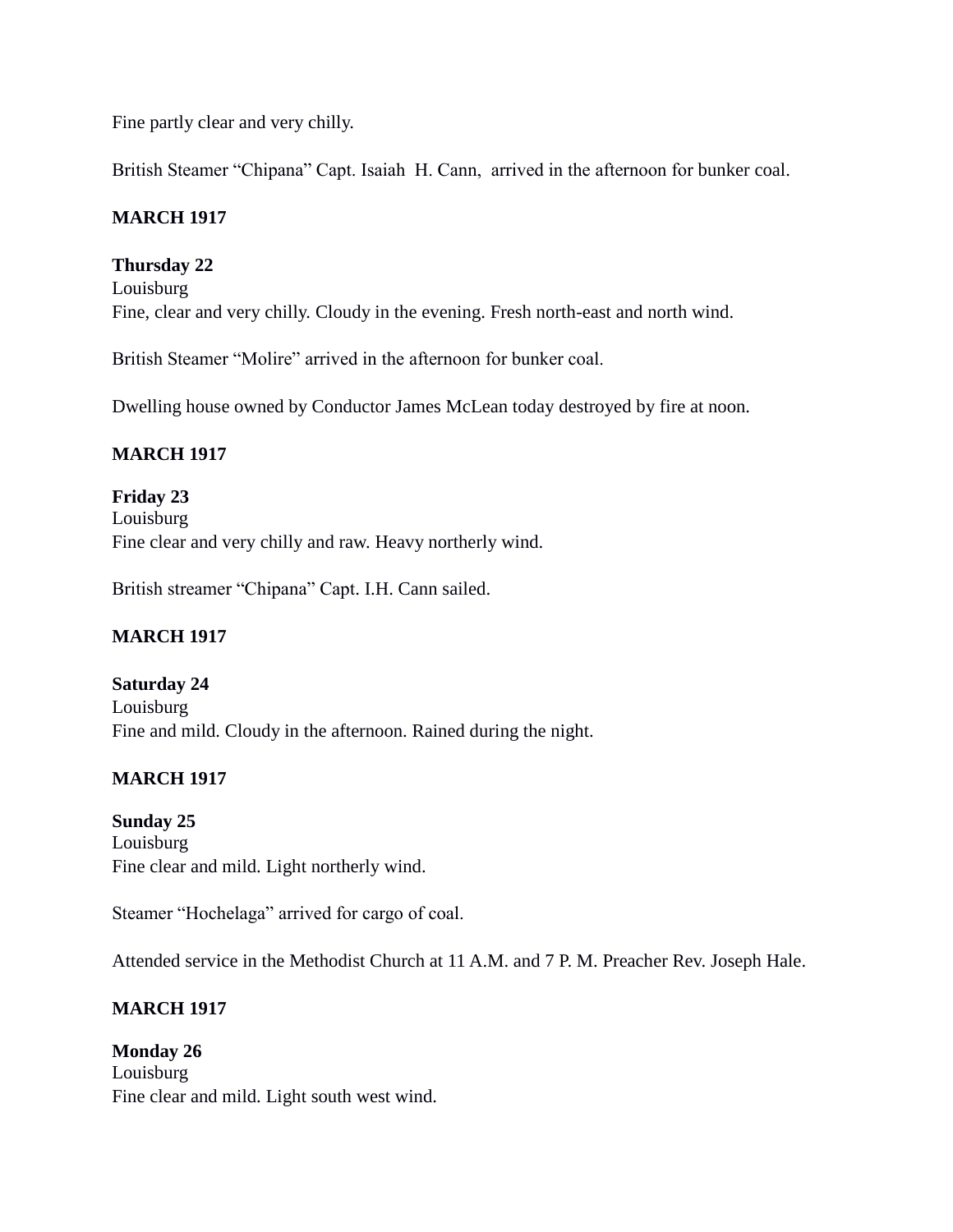### **MARCH 1917**

**Tuesday 27** Louisburg [Blank page]

## **MARCH 1917**

#### **Wednesday 28** Louisburg

Fine.

Attended choir practice in the Methodist Church in the evening.

# **MARCH 1917**

**Thursday 29** Louisburg Fine and mild.

# **MARCH 1917**

**Friday 30** Louisburg Snowed moderately in the forenoon. Cleared at about noon and thawed off all the snow.

Reid Nfld. Steamer "Kyle" arrived with passengers.

# **MARCH 1917**

### **Saturday 13**

Louisburg Snowed moderately in the forenoon. Fine in the afternoon and thawing. Streets very muddy.

British transport "St Patrick" arrived for bunker coal.

Uncle Joseph Spencer arrived in the evening.

### **APRIL 1917**

**Sunday 1** Louisburg Fine clear and mild. Spring like.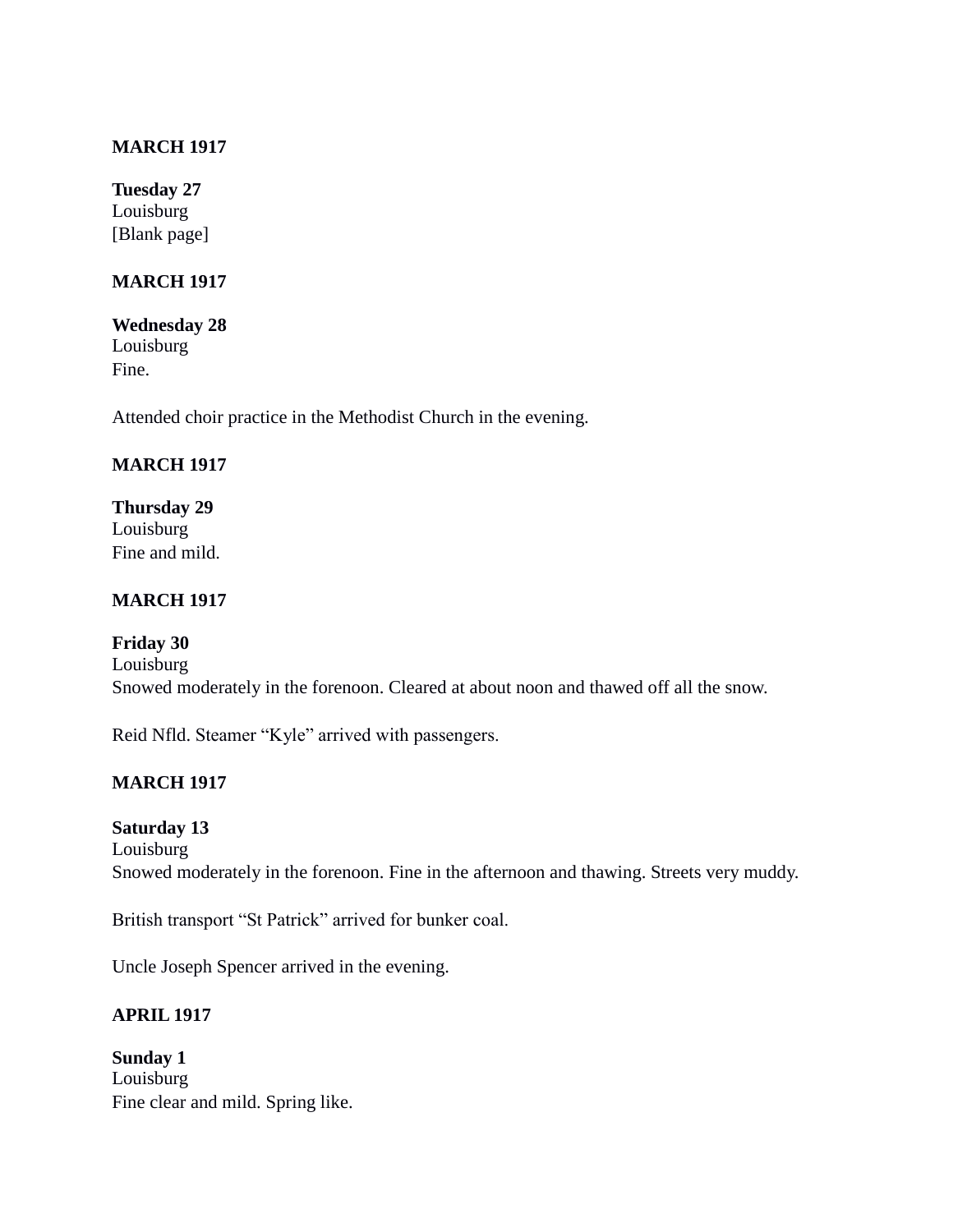Steamers "Cape Breton" "Corunna" and "Coban" arrived for cargoes of coal.

Schooner "Unique" Capt. O. Hara arrived for cargo of coal. First schooner to arrive here this season.

Was not out to church today on account of having a severe cold.

# **APRIL 1917**

### **Monday 2**

Louisburg Fine clear and mild. Spring like. Light north-east wind.

Steamer "Batiscan" "Maskinonge" and "Heathcote" arrived for cargoes of coal.

# **APRIL 1917**

**Tuesday 3** Louisburg Fine and clear.

# **APIRL 1917**

# **Wednesday 4**

Louisburg Attended choir practice in the Methodist Church in the evening.

# **APRIL 1917**

**Thursday 5** Louisburg Cloudy and mild. Wind easterly.

James O'Neill, Brakeman S & L Railway, badly injured by being run over by Engine No 55 at New Aberdeen. Was removed to St Joseph's Hospital at about 12:30 P.M. and died at about 6:30.

# **APRIL 1917**

**Friday 6** Louisburg Cloudy, mild, light easterly wind. Upper harbour and coast blocked with drift ice.

### **APRIL 1917**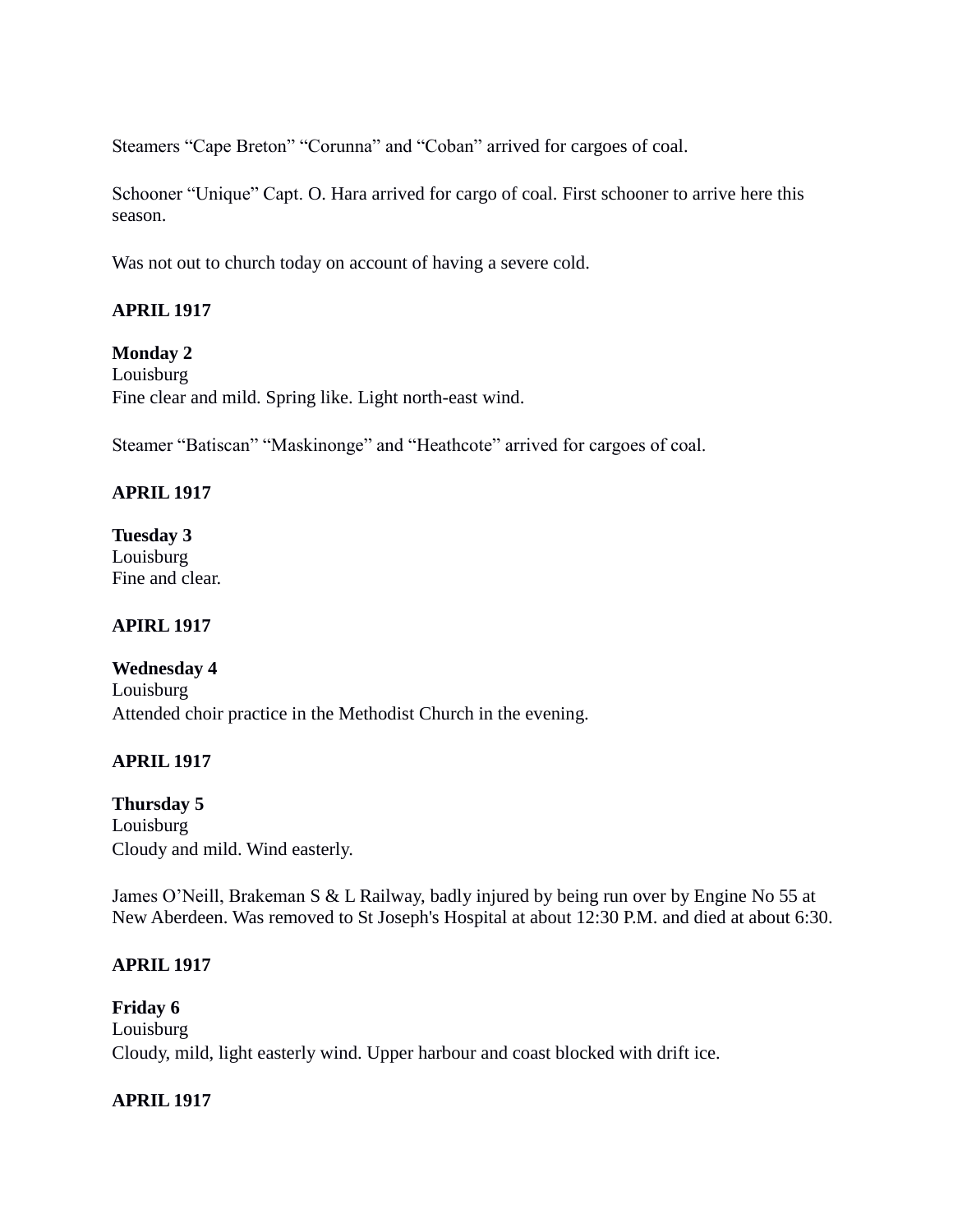### **Saturday 7**

Louisburg Cloudy, foggy, showery. Rained during the night. Wind north-east. Upper harbour blocked with drift ice, coast clear.

# **APRIL 1917**

## **Sunday 8**

Louisburg Cloudy. Drizzily in afternoon. Chilly. Cleared during the night. Wind easterly. Harbour blocked with drift ice.

Attended service in the Methodist Church at 11 A.M. and 7 P.M. Preacher Rev. Joseph Hale. Five persons baptized and twenty-five received into the church at morning service.

# **APRIL 1917**

### **Monday 9**

Louisburg

Fine and clear in forenoon. Cloudy in afternoon and evening. Light southerly wind. Scattered ice in the harbour and on the coast.

British transport "Angsley" arrived for bunker coal. Steamer "Baryvoe" arrived for cargo of steel products.

Methodist congregation held Bean Supper and Fancy sale in Masonic Hall in the evening. Was present and had tea.

# **APRIL 1917**

### **Tuesday 10**

Louisburg Cloudy and chilly. Rained in the morning. Harbour blocked with ice. Wind south and south-west.

### **APRIL 1917**

### **Wednesday**

Louisburg

Cloudy, chilly. Snow squalls in morning and afternoon. Light variable wind, north-east in afternoon. Harbour full of ice.

Steamer "Maskinonge" which arrived at the entrance to the harbour last evening forced her way through the ice and docked at about 7 P.M.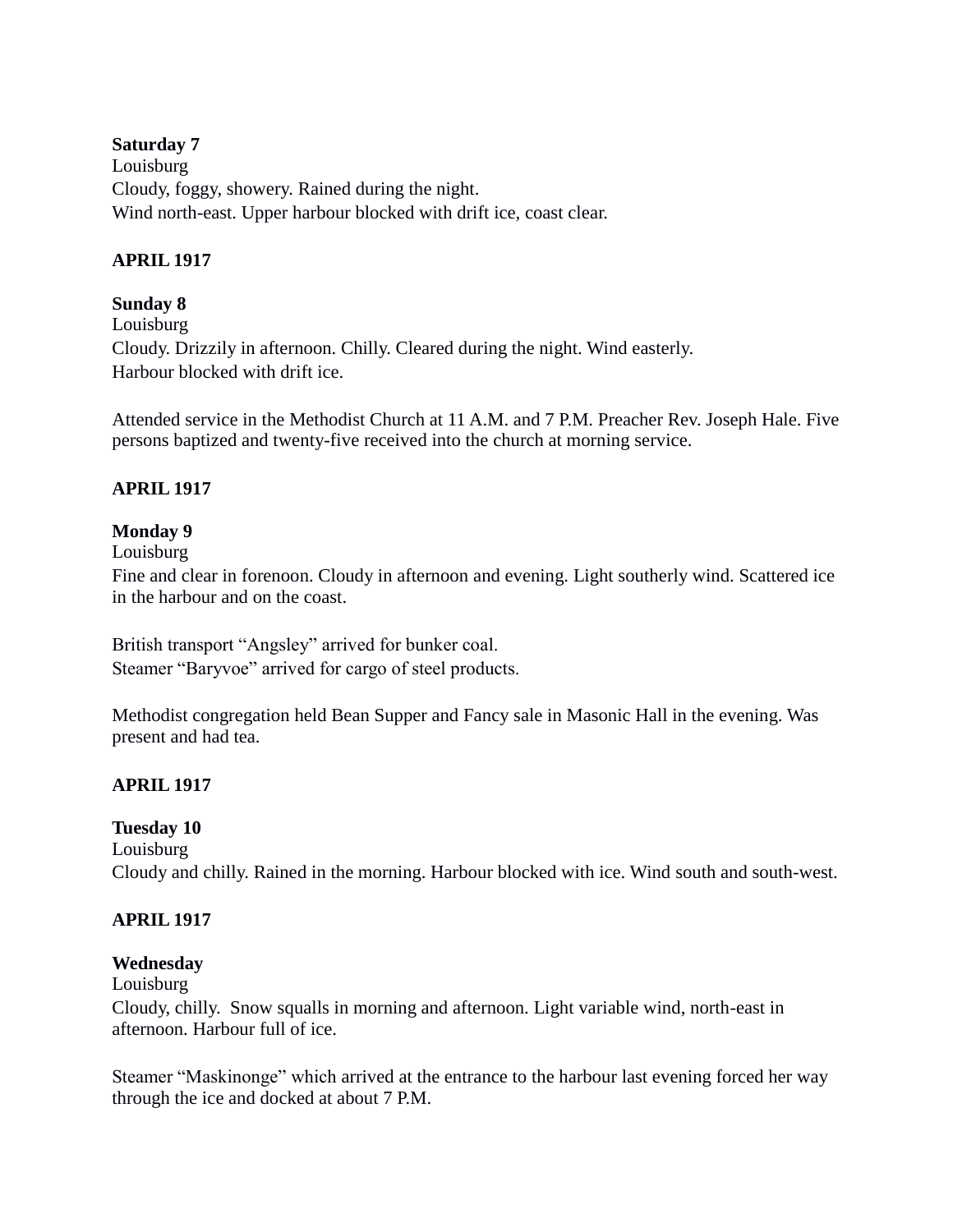## **APRIL 1917**

### **Thursday 12**

Louisburg Fine clear and mild in the afternoon. Harbour full of ice.

Steamer "Heathcote" arrived in the evening for cargo of coal.

### **APRIL 1917**

**Friday 13** Louisburg Fine, cloudy misty, foggy. Wind north-east.

Steamer "Nevada" arrived for cargo of coal.

Attended "Red Cross" Pie Social in Masonic Hall in the evening.

### **APRIL 1917**

#### **Saturday 14**

Louisburg Foggy, cloudy. Rained moderately from about 10 A.M. until about 6 P.M.

British transport "Frankmere" arrived for bunker coal.

Steamer "Corunna" arrived for cargo of coal.

Barge in tow of tug "Cruizer" sailed for Halifax with cargo of coal.

### **APRIL 1917**

#### **Sunday 15**

Louisburg Fine cloudy and mild. Light north-east wind.

Steamer "Hochelaga" arrived for cargo of coal.

British Transport "Frankmere" sailed.

Attended service in the Methodist Church at 11 A.M and 7 P.M. Preacher Rev. Hale.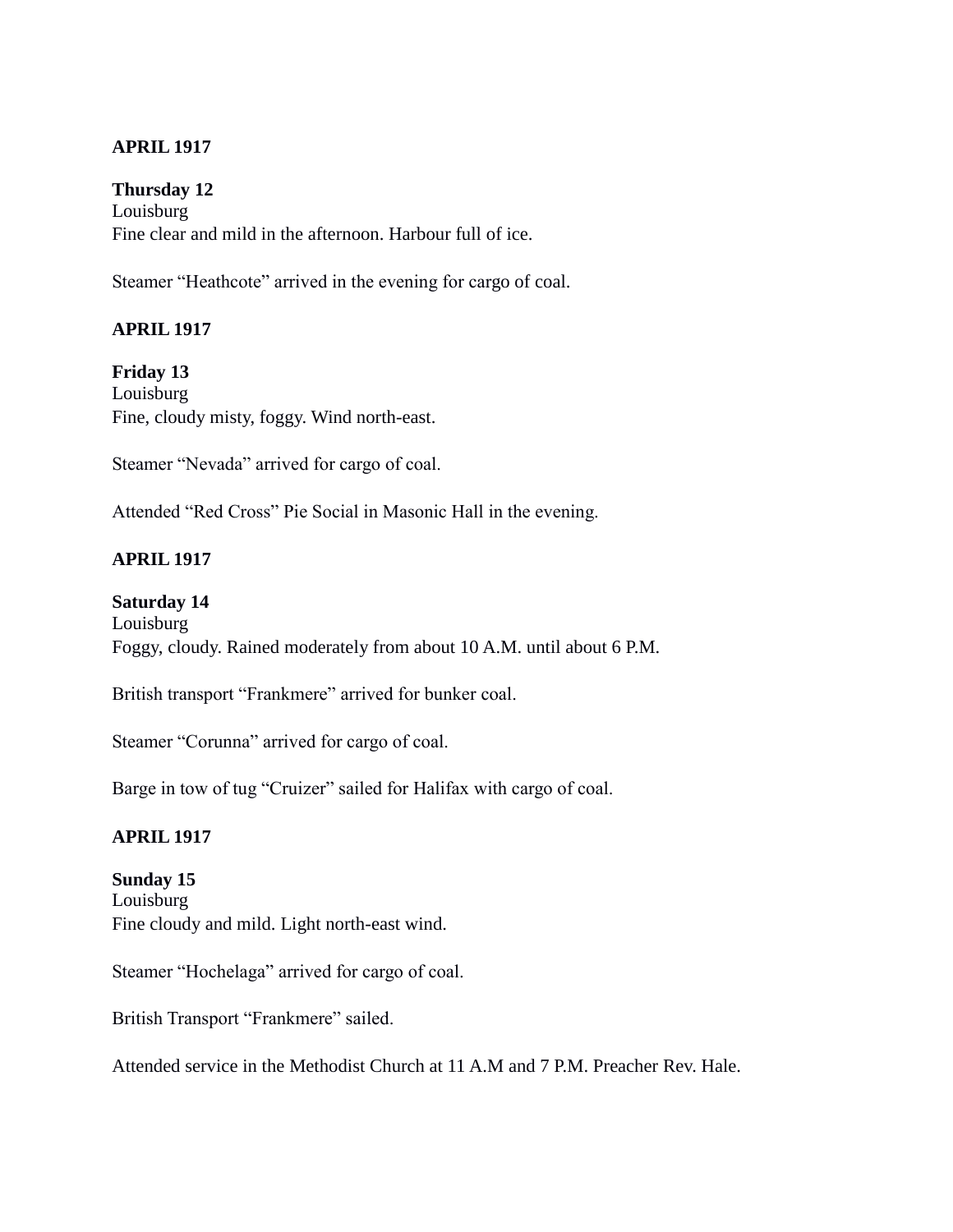In company with Oscar Martin spent part of the afternoon and had tea at Marine Hospital.

## **APRIL 1917**

## **Monday 16**

Louisburg Fine and clear in the morning. Cloudy and foggy and chilly in the afternoon. Showery in the evening. Wind southerly changing to northerly in the evening.

# **APRIL 1917**

### **Tuesday 17**

Louisburg

Fine and clear. Heavy frost during the night. Loose ice in the harbour and off the coast.

Steamer "Bayvoe" sailed for France with cargo of steel products.

Steamer "Hochelaga" sailed with cargo of coal.

Barge in tow of tug "Cruizer" arrived for cargo of coal.

Death of Jonathan Hickman at about 9:30 A.M.

### **APRIL 1917**

#### **Wednesday 18**

Louisburg

Fine and clear until about 4 P.M. Cloudy and foggy in the evening. Wind north east changing to southerly.

Steamer "Batiscan" and "Maskinonge" arrived for cargoes of coal.

Word received that Lieut. H. C. Verner had been wounded on the  $10<sup>th</sup>$  in France while serving with the Canadian contingent.

### **APRIL 1917**

**Thursday 19** Louisburg Cloudy. Snow squalls at noon. Chilly. Wind southerly.

Steamer "Coban" arrived, loaded coal and sailed.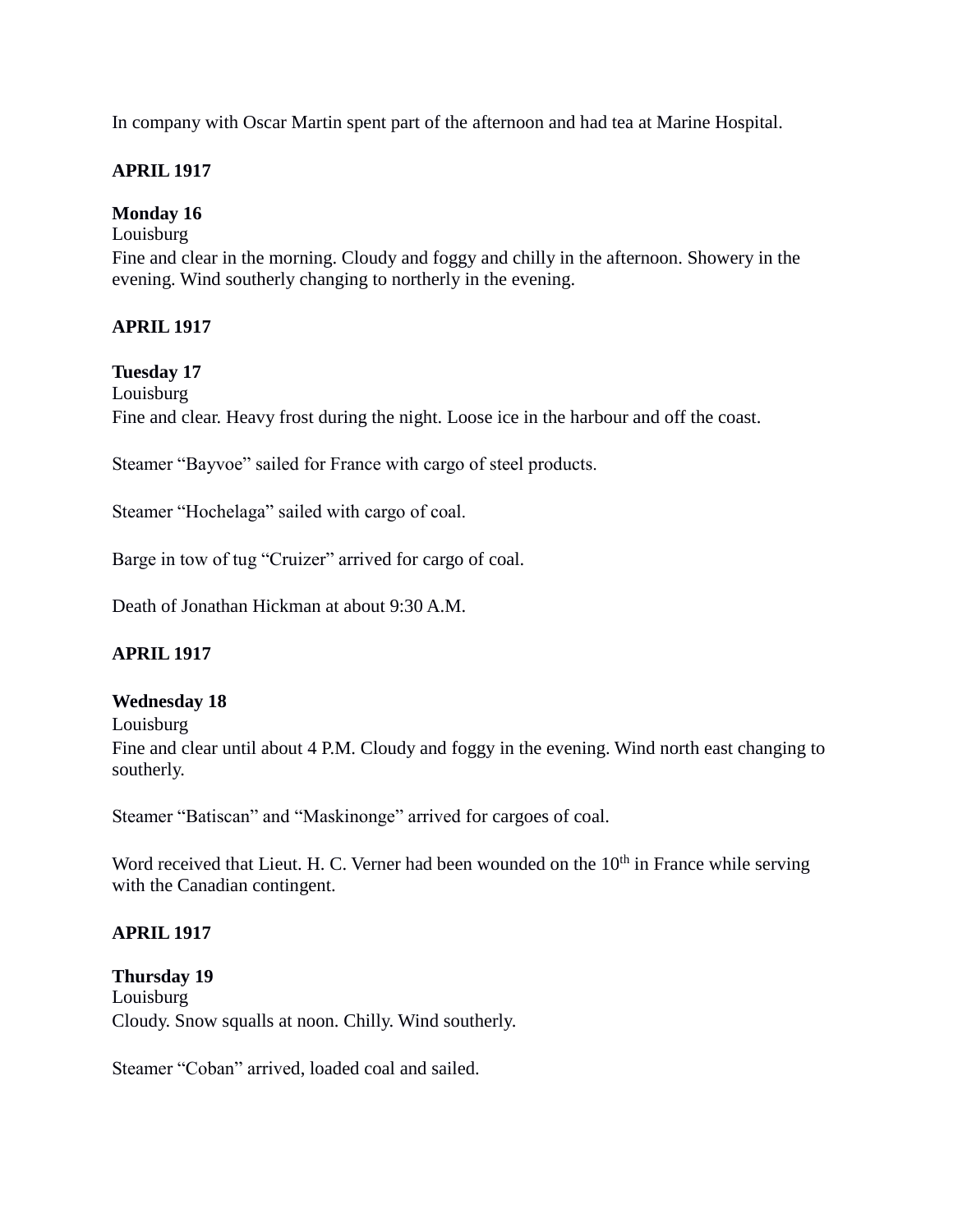Attended funeral of the late Jonathan Hickman in the afternoon.

## **APRIL 1917**

### **Friday 20**

Louisburg Fine, clear and mild in the forenoon. Chilly in the afternoon.

# **APRIL 1917**

**Saturday 21** Louisburg Fine clear and cool.

Steamer "Cape Breton" arrived with part cargo of timber for Steel Company.

Word received that Wilfred McAlpine had been wounded in France while serving with the Canadian contingent.

# **APRIL 1917**

### **Sunday 22**

Louisburg Silver thaw. Rainy and misty in the forenoon. Foggy and mild in the afternoon. Wind southerly.

### **APRIL 1917**

### **Monday 23**

Louisburg Foggy and mild. Wind southerly.

Steamer "Hochelaga" arrived for cargo of coal.

# **APRIL 1917**

# **Tuesday 24**

Louisburg Salmon River

Foggy in the morning. Cleared at about 10 A.M. Fine, clear and moderately warm in the afternoon.

British steamer "Memeling" arrived for bunker coal.

British steamer "Flaril" arrived.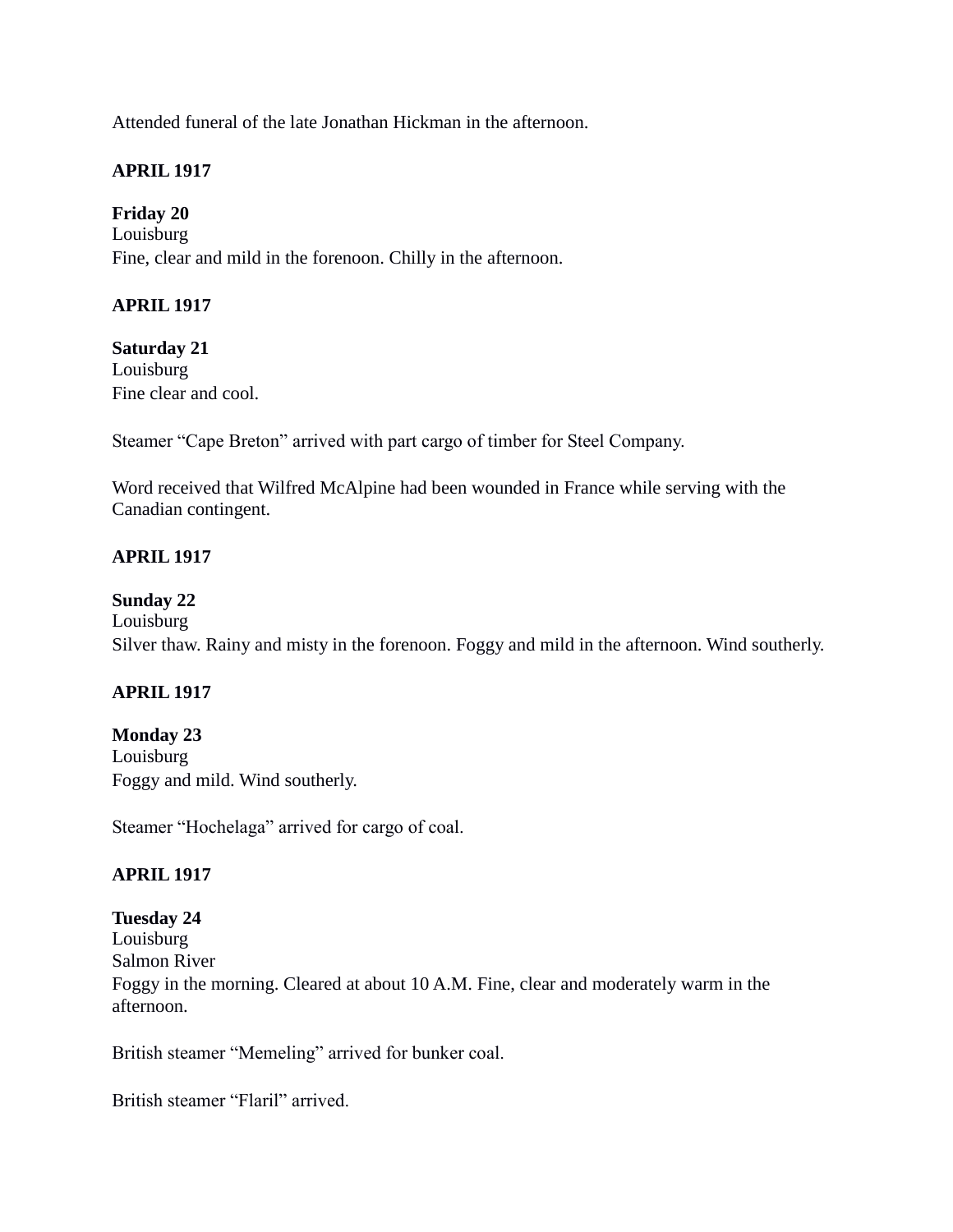Received word by telephone that Father was very sick having been stricken with paralysis on last Sunday. Left for home by train via Albert Bridge and Marion Bridge. Driven to Marion Bridge by John McLeod. Met at Marion Bridge by Heber who drove me the rest of the way. Arrived at Salmon River at about 10 P.M.

# **APRIL 1917**

### **Wednesday 25**

Salmon River Fine clear and moderately warm. An ideal day. Wind north-west.

Spent most of the day around home. Went for a short visit to Arthur's in the afternoon.

Father very ill and restless. Spent the night with him in company with Arthur.

Dr. Kendall arrived from Sydney at about 5 P.M. Examined Father but did not hold out much hope for his recovery.

### **APRIL 1917**

**Thursday 26** Salmon River Louisburg Cloudy, chilly and raw. Wind north-east increasing to a gale in the evening.

Salmon River to Louisburg by team. Heber drover me to Marion Bridge arriving there at about 1 P.M. Was met there by John McLeod of Louisburg who drove me the rest of the way. Arrived at Louisburg at about 5:30 P.M.

### **APRIL 1917**

### **Friday 27**

Louisburg

Cloudy, chilly, misty, drizzily. Rained heavily during the evening and night. Wind north-east.

Steamer "Batiscan" arrived for cargo of coal.

Steamer "Coban" arrived and loaded coal.

Pipers band held Pie Social and dance in Masonic Hall in the evening.

### **APRIL 1917**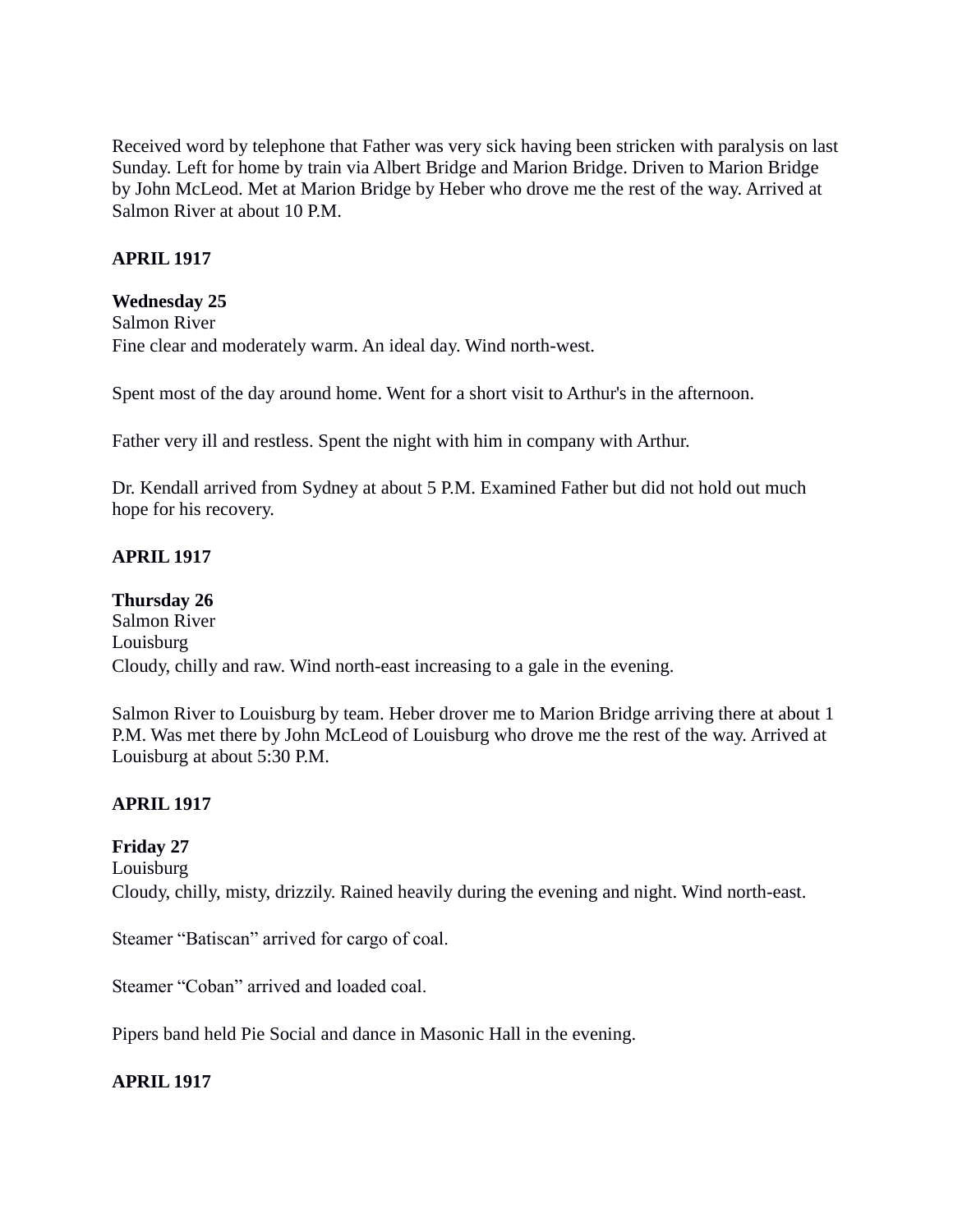### **Saturday 28**

#### Louisburg

Cloudy. Rainy, misty and drizzily. Clearing in the evening. East and north-east wind increasing to a gale in the evening.

Steamer "Coban" sailed for Nfld.

### **APRIL 1917**

### **Sunday 29**

Louisburg Fine clear and very chilly. Strong north-east wind.

Steamer "Cape Breton" arrived for cargo of coal.

Spent part of the afternoon and had tea R. MacLean (Marine Hospital).

Attended service in the Presbyterian Church at 7 P.M. Preacher Rev. D. MacMillan. Was not out to church in the morning.

No service in the Methodist Church on account of illness of the Pastor Mr. Hale.

### **APRIL 1917**

### **Monday 30**

Louisburg Fine clear and very chilly. Strong north-east wind.

Steamer "Hochelaga" arrived for cargo of coal.

Barge in tow of tug "Cruizer" arrived for cargo of coal.

Attended and took part in Sacred Concert in Presbyterian Church in the evening. Sang solos entitled "The Valley of Peace" and "Eternity Years".

### **MAY 1917**

**Tuesday 1** Louisburg Fine clear and chilly. Milder in the afternoon. Wind north-east moderating in the afternoon.

### **MAY 1917**

### **Wednesday 2**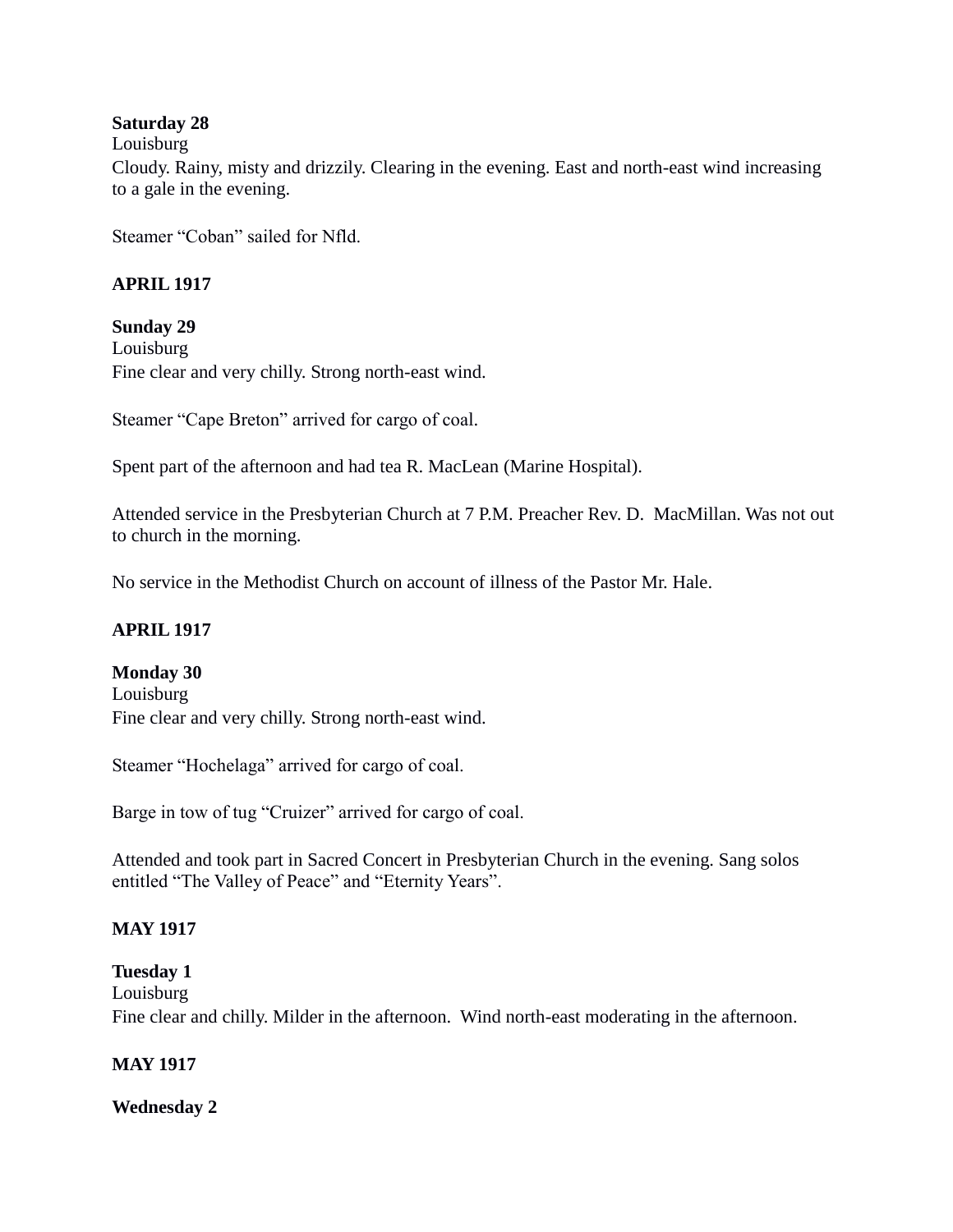Louisburg Cloudy and chilly. Wind north-east.

## **MAY 1917**

# **Thursday 3**

Louisburg Snowed in the early morning. Cloudy, misty and foggy during the day. Snow fall about 2 inches.

British steamer "Lord Antrim" with cargo of flour arrived here at noon in a sinking condition having struck a rock near Fourchu while on her way to this port for bunker of coal. After arriving here was beached on the south side of the harbour to prevent sinking.

Sydney shippers and Trimmers who have been working here during the winter months returned to Sydney.

# **MAY 1917**

### **Friday 4**

Louisburg Cloudy, foggy and chilly. Light easterly wind.

Steamer "Heathcote" arrived on way to Sydney.

Steamer "Nevada" arrived for cargo of coal.

British steamer "Trevalgan" arrived for bunker coal.

Tug "Douglas H Thomas" sailed for Sydney to resume her work of docking ships at the latter port.

# **MAY 1917**

# **Saturday 5**

Louisburg Fine, cloudy and chilly. Light easterly wind.

British steamer "Trevalgan" which arrived here yesterday for bunker coal hauled alongside the steamer "Lord Antrim" which arrived here on the  $3<sup>rd</sup>$  inst. in a damaged condition and begun taking on board the cargo of the latter ship.

Steamer "Heathcote" sailed for Sydney.

Steamer sailed with cargo of coal.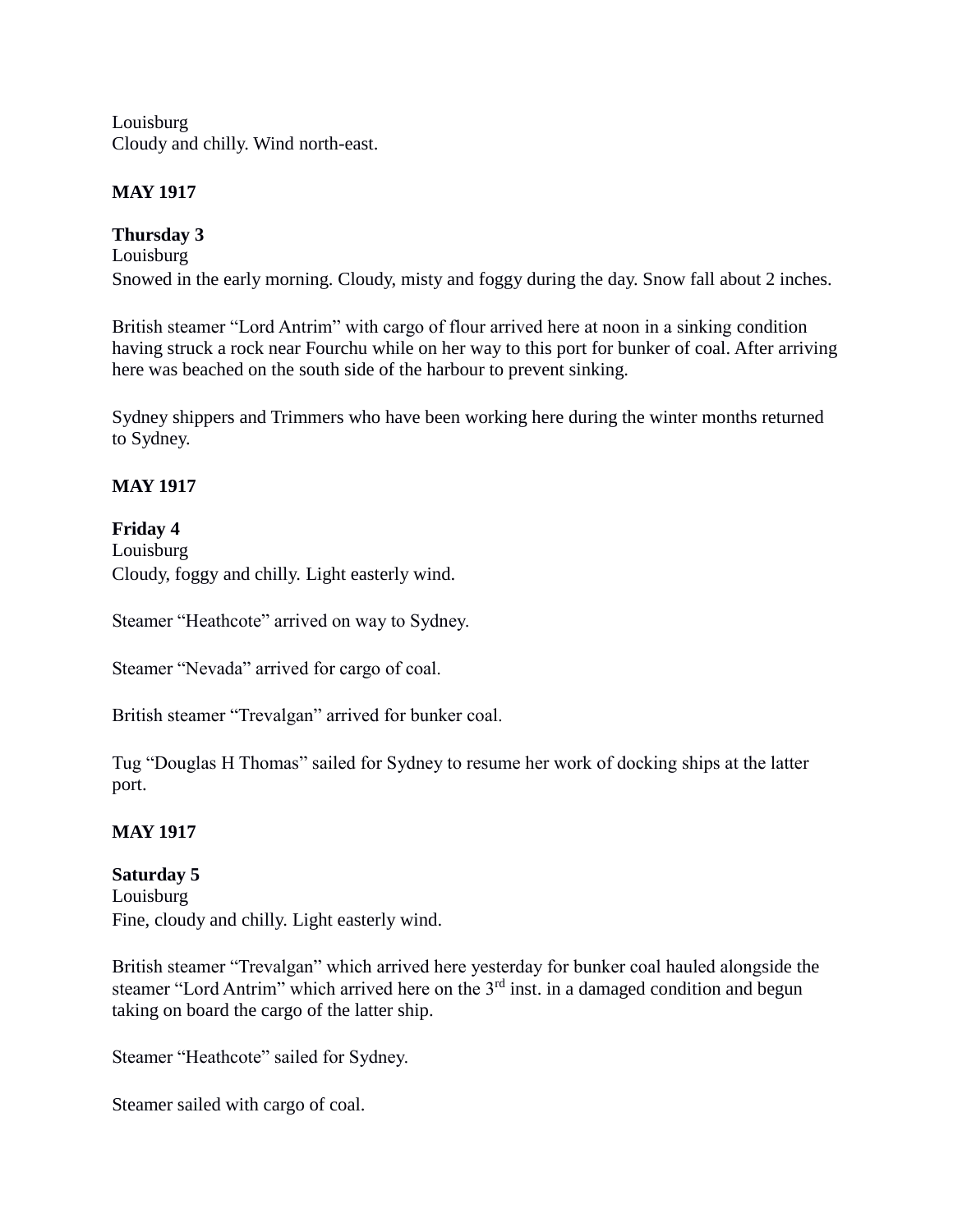# **MAY 1917**

### **Sunday 6**

Louisburg Fine clear and cool. Wind north-east.

Death of Mr. Theopholis Dickson took place in the afternoon. Aged 75 years old.

Attended service in the Methodist Church at 7 P.M. Was not out to church in the morning.

# **MAY 1917**

**Monday 7** Louisburg Fine clear and cool.

# **MAY 1917**

### **Tuesday 8**

Louisburg Fine and cool, cloudy in the forenoon. Cleared in afternoon. Wind variable.

Canadian Patrol boat, "Acadian" arrived in the evening.

Attended funeral of the late Theopolis Dickson at 1:45 P. M. Service conducted by Rev. Mr. Hale. Burial in Methodist cemetery.

### **MAY 1917**

### **Wednesday 9**

Louisburg

Cloudy and cool. Heavy squalls of snow and hail at about 1:30 P.M. Heavy rain during afternoon and evening. Wind easterly increasing to a moderate gale in the evening.

Steamer, "Turret Court" arrived and proceeded to Sydney.

Bluejackets from Patrol Boat, "Acadian" accompanied by a detachment from the 94<sup>th</sup> Batt paraded the streets in the afternoon to the music of the Bagpipes of Alex Barnes.

Attended funeral of infant son of Joseph McDonald at 1:30 P.M.

### **MAY 1917**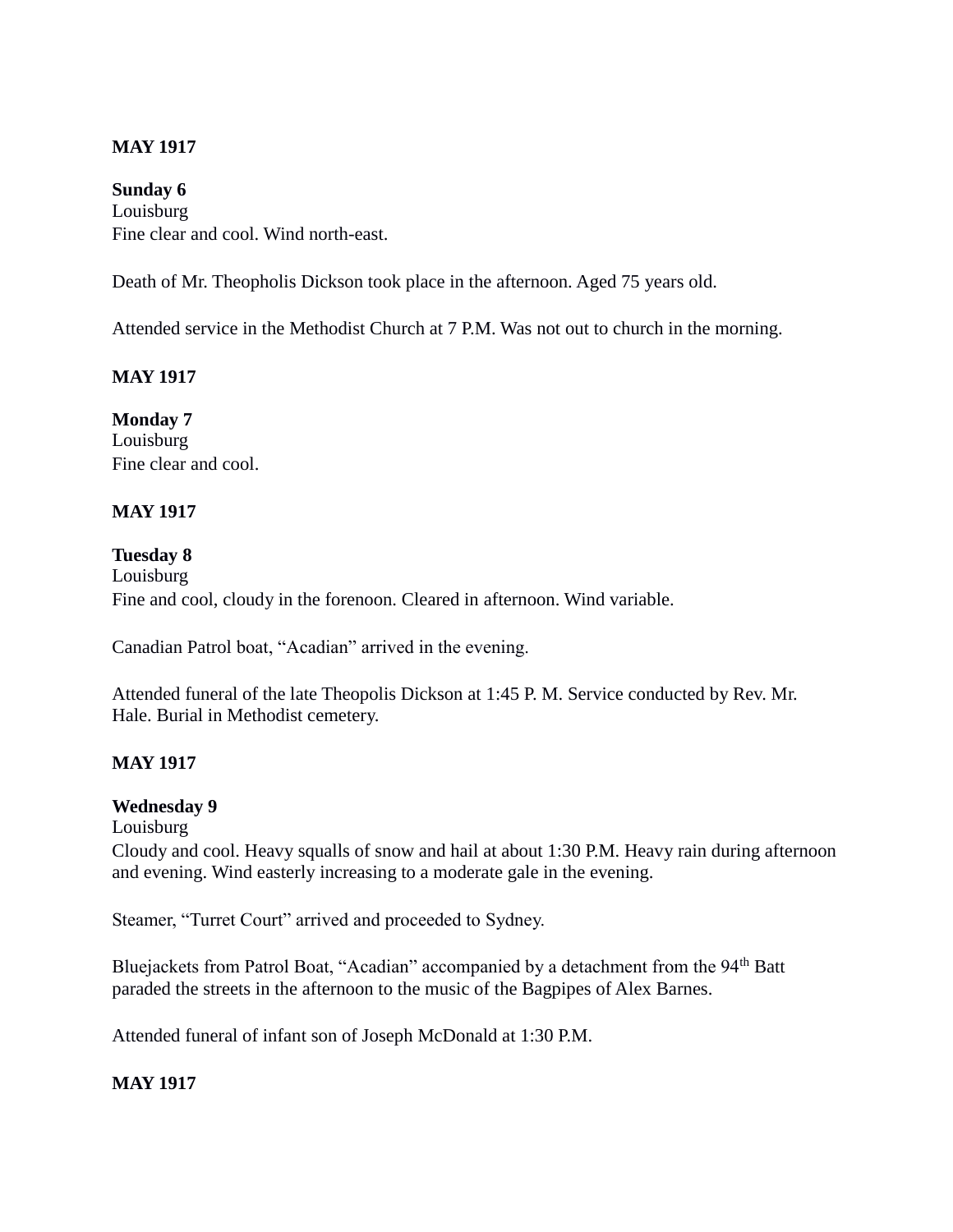**Thursday 10** Louisburg Cloudy, misty, drizzily and cold. Strong southerly wind moderating in the afternoon.

Canadian Patrol boat "Acadia" sailed.

# **MAY 1917**

**Friday 11** Louisburg Cloudy, chilly and cold. Wind south-west.

Tugs, "Mulgrave" and "Cruizer" arrived with Barges in tow for cargo of coal.

Louisburg Brass Band held a dance in Masonic hall in the evening. Was not present.

# **MAY 1917**

**Saturday 12** Louisburg Cloudy, cool, partly clear in the afternoon. Light north east wind.

British steamer "Beachy Head" arrived and bunkered.

# **MAY 1917**

# **Sunday 13**

Louisburg Cloudy. Rainy and drizzily. Wind north-east.

British transport "Lord Roberts" arrived for bunker coal.

Passenger Steamer "Beverly" arrived for shelter.

Grandmother died at 10:45 A.M. after an illness of about 4 weeks, aged 90 years old.

My Grandmother [blank].

# **MAY 1917**

**Monday 14** Louisburg Mira Cloudy, misty and showery.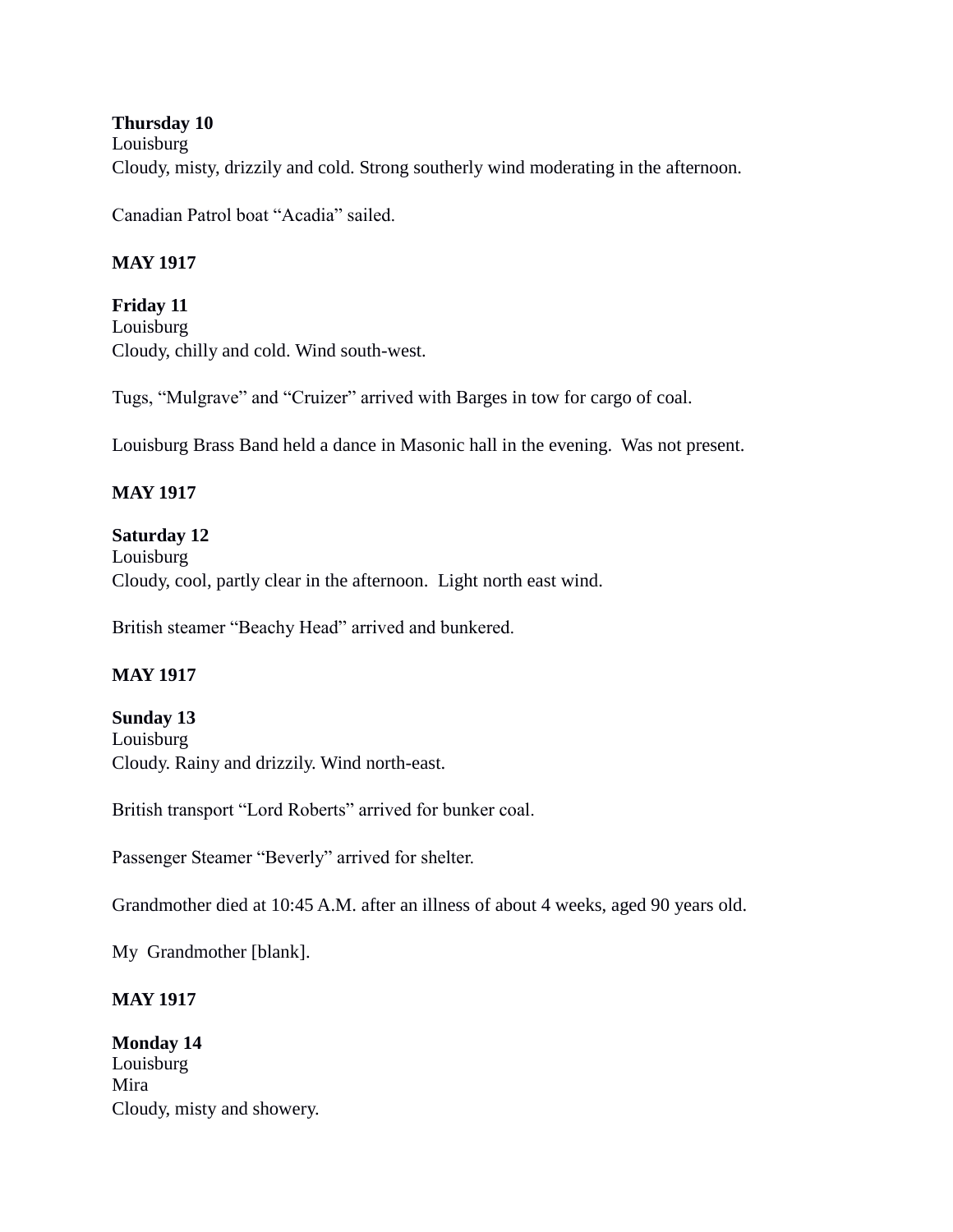Went to Mira on coal train with Conductor W. Phalen to arrange for Grandmothers funeral. Got the grave dug and made all necessary arrangements. Returned to Louisburg on coal train with Conductor Phalen arriving at about 6:45 P.M.

## **MAY 1917**

## **Tuesday 15**

Louisburg Cloudy and cool.

Attended Grandmothers funeral in the afternoon. Service at the house conducted by Rev. D.A. McMillan assisted by Rev. Joseph Hale. Hymns "Nearer my God to thee" and "Asleep in Jesus". Left house for train at about 3 P.M. Louisburg to Mira on 4 P.M. train, arrived at Mira at about 4:30 P.M., arrived at Cemetery at 5:30 P.M. Service at grave conducted by Rev. Mr. Nolan. Had tea at Asaph Spencers in company with Dan and Gordon Cameron and Uncle Joseph Spencer. Spent the night at Charles Huntington's.

# **MAY 1917**

### **Wednesday 16**

Mira

Louisburg

Heavy rain and snow squalls in the mornings. Showery and drizzily throughout the day. Wind easterly.

Mira to Louisburg by train arrived at about 11 A.M.

Attended choir practice in Methodist Church at 9 P.M.

### **MAY 1917**

### **Thursday 17**

Louisburg

Cloudy, showery, partly clear for a short time. Snow squalls in the forenoon. Cold. Wind variable.

### **MAY 1917**

### **Friday 18**

#### Louisburg

Snow squalls in the morning. Cloudy and cold during the forenoon. Clear and cool in the afternoon. Wind north-west.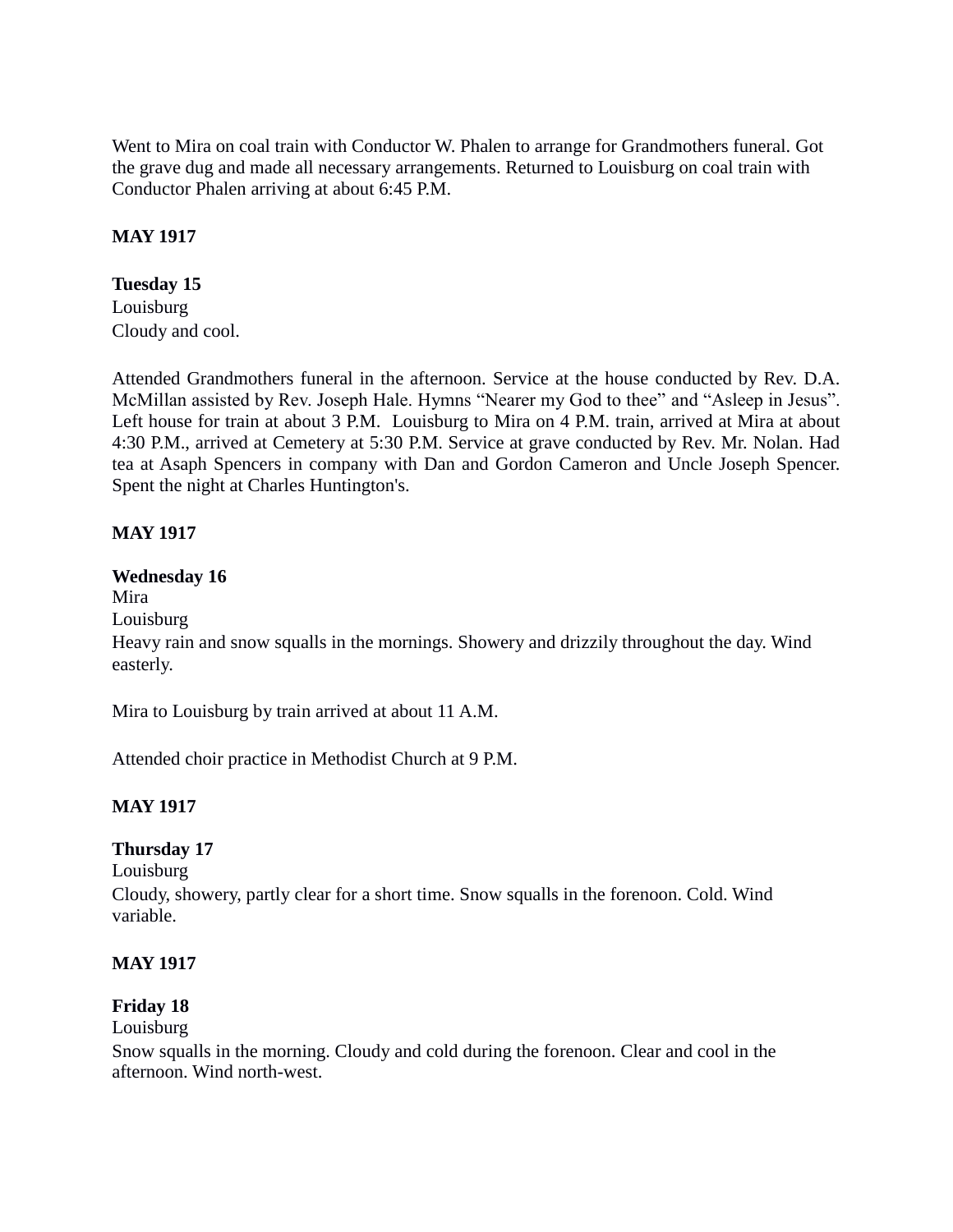### **MAY 1917**

**Saturday 19** Louisburg Fine clear and cool. Wind east and north-east.

## **MAY 1917**

**Sunday 20** Louisburg Fine. Cloudy, moderately warm. Heavy rain during the night.

Attended service in the Methodist Church at 11 A.M. and 7 P.M. Preacher Rev. Joseph Hale. Visited the water front in the afternoon and in company with George Lewis and James McKenzie went for a walk to Havenside.

Father died at 6 P.M. aged 74 years 4 months and 20 days.

### **MAY 1917**

#### **Monday 21** Louisburg

Salmon River

Rained heavily in the early morning. Cleared in the forenoon. Showers in the evening. Wind north-west changing to north-east in the evening.

Received word from Heber by telephone at 9:30 A.M. that father had died at 6 A.M. yesterday. Left Louisburg at 1:30 P.M. by team for Salmon River via Mira Ferry, arrived at Salmon River at about 8:30 P.M.

### **MAY 1917**

**Tuesday 22** Salmon River Fine clear and moderately cool. Wind northerly.

Fathers funeral took place at 2 P.M. Service conducted by Rev. Mr. Gregg. Hymns "Jesus lover of my soul" and "Nearer my God to Thee". Burial at the "Birches".

#### **MAY 1917**

**Wednesday 23** Salmon River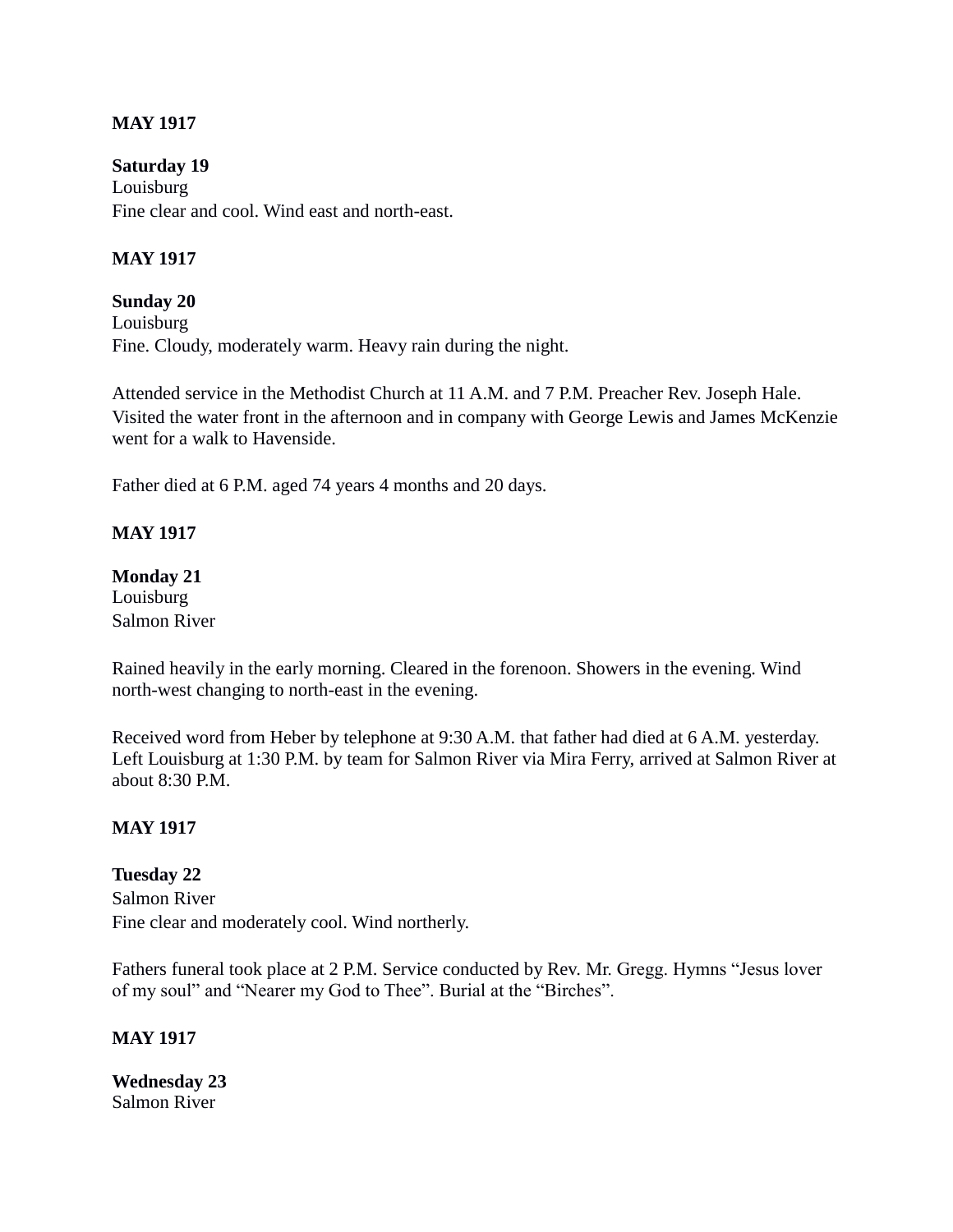Louisburg Fine and clear in the forenoon. Cloudy in the afternoon. Showery in the evening.

Left Salmon River for Louisburg by team at 12:30 P.M. Arrived at Louisburg at about 7:30 P.M.

# **MAY 1917**

# **Thursday 24**

Louisburg Rained in the morning. Cloudy, showery and misty throughout the day.

General Holiday nearly all places of business closed.

# **MAY 1917**

# **Friday 25**

Louisburg Fine and clear. Cloudy in the evening. Moderately cool.

# **MAY 1917**

# **Saturday 26**

Louisburg

Rained in the morning and evening. Cloudy, foggy. Partly clear for a while at noon. Wind southwest.

# **MAY 1917**

# **Sunday 27**

Louisburg Fine. Partly clear, moderately cool. Wind west and south west.

Attended service in the Methodist Church at 7 P.M. Preacher Rev. Mr. Dwyer. Was not out to church in the morning. Was sick nearly all day. Did not get out of bed until 4 P.M.

# **MAY 1917**

#### **Monday 28** Louisburg Fine and clear, moderately cool. Quite a pleasant day.

British Seamer "Trevalgan" which had been here since the 4<sup>th</sup> inst. taking on board cargo of flour from wrecked steamer "Lord Antrim" sailed.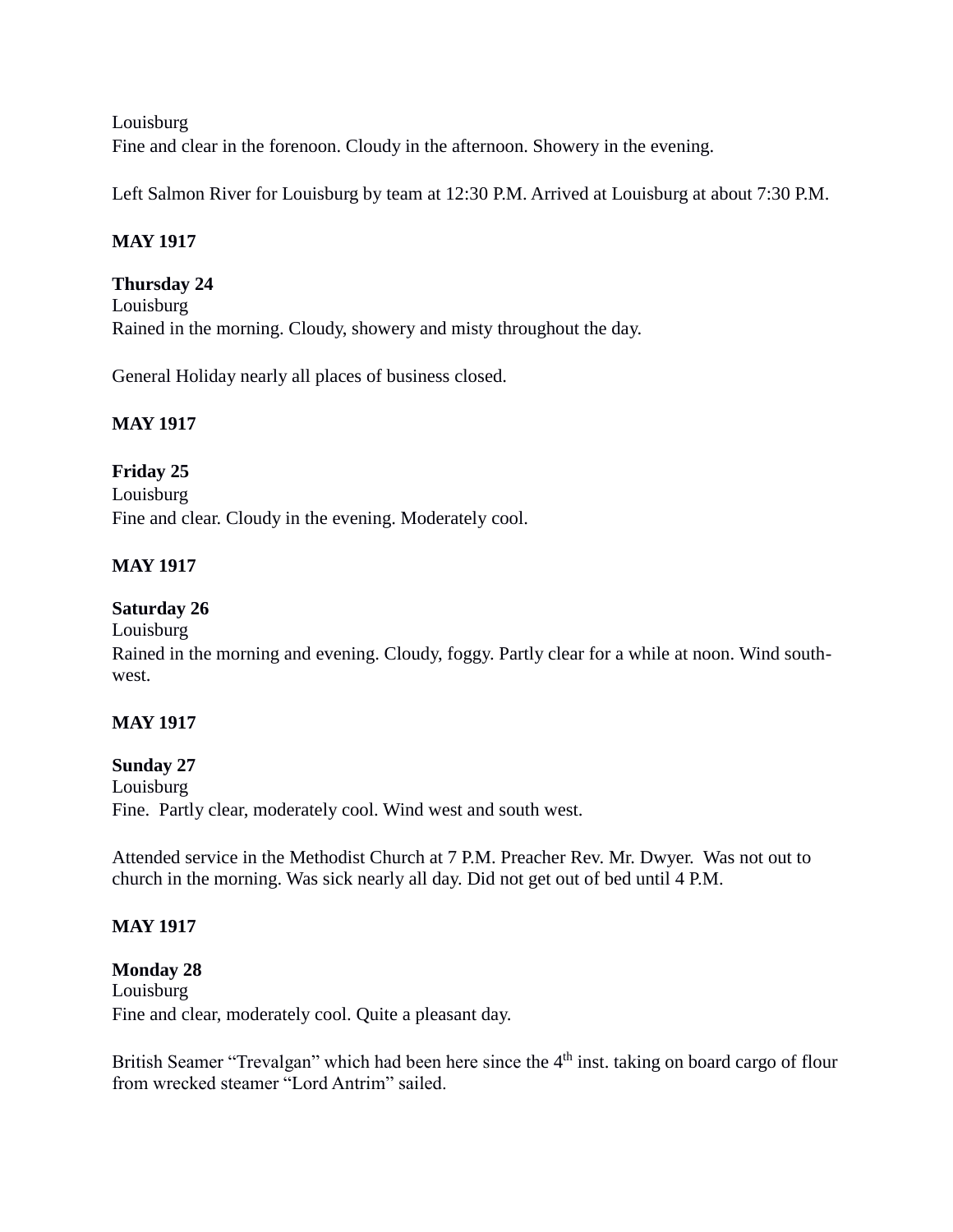Was planting potatoes in the evening after tea. First of the season.

Attended band practice at 8:30 P.M.

### **MAY 1917**

# **Tuesday 29**

Louisburg

Fine and clear in the morning. Cloudy in the afternoon. Rained moderately in the evening. Wind variable. Mostly easterly.

# **MAY 1917**

# **Wednesday 30**

Louisburg

Rained heavily in the morning, showery and misty throughout the day. Wind easterly.

Newfoundland Steamer "Eric" towed into port by Steamer "Ormston" having broken down about 60 miles off Scatari while enroute for Sydney.

Attended choir practice in Methodist Church in the evening.

# **MAY 1917**

**Thursday 31** Louisburg Cloudy, chilly, and raw in the forenoon. Fine and clear in the afternoon. Wind north-east.

British steamer "Lord Antrim" which arrived here on the 3<sup>rd</sup> inst. in a sinking condition sailed for Halifax to undergo repairs.

# **JUNE 1917**

**Friday 1** Louisburg Cloudy and cool.

### **JUNE 1917**

**Saturday 2** Louisburg Fine and cool. Showery during the evening.

### **JUNE 1917**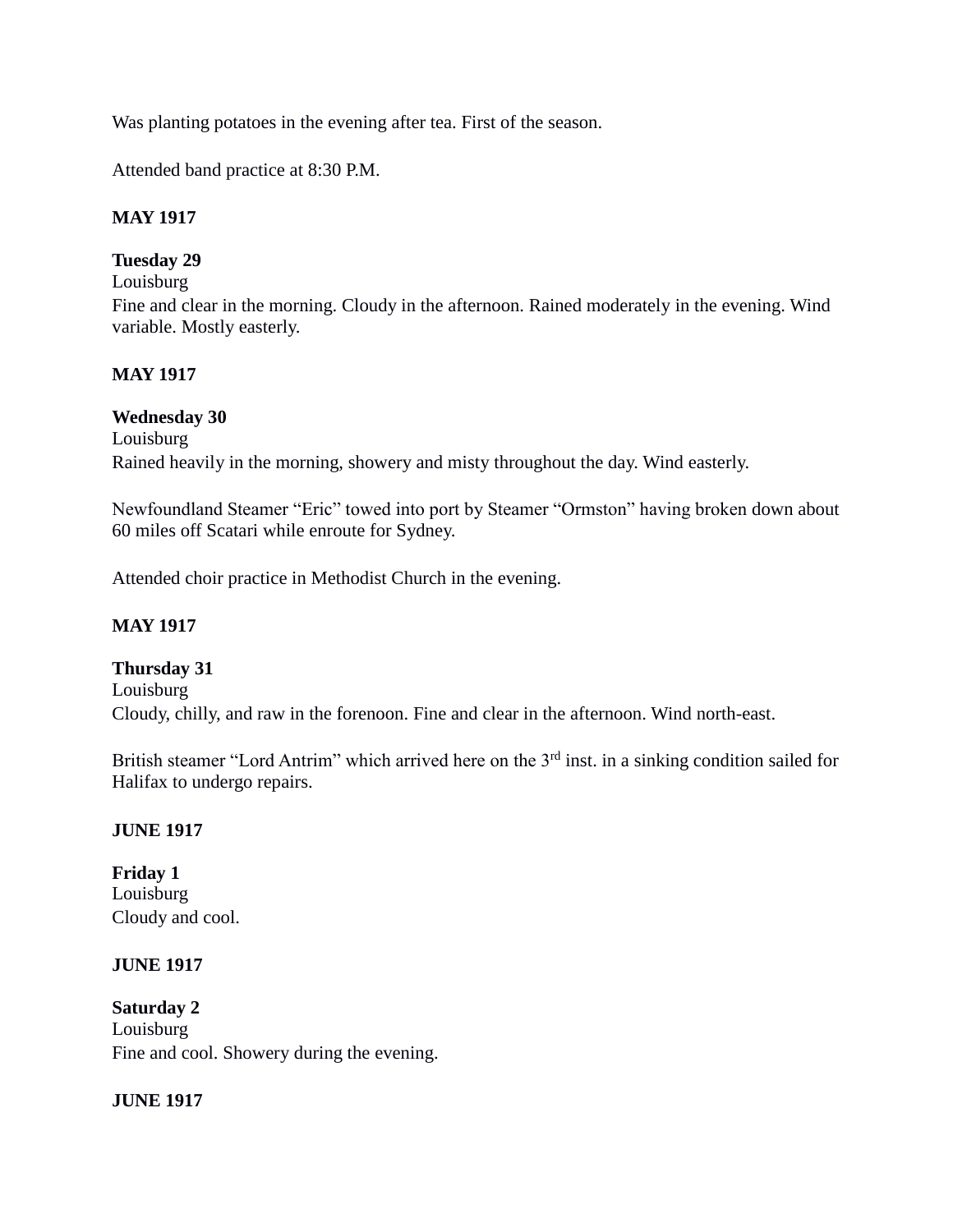### **Sunday 3**

#### Louisburg

Rained heavily in the early morning. Cloudy, misty and foggy throughout the day. Showers in the evening. Heavy rain during the night.

British Steamer "Hartland" and "Havo" arrived for bunker coal. "Hartland" bunkered at the pier during the day.

Attended service in the Methodist Church at 11 A.M. and 7 P.M. Preacher Rev Joseph Hale.

### **JUNE 1917**

### **Monday 4**

Louisburg

Heavy rain in the early morning. Cloudy and foggy until afternoon. Partly clear and moderately warm in the afternoon. Wind south-west changing to north-west.

British Steamer "Knight of the Garter" arrived for bunker coal.

### **JUNE 1917**

**Tuesday 5** Louisburg Cloudy and cool.

### **JUNE 1917**

### **Wednesday 6**

Louisburg Cloudy and cool in the forenoon. Partly clear and moderately warm in the afternoon.

United States steamer "Newton" arrived for cargo of coal.

British steamer "Queen Amelia" arrived and bunkered.

Attended choir practice in the Methodist Church in the evening.

# **JUNE 1917**

# **Thursday 7** Louisburg Fine, clear and moderately warm. Most summerlike day so far this season.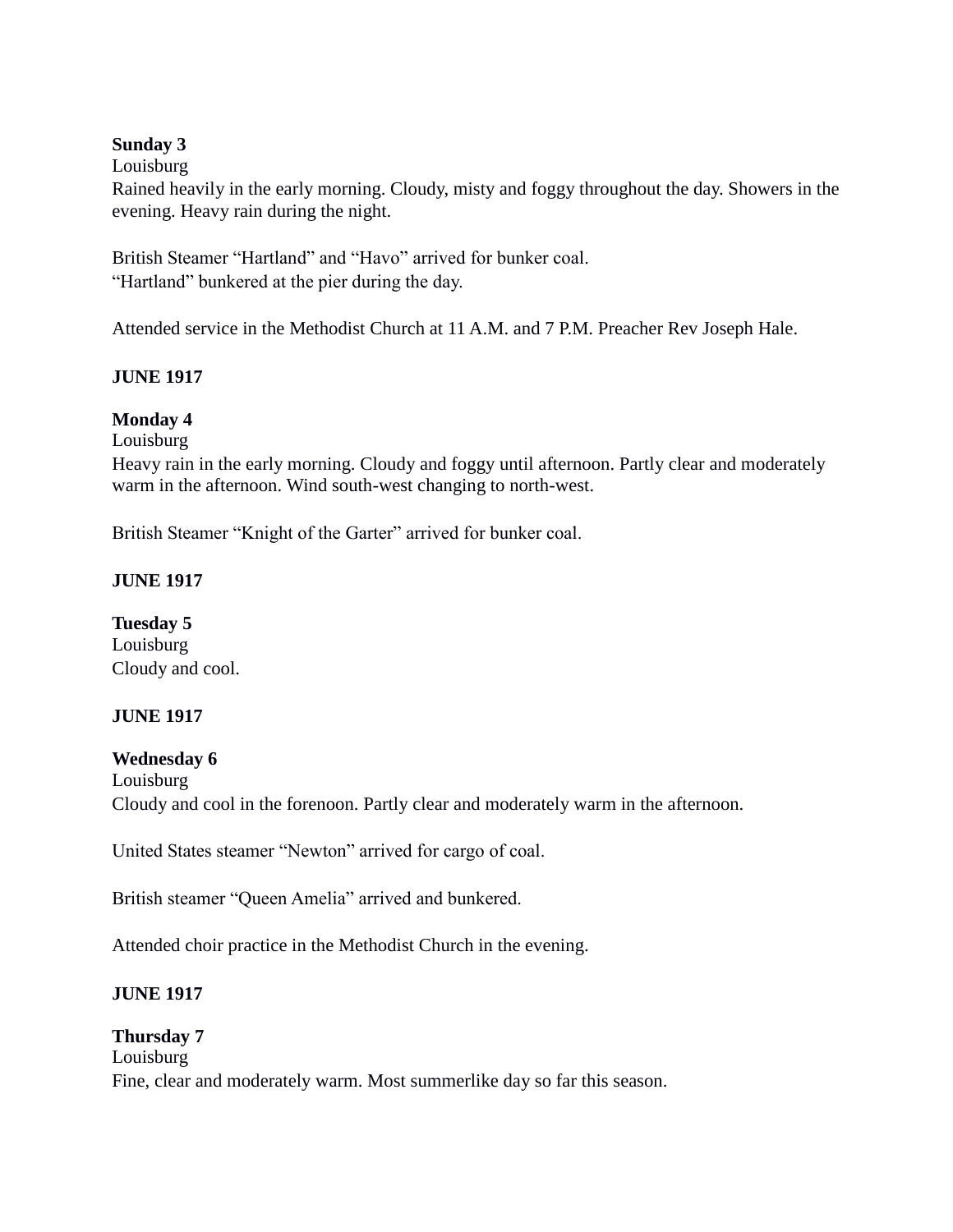United States Steamer "Newton" sailed with cargo of coal.

## **JUNE 1917**

## **Friday 8**

Louisburg

Cloudy and cool in the forenoon. Rained moderately in the afternoon. Misty and showery during the night.

Government steamer "Lady Laurier".

"Red Cross" tea and Fancy Sale followed by a dance in Masonic Hall. Band in attendance. Was present.

### **JUNE 1917**

# **Saturday 9**

Louisburg Cloudy, misty, foggy and showery. Cool. Thunder in the afternoon. Light variable wind.

### **JUNE 1917**

#### **Sunday 10**

Louisburg Fine. Cloudy, moderately cool.

Attended service in the Methodist Church at 11 A.M and 7 P.M. Preacher Rev Joseph Hale.

### **JUNE 1917**

### **Monday 11**

Louisburg Cloudy and cool in the forenoon. Partly clear and warmer in the afternoon and evening.

British transport "Renfew" arrived for bunker coal.

Attended band practice in the evening.

### **JUNE 1917**

**Tuesday 12** Louisburg Fine, clear and moderately warm. Cold at night.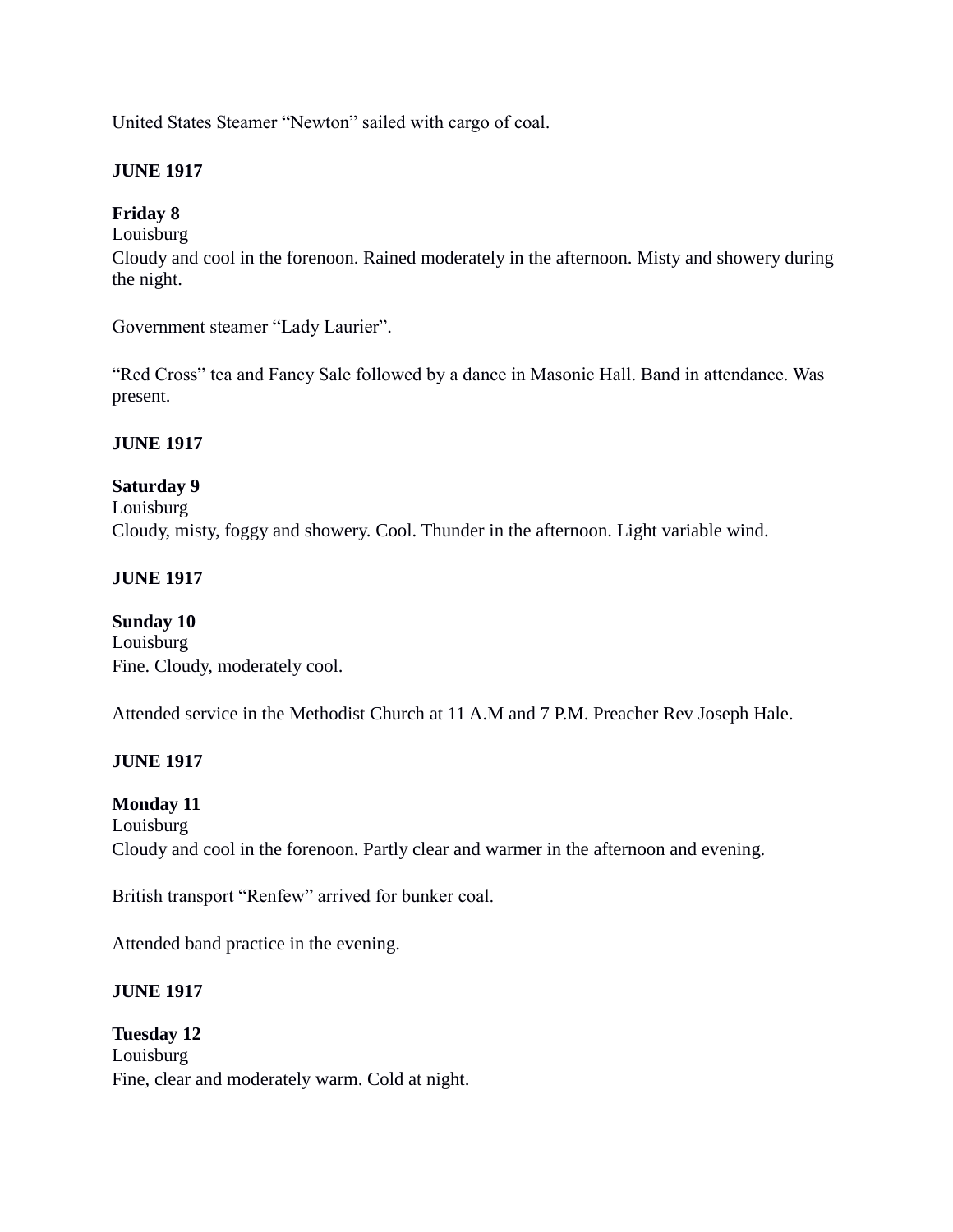British Transport "Renfew" sailed.

# **JUNE 1917**

# **Wednesday 13**

Louisburg Cloudy, foggy, and cool. Light-southerly wind.

Torpedo destroyer "Grilse" and Patrol Boat "Stadacona" arrived in the morning. "Stadacona" sailed at about 2 P.M.

British transport arrived in the afternoon for bunker coal.

# **JUNE 1917**

**Thursday 14** Louisburg Fine, foggy. Partly clear in afternoon.

Steamer "Atlantic" ashore near Fourchu, C.B.

# **JUNE 1917**

**Friday 15** Louisburg Foggy and cool.

Attended band practice in the evening.

# **JUNE 1917**

### **Saturday 16**

Louisburg Fine. Foggy in the morning and evening. Clear part of the day. Cool. Wind south-west.

British steamer "Clematis" ran ashore near Framboise. No lives lost.

### **JUNE 1917**

**Sunday 17** Louisburg Glace Bay Louisburg Foggy. Cloudy and moderately warm at Louisburg. Clear and warm at Glace Bay. Light southwest wind.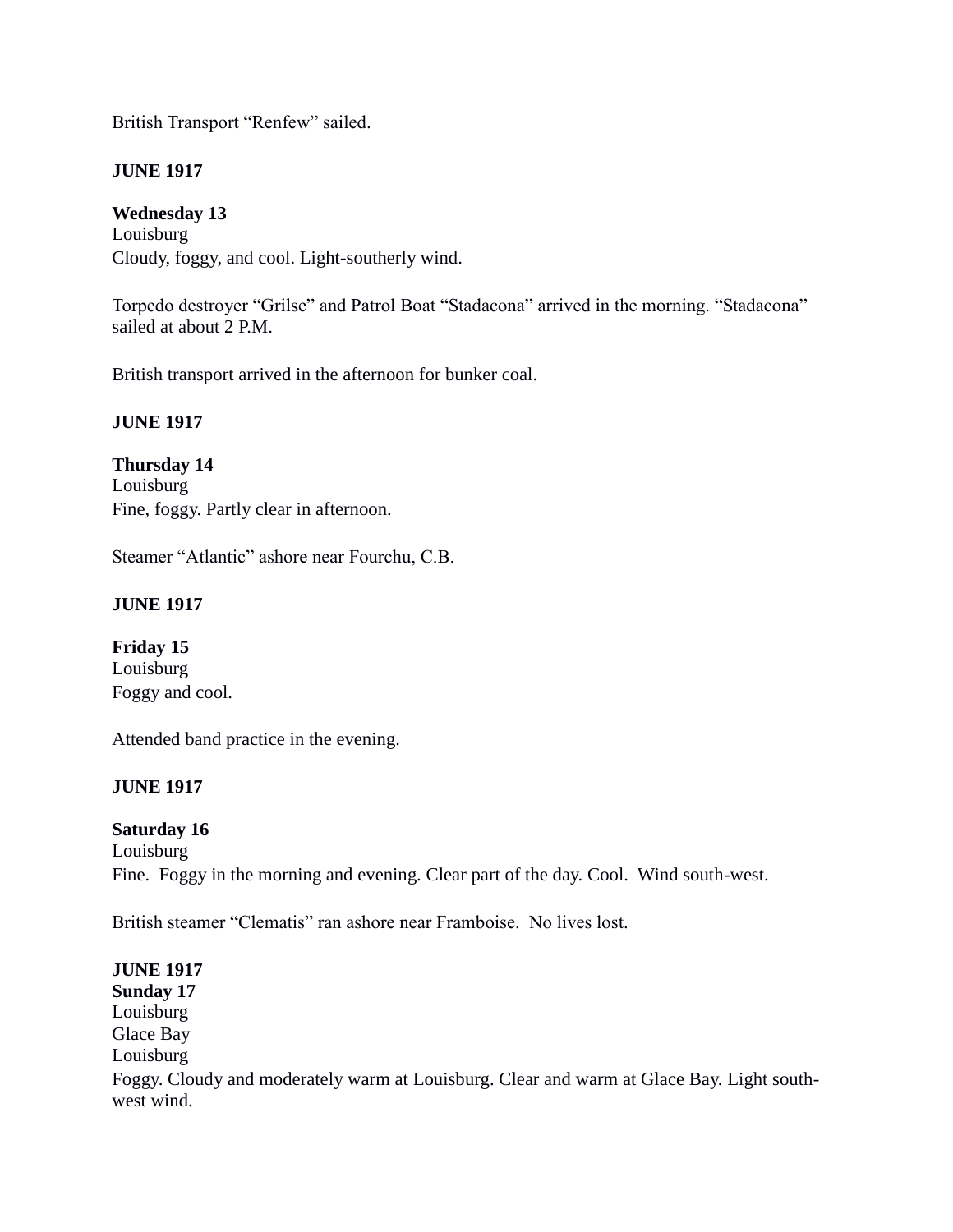British transport "Ocean Monarch" arrived for bunker coal.

Attended service in the Methodist Church at 11 A.M. Preacher Rev. Mr. Nightingale, Rev Joseph Hale being absent from Town.

Went to Glace Bay on Brotherhood of Railway Trainmen's Special train, leaving here at about 4:45 P.M, returning at about 10:45 P.M.

Attended "Railway Trainmen's" Memorial Service in Knox Presbyterian church at 7 P.M. Preacher Rev. Mr. McLeod.

### **JUNE 1917**

### **Monday 18**

Louisburg Cloudy, foggy and cool. Light southerly wind.

Attended band practice in the evening.

# **JUNE 1917**

**Tuesday 19** Louisburg Fine clear and moderately warm. An ideal summer day. Light south-west wind.

Newfoundland Steamer "Erik" which has been here since the 30<sup>th</sup> inst. sailed for North Sydney in tow of a tug.

### **JUNE 1917**

### **Wednesday 20**

Louisburg Fine clear and moderately warm. Wind south-west. An ideal summer day. Death of Mrs. Neil McVicar.

Attended choir practice in Methodist Church at 8:45 P.M.

### **JUNE 1917**

# **Thursday 21** Louisburg Fine clear and moderately warm. Light south-west wind. An ideal summer day.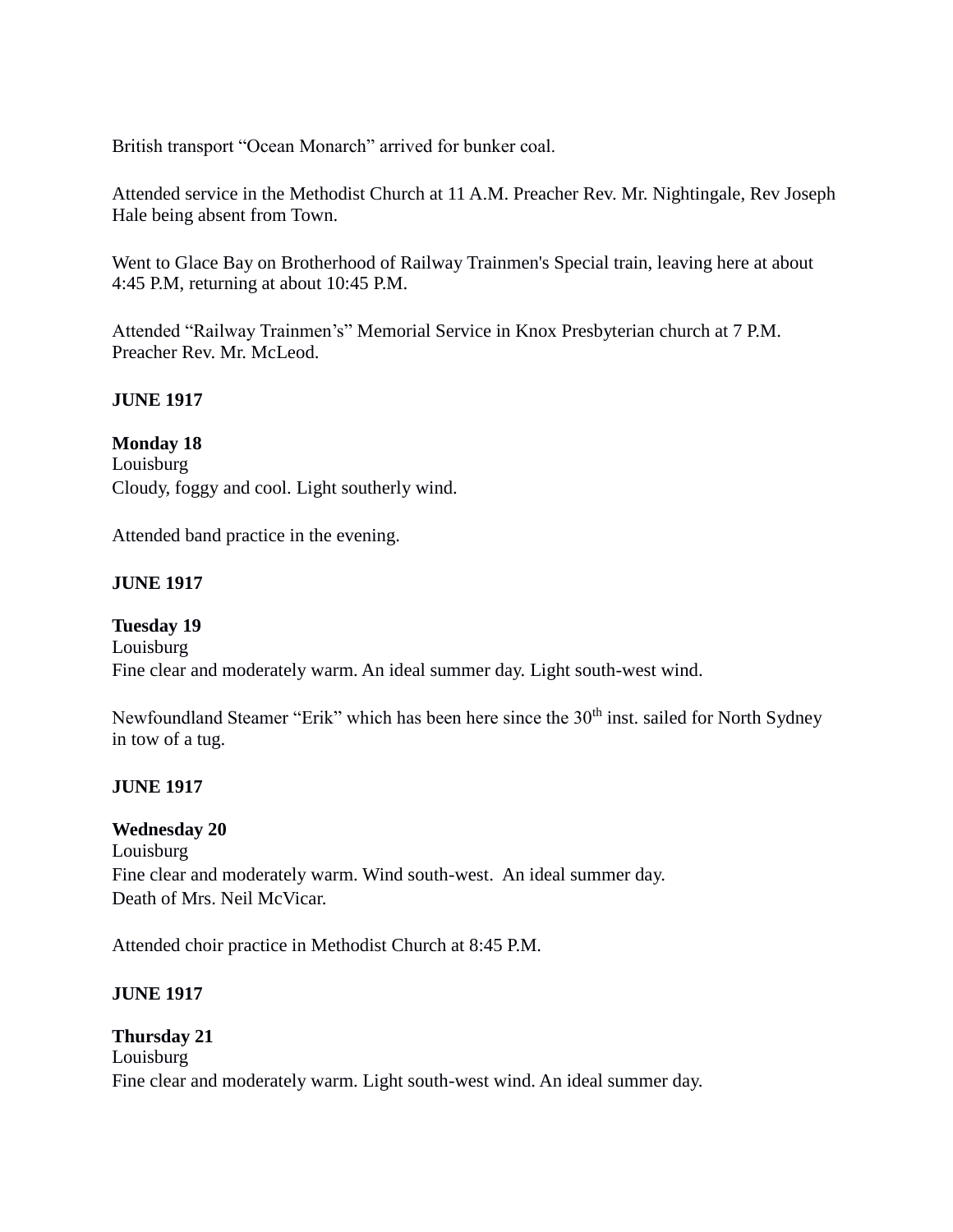British transport "Zillah" arrived for bunker coal.

Canadian Patrol Boat "Petrel" arrived.

United States Steamer "Newton" arrived for cargo of coal.

### **JUNE 1917**

# **Friday 22**

Louisburg

Cloudy and warm. Light showers and misty in the afternoon and evening. Wind variable.

United States Steamer "Newton" sailed with cargo of coal.

Tug "Douglas H. Thomas" arrived from Sydney on way to wreck of Steamer "Clematis" at Framboise.

Attended funeral of the Late Mrs. Neil McVicar at 2 P.M. Service held in Presbyterian Church.

Turned out with the band for street parade practice at 7:30 P.M.

#### **JUNE 1917**

#### **Saturday 23**

Louisburg

Cloudy. Foggy and misty in the morning. Cleared at about 11 A.M. Warm at noon. Cool in the evening and foggy. Light variable wind.

Government Steamer "Stanley" arrived in the evening.

#### **JUNE 1917**

#### **Sunday 24**

Louisburg Fine. Clear and warm in the forenoon. An ideal morning. Cloudy and warm in the afternoon. Showery and misty in the evening. Heavy rain during the night.

Quebec Salvage and Wrecking Co. Tug "Lord Strathcona" arrived in the afternoon on her way to Wreck of Steamer "Clematis" near Framboise. Sailed again at about 5 P.M.

Attended service in the Methodist Church at 11 A.M. and 7 P.M. Preacher Rev. Joseph Hale.

#### **JUNE 1917**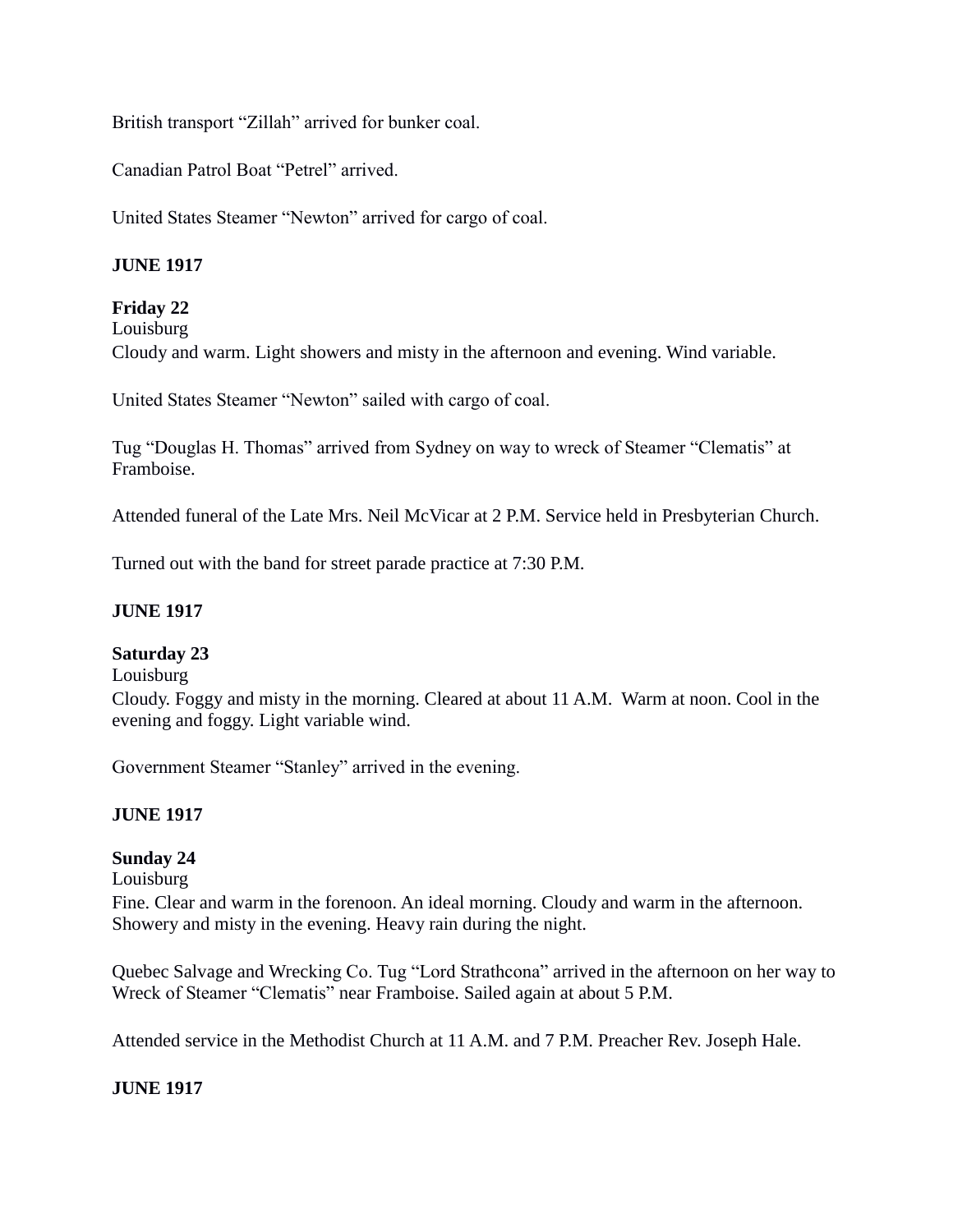### **Monday 25**

#### Louisburg

Fine and warm. Cloudy in the forenoon. Clear in the afternoon. Light southerly and south-east wind.

# **JUNE 1917**

**Tuesday 26** Louisburg Fine. Clear and warm.

# **JUNE 1917**

# **Wednesday 27**

Louisburg Cloudy. Rained moderately nearly all day. Thunder in the evening.

# **JUNE 1917**

### **Thursday 28** Louisburg Cloudy in the forenoon, warm. Cleared at about 10 A.M. Summerlike.

British transports "Queen Margaret" and "Ocean Transport" arrived.

# **JUNE 1917**

## **Friday 29** Louisburg Fine, clear and moderately warm. Wind variable.

British transport "Sutton Hall" and "Stagpool" arrived.

United States Steamer "Newton" arrived and proceeded to Sydney to load coal.

Turned out with the Band at 7:30 P. M. for practice march.

# **JUNE 1917**

### **Saturday 30**

Louisburg Cloudy, showery. Heavy rain in the afternoon. Wind southerly. Cool.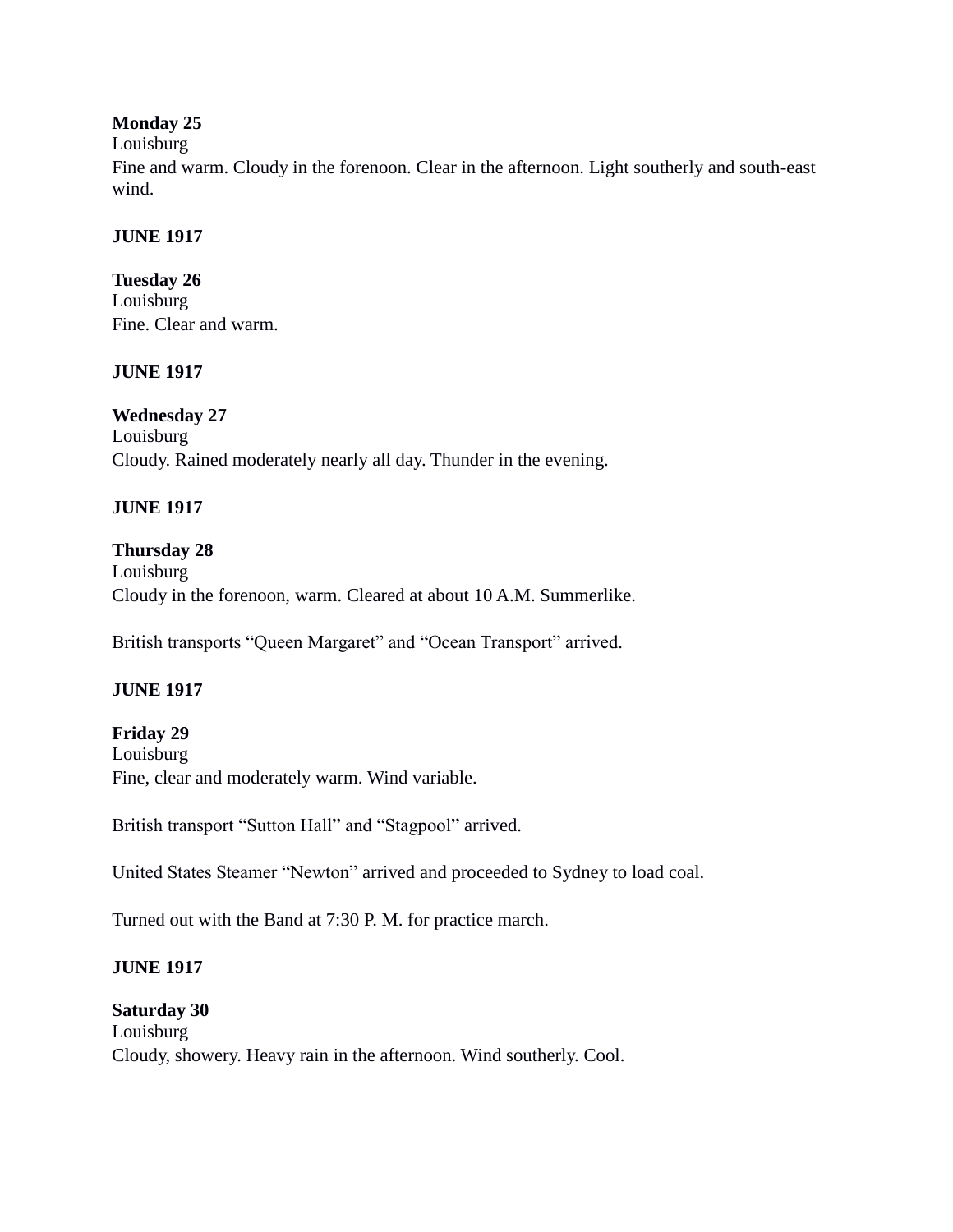Morning and evening train service on the S & L Railway, which was discontinued on Jan 31/17, resumed today. Leaving here at 7 A.M. and returning at 7 P.M.

# **JULY 1917**

# **Sunday 1**

Louisburg

Cloudy in the morning. Partly clear in the afternoon. Cool. Light showers at night. Wind southwest.

Attended service in the Methodist Church at 11 A.M. and 7 P.M. Preacher Rev. Joseph Hale.

# **JULY 1917**

# **Monday 2**

Louisburg

Fine and clear in the forenoon. Partly clear in the afternoon. Light showers at about 4 P.M. Foggy in the evening. Cool.

General holiday, most all places of business closed.

Louisburg Brass Band held a dance in Masonic hall in the evening. Was present.

### **JULY 1917**

**Tuesday 3** Louisburg Fine. Partly clear. Cool.

# **JULY 1917**

**Wednesday 4** Louisburg

Cloudy. Foggy. Partly clear in the forenoon. Cool.

British Steamer "White Hall" arrived for bunker coal.

Attended choir practice in Methodist Church in the evening.

### **JULY 1917**

**Thursday 5** Louisburg Fine. Partly clear, moderately warm.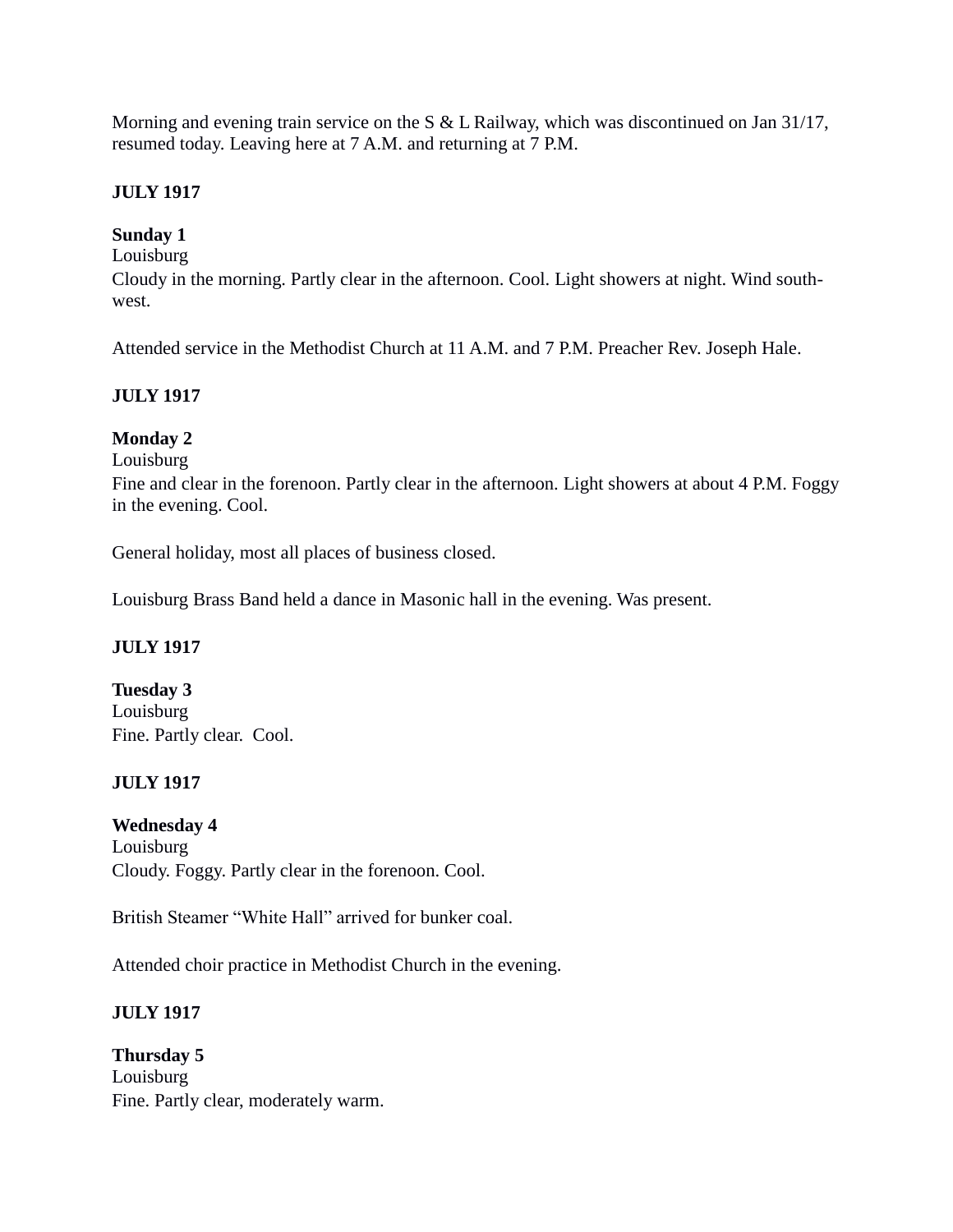#### **Friday 6**

Louisburg Fine and warm. Partly clear. Foggy in the evening.

United States Steamer "Newton" arrived in the evening for cargo of coal.

Attended band practice in the evening.

# **JULY 1917**

**Saturday 7** Louisburg Fine. Clear and moderately cool. An ideal day. Light north-east wind.

United States Steamer "Newton" finished loading cargo of coal and sailed for Boston.

### **JULY 1917**

#### **Sunday 8**

Louisburg Fine, clear and moderately warm. Light south-east wind. An ideal day.

In the afternoon in company with W. Phalen, went for a walk a short distance out Clarkes Road.

Attended service in the Methodist Church at 11 A.M. and 7 P.M. Preacher Rev Joseph Hale.

### **JULY 1917**

### **Monday 9**

Louisburg Fine. Partly clear. Cloudy in the evening. Fresh south west wind. Cool.

### **JULY 1917**

### **Tuesday 10**

Louisburg Cloudy, occasional light showers. Strong south-east wind. Cool. Rain during the night.

Two British transports in port for bunker coal.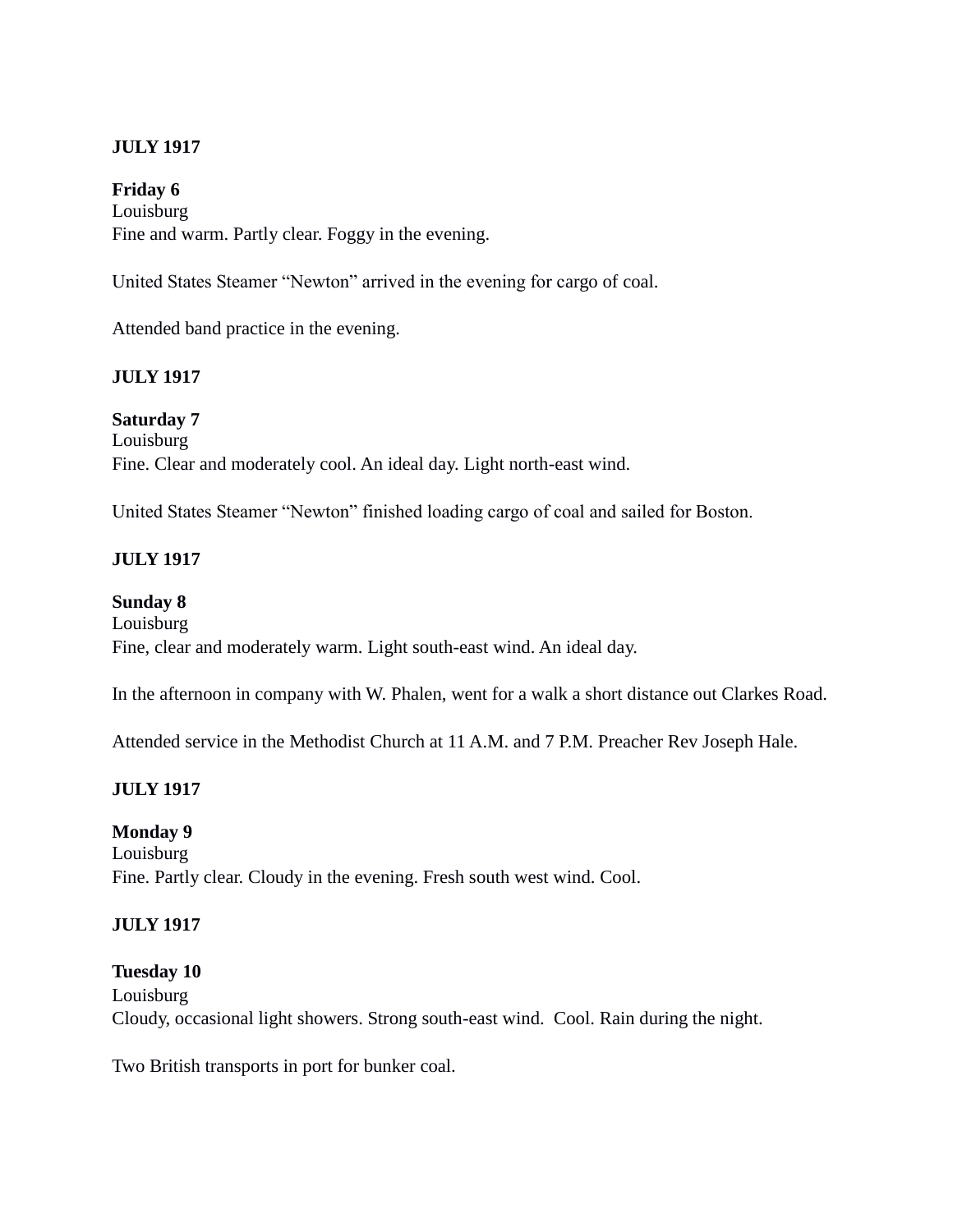**Wednesday 11** Louisburg Cloudy. Foggy moderately warm. Wind south-west.

Attended choir practice in the Methodist Church at 8:30 P.M.

### **JULY 1917**

#### **Thursday 12**

Louisburg

Rain in the morning and occasional showers during the forenoon. Cloudy, foggy and misty in the afternoon and evening. Wind south-west. Moderately warm.

Government Steamer "Stanley" arrived for bunker coal.

Tug "Mulgrave" arrived with barge in tow from Halifax.

#### **JULY 1917**

#### **Friday 13**

Louisburg

Cloudy. Foggy, moderately warm. Fresh south-west wind. Showers in the evening.

Turned out with the Band at about 7:45 P.M. which gave a concert on Verandah of Mrs. Millie O'Tooles residence.

#### **JULY 1917**

**Saturday 14**

Louisburg Fine, moderately warm.

#### **JULY 1917**

#### **Sunday 15**

Louisburg Fine, clear and warm. Cloudy in the early morning. Wind west south west.

Spent the afternoon at Havenside. Had tea at B.M. Spencer's.

Attended service in the Methodist Church at 11 A.M. and 7 P.M. Preacher Rev. Joseph Hale.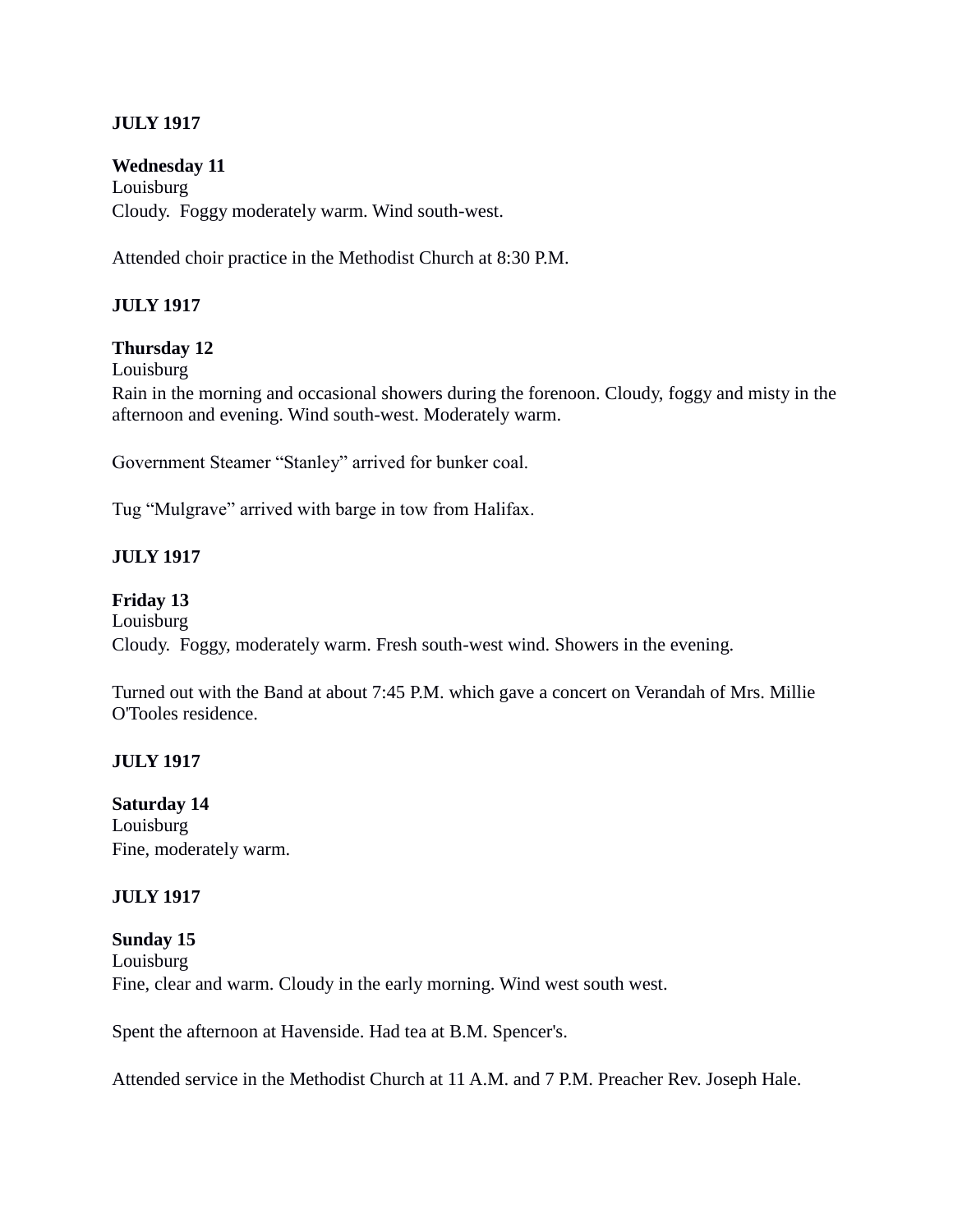## **Monday 16**

Louisburg

Fine. Thunder and lightening during the evening and night. Storm very severe in other parts of the county. Man and child killed at Dutch Brook near Sydney by lightening.

Attended band practice at 9 PM.

#### **JULY 1917**

**Tuesday 17** Louisburg Fine.

# **JULY 1917**

**Wednesday 18** Louisburg Fine and cloudy.

Attended choir practice in the Methodist Church at 8:30 P.M.

### **JULY 1917**

**Thursday 19** Louisburg Fine, cloudy.

### **JULY 1917**

# **Friday 20**

Louisburg

Foggy both morning and evening. Clear during the day. Cool. Fresh south-west wind.

Turned out with the band at about 7:45 P.M. which played at the Crowdis Hotel until about 9:30 P. M.

### **JULY 1917**

**Saturday 21** Louisburg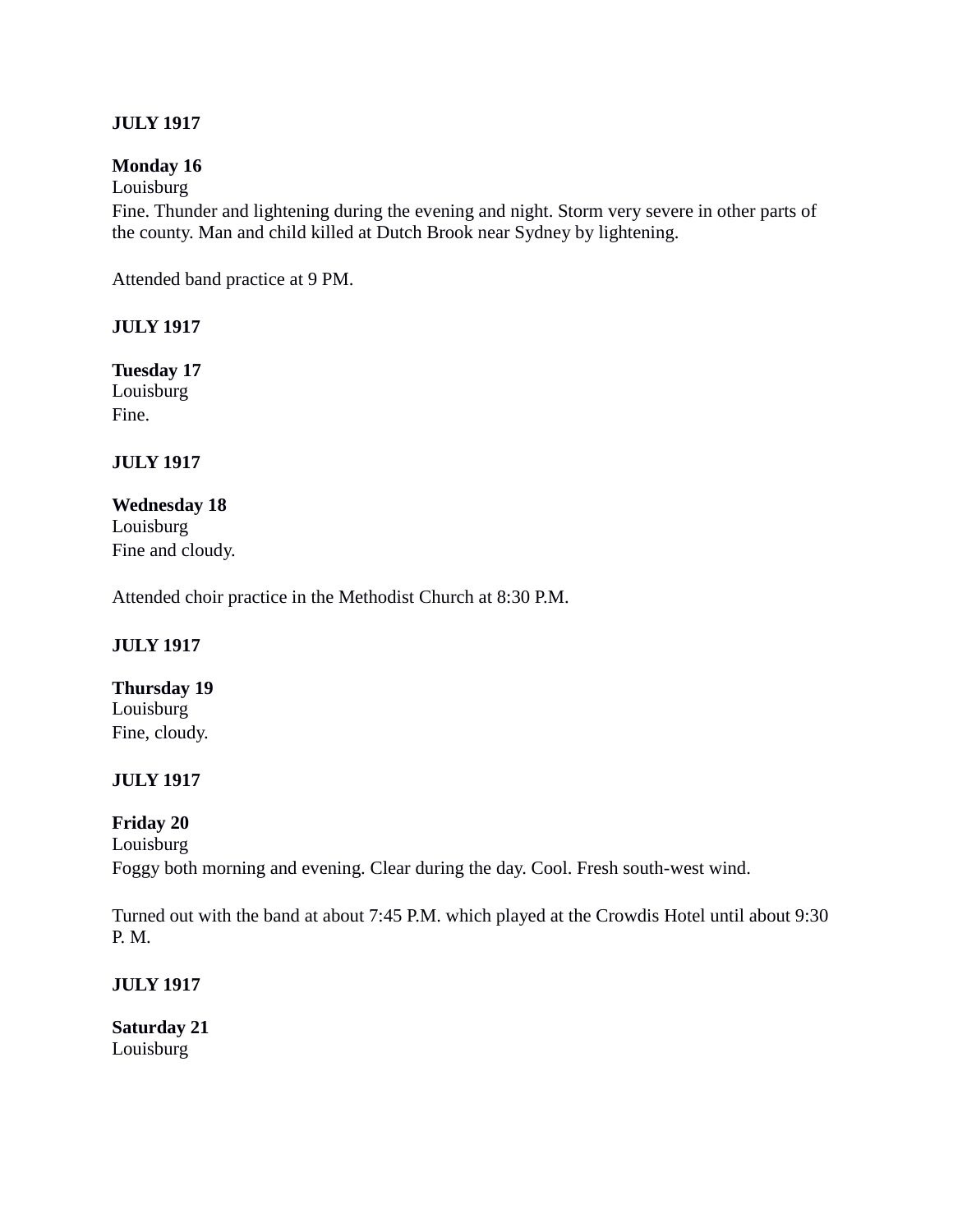Cloudy and foggy in the morning, Cleared at about 10 A.M. Moderately warm. Fresh south-west wind. Very heavy thunder and lightening storm during the night. Tree at Riverdale struck and badly shattered by lightening.

## **JULY 1917**

# **Sunday 22**

# Louisburg

Cloudy, foggy and cool. Light shower at about noon. Thunder heard in the distance. Wind westerly and south-west changing to north-east during the evening.

In company with P. J. Wilcox and William Phalen, in the evening, went to Riverdale to see a tree that had been struck by lightening during last night storm.

Attended service in the Methodist Church at 11 A. M. and 7 P.M. Preacher Rev Joseph Hale.

# **JULY 1917**

### **Monday 23**

Louisburg Fine. Clear and moderately warm. An ideal day. Wind north-east.

Attended band practice at 9 P.M.

# **JULY 1917**

### **Tuesday 24** Louisburg Fine, moderately warm.

Dance in Masonic Hall in the evening in honour of Miss Annie F. Kerr, who leaves for the west tomorrow.

Brass band in attendance. Was present.

### **JULY 1917**

### **Wednesday 25** Louisburg Fine, cloudy moderately warm. Misty in the evening.

Big explosion at No. 12 Colliery, New Waterford. 65 men killed.

Methodist Congregation held their annual picnic at Havenside in the afternoon.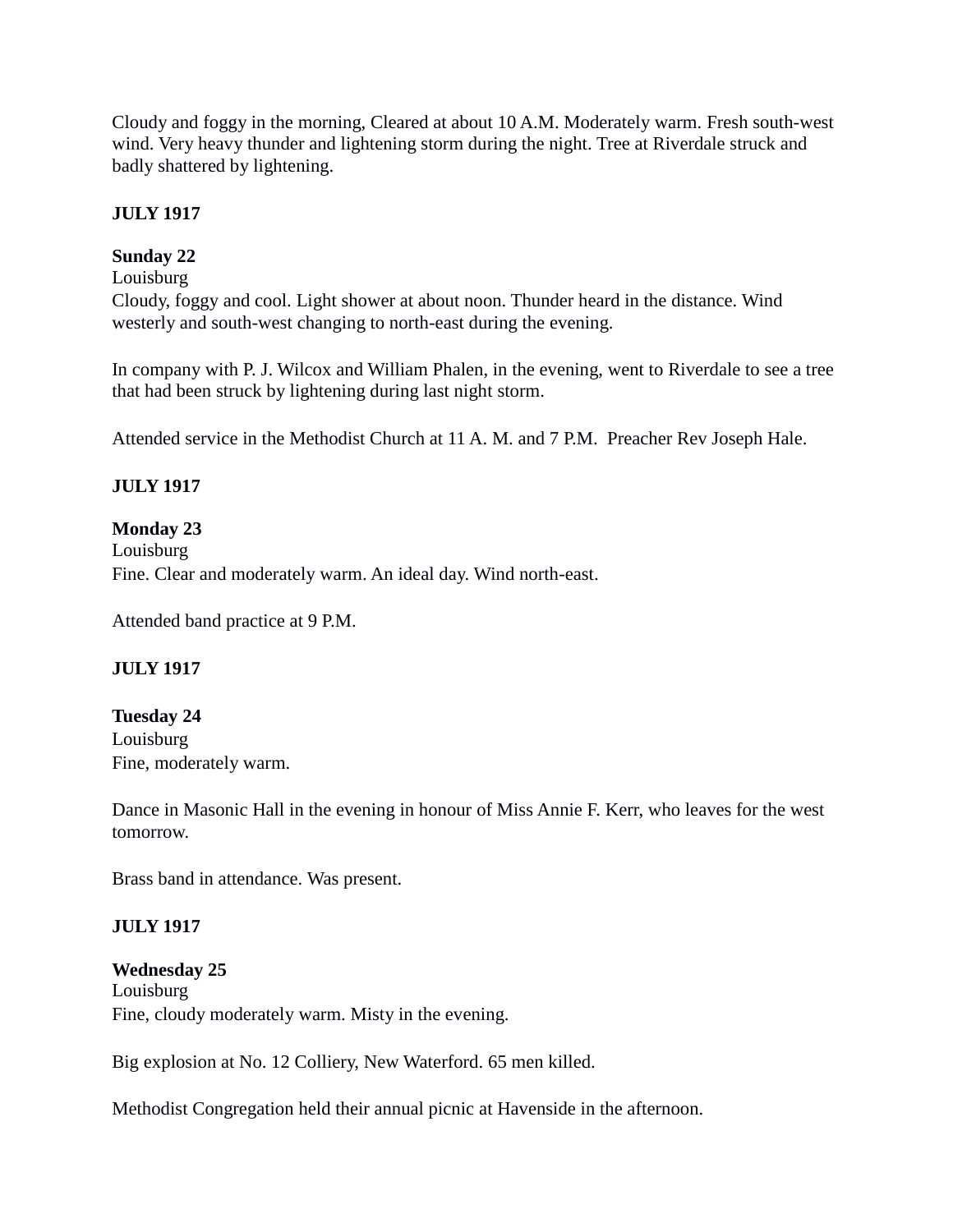Attended choir practice in Methodist Church at 8:30 P.M.

# **JULY 1917**

### **Thursday 26**

Louisburg Fine, clear and warm. Cloudy and foggy at night. Wind southerly.

Barge in tow of tug "Cruizer", arrived in the early morning for cargo of coal.

# **JULY 1917**

### **Friday 27**

Louisburg

Fine and warm. Cloudy in the afternoon and evening. Lightening and heavy rain during the night. Wind south-west.

Special train left here at about 11:30 A.M. with persons wishing to attend the funeral of the victims of the mine explosion at New Waterford.

Attended band practice at 9 P.M.

### **JULY 1917**

#### **Saturday 28**

Louisburg

Heavy rain in the morning. Stopped raining at about 9:30 A. M. Fine, clear and warm in the afternoon. Wind south-west changing to north-east in the afternoon.

Government steamer "Lady Laurier" arrived.

### **JULY 1917**

### **Sunday 29**

Louisburg

Fine, clear and moderately warm. Heavy shower of rain accompanied by thunder and lightening at about 4:30 P.M. Clearing shortly after. Fine during the night.

Ernest Holland killed at Glace Bay at about 1:30 A.M. by being run over by train of empty coal cars. Remains brought to Louisburg by special train, arriving at about 5 P.M.

Attended service in the Methodist Church at 11 A.M and 7 P.M. Preacher Rev Joseph Hale.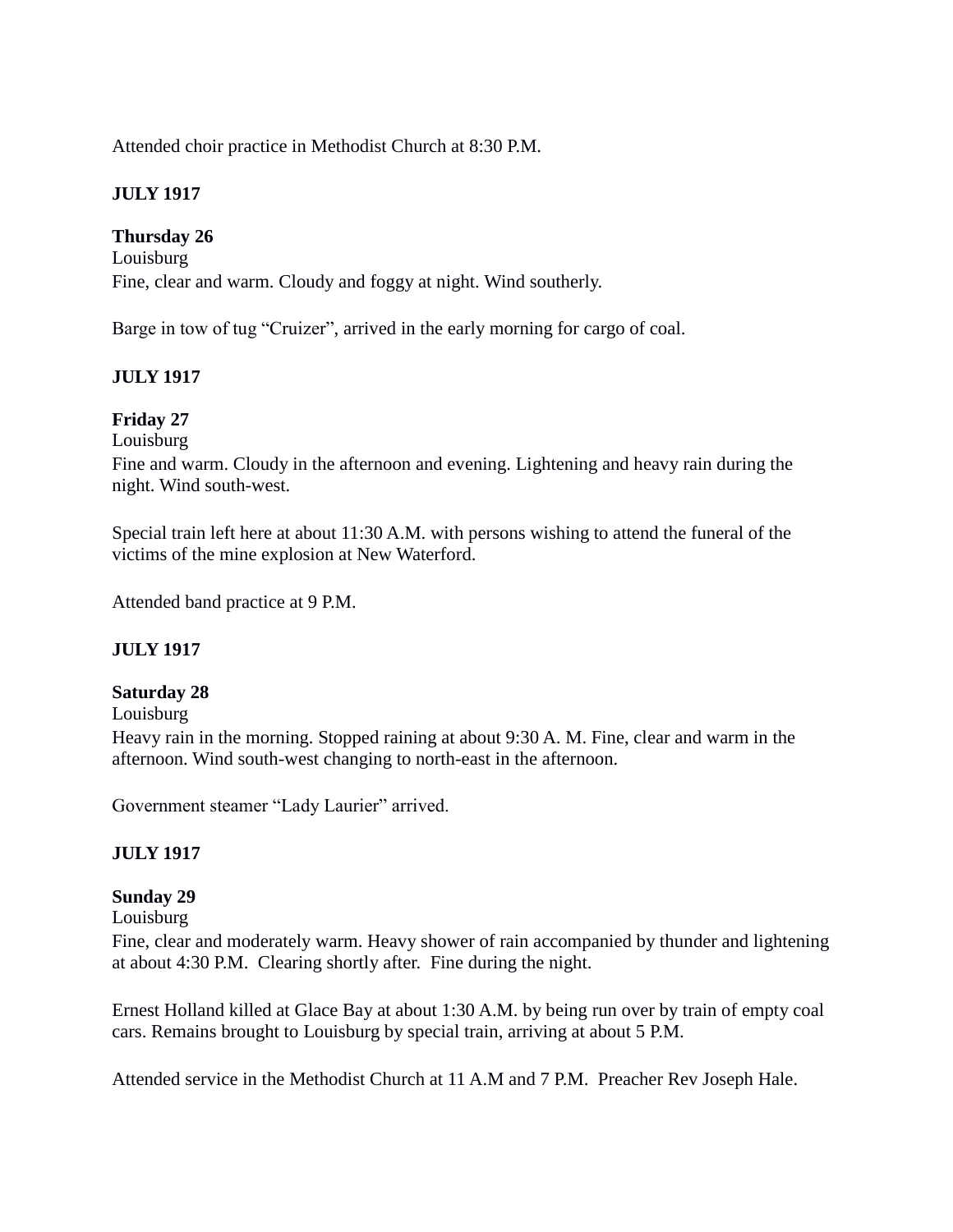**Monday 30** Louisburg Fine, moderately warm.

Attended band practice in the evening.

#### **JULY 1917**

**Tuesday 31** Louisburg Fine.

### **AUGUST 1917**

**Wednesday 1** Louisburg Fine and moderately warm.

Attended choir practice in Methodist Church at 8:30 P.M.

### **AUGUST 1917**

**Thursday 2** Louisburg Glace Bay Fine, moderately warm. Partly clear. Strong south west wind.

Went to Glace Bay on 4 P.M. train. Attended play in Kings Theatre given by Boy Scouts at 8 P.M. Had tea and stopped all night at Glace Bay Hotel.

### **AUGUST 1917**

**Friday 3** Glace Bay Sydney Fine. Clear and moderately warm. Cloudy in the evening.

Glace Bay to Sydney on 8 A.M. car. Spent the day around Sydney. Put up at Victoria Hotel.

#### **AUGUST 1917**

#### **Saturday 4**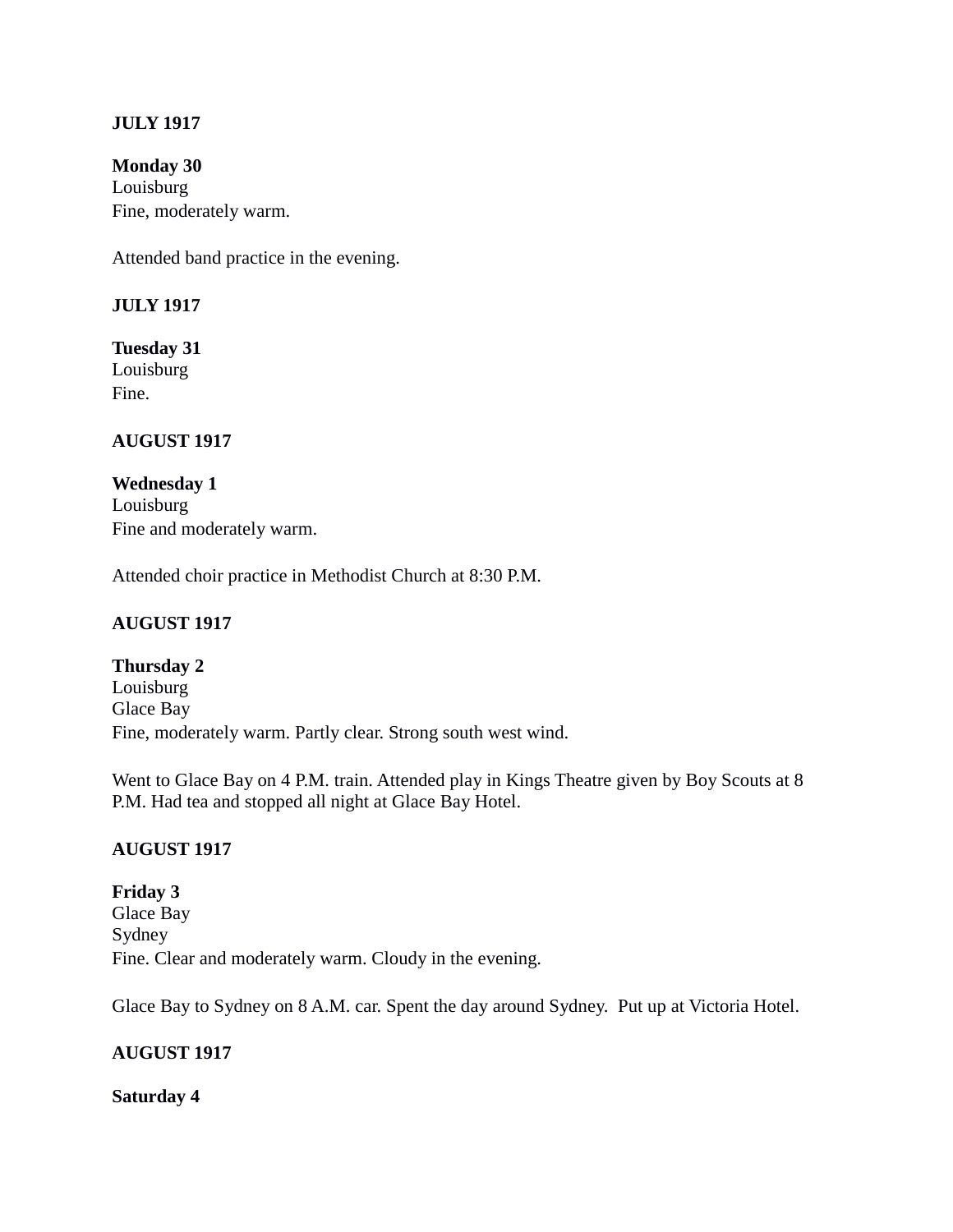Sydney Louisburg Fine and warm. Partly cloudy. Wind south-west.

Sydney to Louisburg on 8 A.M. train.

Transatlantic Wireless discontinued until further notice.

Provincial Ship Building Commission consisting of Messes McIsaac, McKenzie, Murry, North and Kelly arrived on the 9:45 A.M. train and spent the day around town looking over likely sites for shipbuilding plant.

Third anniversary of Britain's entrance into the War, celebrated on Major O'Neils lawn in the evening. Pipe band in attendance. Was not present.

#### **AUGUST 1917**

**Sunday 5** Louisburg Fine, cloudy and moderately warm. Showers in the evening. Wind south-west.

Went to Havenside in the afternoon with A.A. Martell

Attended service in the Methodist Church at 11 A.M and 7 P.M. Preacher Rev. Joseph Hale.

### **AUGUST 1917**

**Monday 6** Louisburg Fine, partly cloudy, moderately warm. Cloudy and foggy in the evening.

Attended band practice at 8:30 P.M.

### **AUGUST 1917**

**Tuesday 7** Louisburg Fine and warm. Partly clear in the afternoon. Cloudy at night.

Two British Transports arrived for orders and anchored in the upper harbour.

English Church Congregation held Tea in Parish hall in the evening.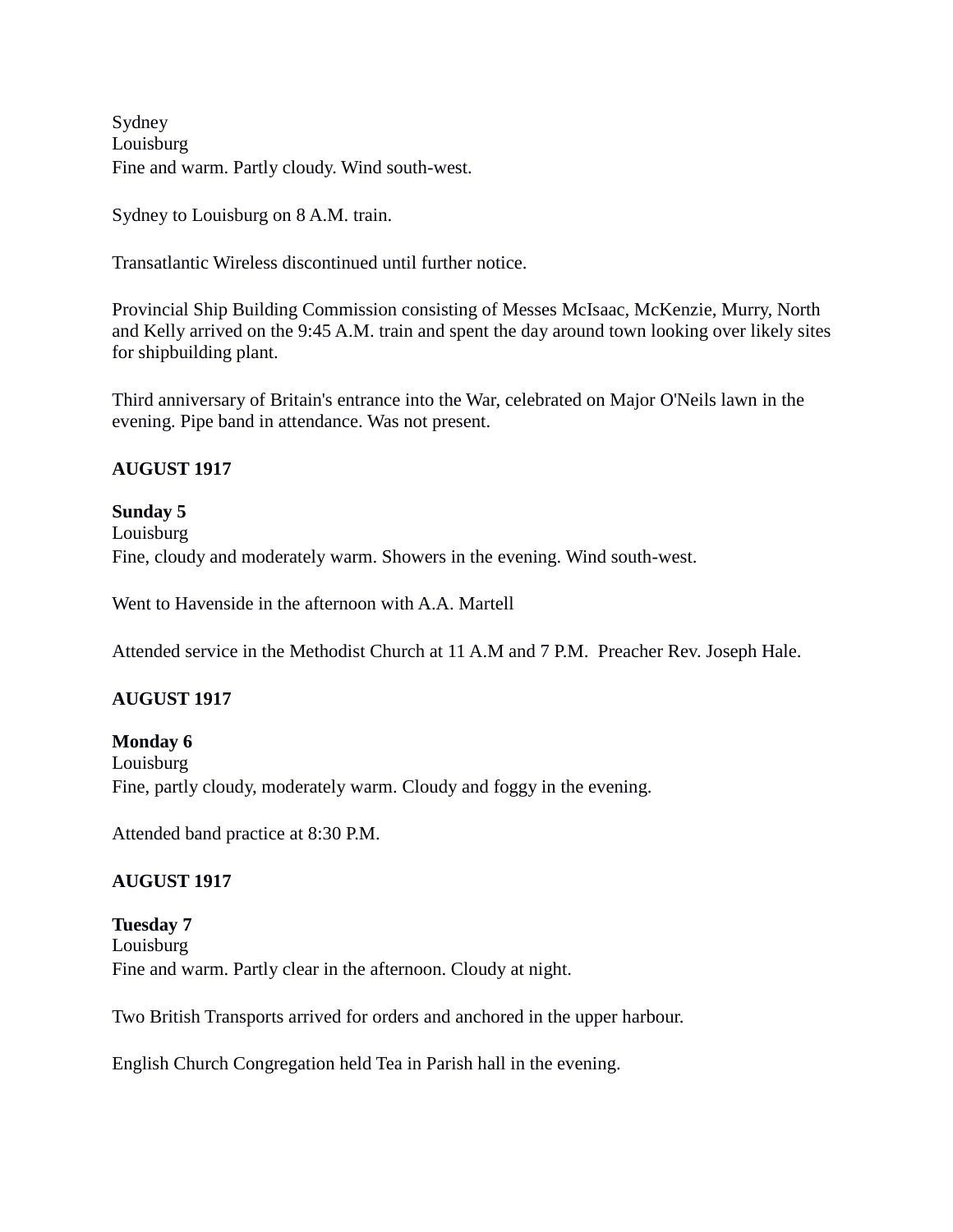#### **Wednesday 8**

Louisburg Fine, clear, calm and warm. Light-north-east wind. A perfect day.

Word received that Wireless Station has been closed indefinitely. Some employees dismissed, other appointed to various small stations in Canada and Newfoundland. General regret felt at this change both by Marconi staff and people of the Town and districts.

Attended choir practice in Methodist Church at 8:30 P.M.

### **AUGUST 1917**

**Thursday 9** Louisburg Fine, clear and warm. Wind southerly.

### **AUGUST 1917**

**Friday 10** Louisburg Fine, cloudy and warm. Foggy part of the day. Wind southerly.

Farewell party and Dance in Masonic hall in the evening given in honour of the Marconi staff and Censors, who are to leave here shortly, on account of the closing of the Marconi station. Band in attendance, was present.

### **AUGUST 1917**

**Saturday 11** Louisburg Fine, cloudy and sultry. Partly clear in the afternoon.

United States Steamer "Newton" arrived for cargo of coal.

### **AUGUST 1917**

#### **Sunday 12**

Louisburg Rain in the morning. Showery throughout the day. Warm. Very heavy rain during the night.

Attended service in the Methodist Church at 11 A.M. and 7 P.M. Preacher Rev. Mr. Coffin.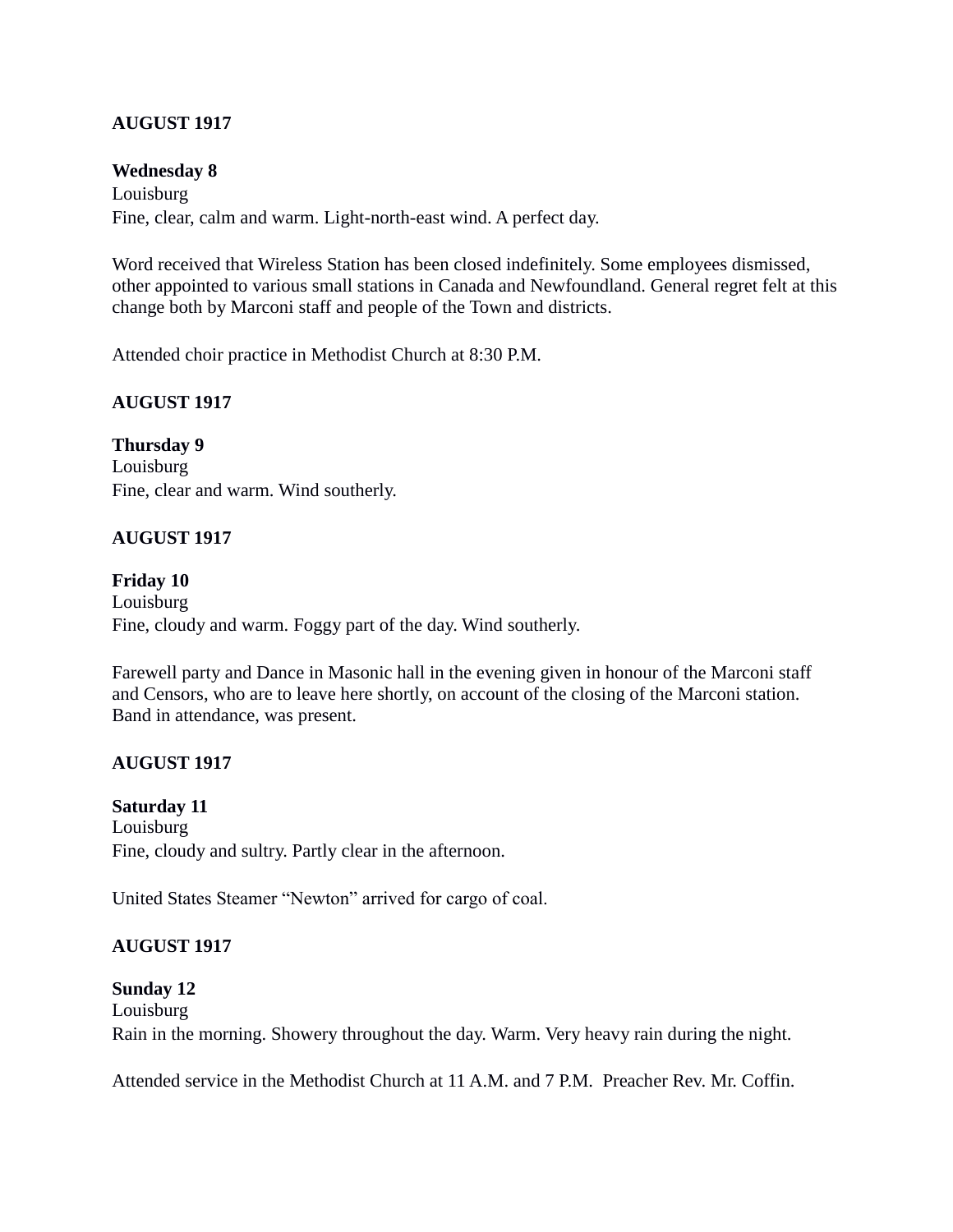#### **Monday 13**

Louisburg

Very heavy rain in the morning, continuing showery throughout the day. Sultry. Streets and sidewalks badly washed and gulched by heavy down pour of rain.

United States Steamer "Newton" finished loading coal and sailed for Boston.

### **AUGUST 1917**

**Tuesday 14** Louisburg Cloudy, strong north-east wind.

#### **AUGUST 1917**

**Wednesday 15** Louisburg Cloudy and warm.

A British transport arrived for orders.

Attended choir practice at 8:30 P.M. Was reelected Choir Leader for term of one year.

### **AUGUST 1917**

**Thursday 16** Louisburg Fine, warm and cloudy. Partly clear in the afternoon.

Government Steamer "Lady Laurier" arrived in the evening.

English Church Congregation held their annual Picnic at Havenside.

### **AUGUST 1917**

**Friday 17** Louisburg Cloudy and warm. Partly clear in the afternoon. Wind southerly.

British Steamer "Montenegro" arrived during the night for orders.

Attended band practice at 8:30 P.M.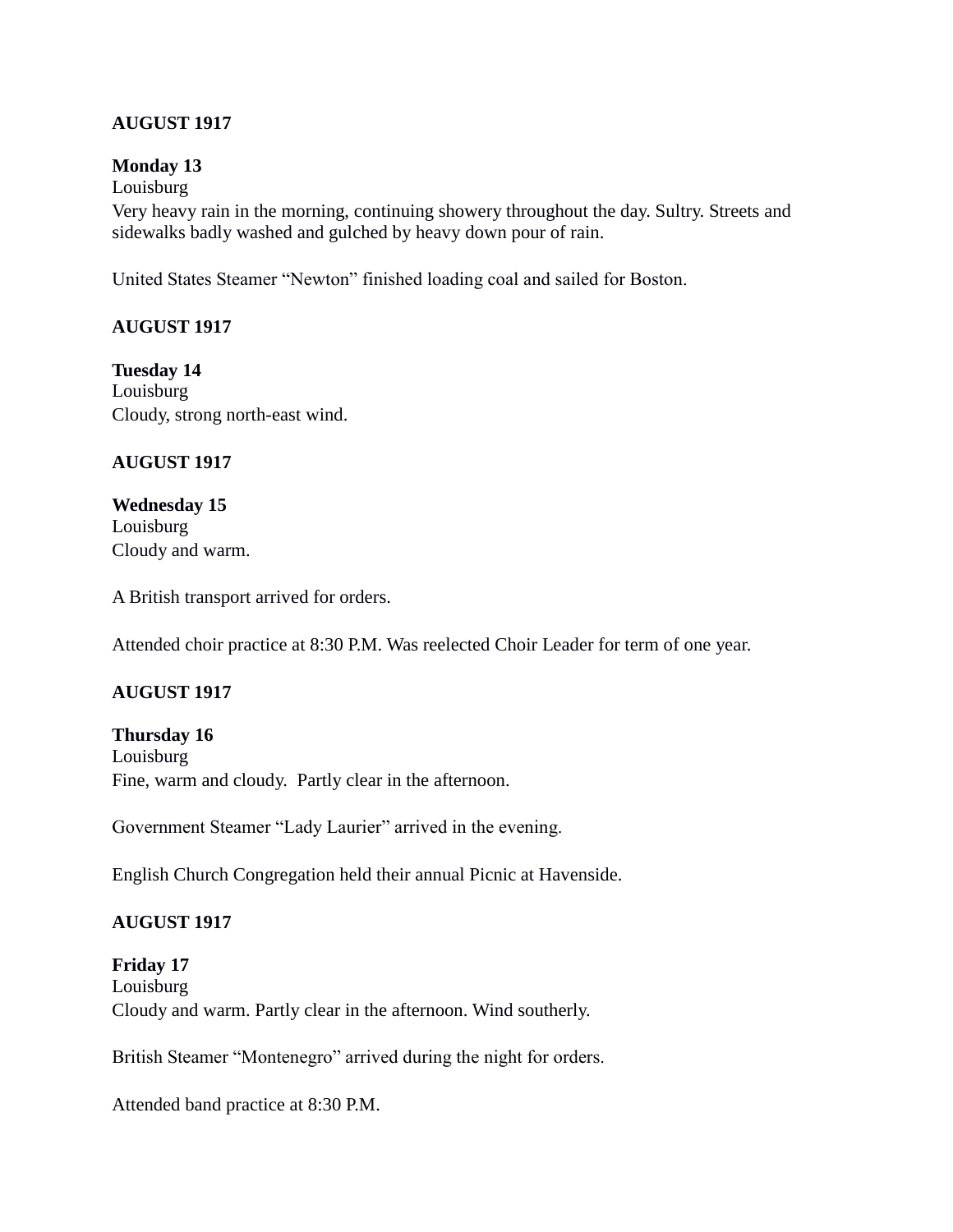### **Saturday 18**

Louisburg Cloudy warm, misty in the morning and evening. Sultry. Partly clear during the day.

British transport "Kafne" arrived and bunkered.

### **AUGUSUT 1917**

#### **Sunday 19**

Louisburg Fine, clear and warm. Wind north-west. An ideal summer day.

Spent the afternoon at Havenside in company with W. Phalen, A.A. Martell, Gordon Townsend, Neil Murphy, James Crowdis and George Tutty.

Attended service in the Methodist Church at 11 A.M. and 7 P.M. Preacher Rev. Joseph Hale.

# **AUGUST 1917**

**Monday 20** Louisburg Fine, cloudy and warm.

Attended band practice in the evening.

### **AUGUST 1917**

### **Tuesday 21**

Louisburg Fine, cloudy and warm. Wind south west changing to north-east in the evening.

Charles Dickson of Main-a-dieu killed at North Sydney by coming in contact with a livewire.

### **AUGUST 1917**

### **Wednesday 22**

Louisburg Cloudy. Foggy and warm. Showery. Thunder and lightening in the evening.

Attended choir practice in the Methodist Church at 8:30 P.M.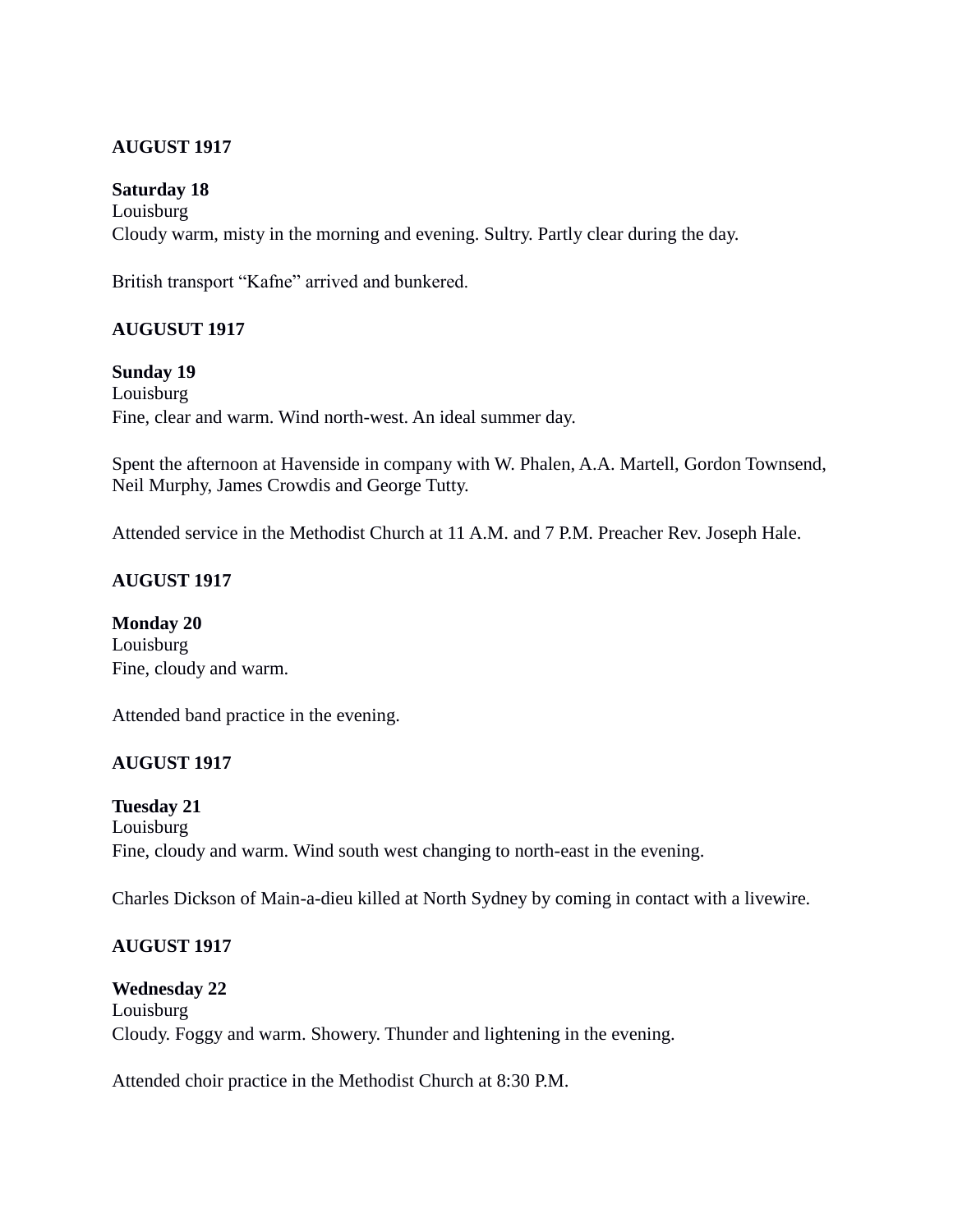#### **Thursday 23**

Louisburg Cloudy. Foggy and warm. Partly clear in the afternoon. Two British transports arrived.

## **AUGUST 1917**

**Friday 24** Louisburg Cloudy, foggy and warm. Partly clear at times. Wind southerly.

Two British transport arrived, including Steamer "Poleric" (Fourmasted).

### **AUGUST 1917**

**Saturday 25** Louisburg Cloudy and warm. Wind south-west.

# **AUGUST 1917**

**Sunday 26** Louisburg Cloudy and warm. Partly clear in the afternoon.

Tug "Cruizer" and "Mulgrave" with barges in tow arrived.

United States Steamer "Melrose" arrived for cargo of coal.

Attended service in the Methodist Church at 11 A.M. and 7 P. M. Preacher Rev Mr. Dwyer.

### **AUGUST 1917**

**Monday 27** Louisburg Fine, clear and moderately warm.

United States Steamer "Melrose" loaded cargo of coal and sailed during the night for Boston.

Attended band practice in the evening.

### **AUGUST 1917**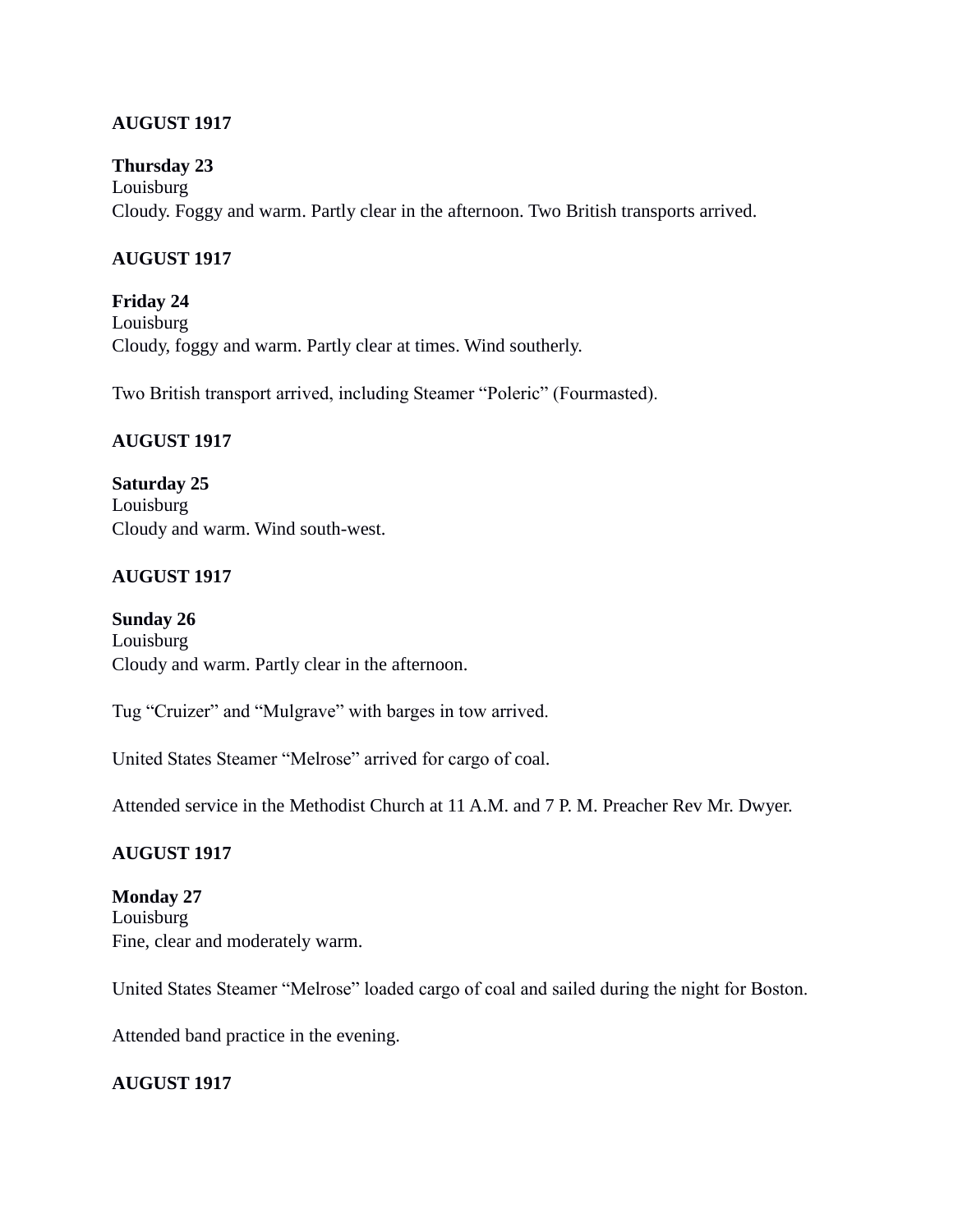**Tuesday 28** Louisburg Fine clear and moderately warm. Fresh south-west wind.

British transport "St Dustan" arrived and bunkered.

Death of Mrs. John Dillon Sr. at about 7 P.M.

# **AUGUST 1917**

**Wednesday 29** Louisburg Fine, clear and warm. Wind south-west.

A British transport arrived and bunkered.

Attended choir practice in Methodist Church at 8:30 P.M.

# **AUGUST 1917**

#### **Thursday 30**

Louisburg Fine and warm. Cloudy in the forenoon and evening. Clear in the afternoon. Wind south west.

Attended funeral of the late Mrs. John E. Dillon at 2:45 P.M. Service conducted in the Presbyterian Church by Rev. John McIntosh of Sydney. Burial at Catalone.

### **AUGUST 1917**

**Friday 31** Louisburg Fine, clear and moderately warm.

#### **SEPTEMBER 1917**

**Saturday 1** Louisburg Fine, clear and moderately warm.

#### **SEPTEMBER 1917**

**Sunday 2** Louisburg Fine clear and moderately warm.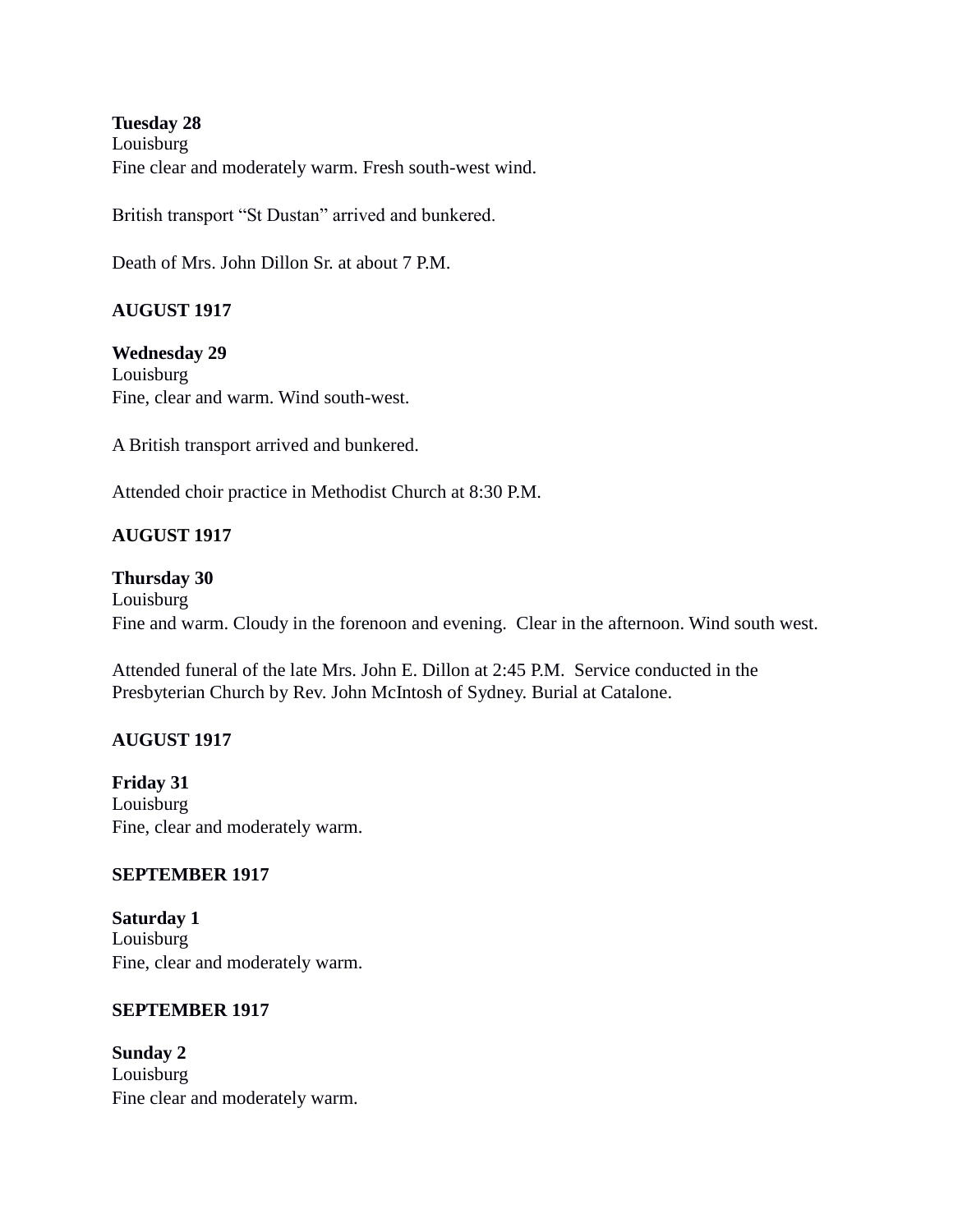Steamer "Nevada" arrived for cargo of coal.

Attended service in the Methodist Church 11 A.M. and 7 P. M. Preacher Rev Joseph Hale.

#### **SEPTEMBER 1917**

**Monday 3** Louisburg (Labor Day) Cloudy and showery in the forenoon. Fine, clear and warm in the afternoon.

General holiday, nearly all places of business closed.

Had store open for business during the forenoon.

Went to Mira on 4 P.M. train. Returning at 7 P.M.

M.J. Burke and Myrtle Levatte married. Left on 7 A.M. train for Father Point, Quebec.

#### **SEPTEMBER 1917 Tuesday 4** Louisburg Cloudy and cool. Partly clear in the afternoon.

### **SEPTEMBER 1917**

**Wednesday 5** Louisburg Fine, clear and cool. Wind north-east.

Quite a large member of sword fisherman in port.

Attended choir practice in Methodist Church at 8:30 P.M.

### **SEPTEMBER 1917**

**Thursday 6** Louisburg Fine, clear and moderately warm. Strong south-west wind.

#### **SEPTEMBER 1917**

**Friday 7** Louisburg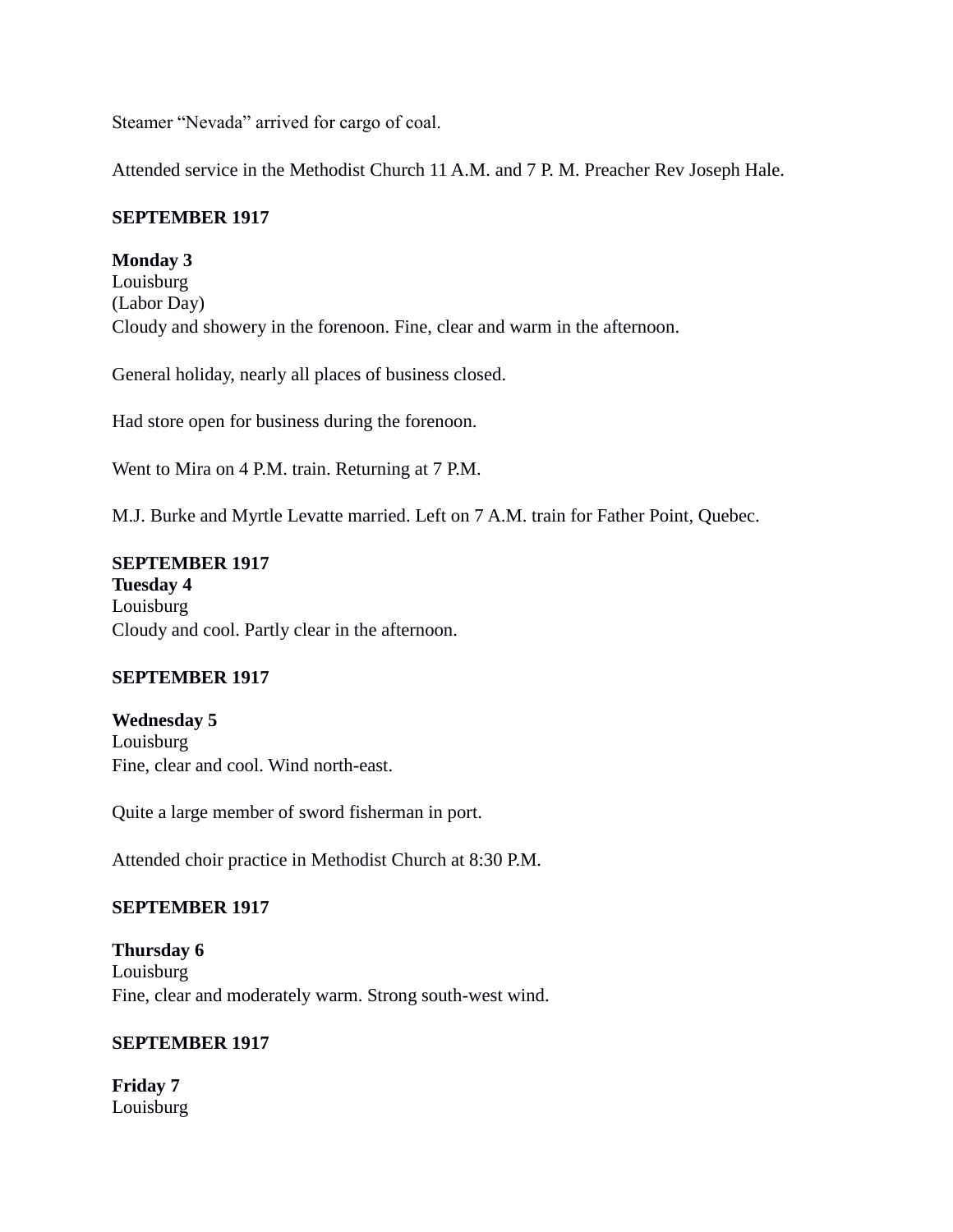Cloudy and showery in the forenoon. Strong south west wind. Fine and clear in the afternoon. Wind north-west.

Steamer "Coban" arrived for cargo of coal.

#### **SEPTEMBER 1917**

**Saturday 8** Louisburg Fine, clear and cool. Frost during the night.

Steamer "Nevada" arrived and loaded coal.

Private Geo. Braken, 94<sup>th</sup>. Batt. and Bessie McIntyre married.

#### **SEPTEMBER 1917**

**Sunday 9** Louisburg Fine, clear and cool. Wind south-west.

Attended service in the Methodist Church at 11 A.M. and 7 P.M. Preacher Rev. Joseph Hale.

### **SEPTEMBER 1917**

**Monday 10** Louisburg Clear in the forenoon. Cloudy in the afternoon. Decidedly cool. Wind north west.

#### **SEPTEMBER 1917**

**Tuesday 11** Louisburg Fine, clear and very cool. Wind north west.

### **SEPTEMBER 1917**

**Wednesday 12** Louisburg Fine clear and cool.

Attended choir practice in the Methodist Church at 8:30 P.M. Also prayer meeting at 7:30 P.M.

#### **SEPTEMBER 1917**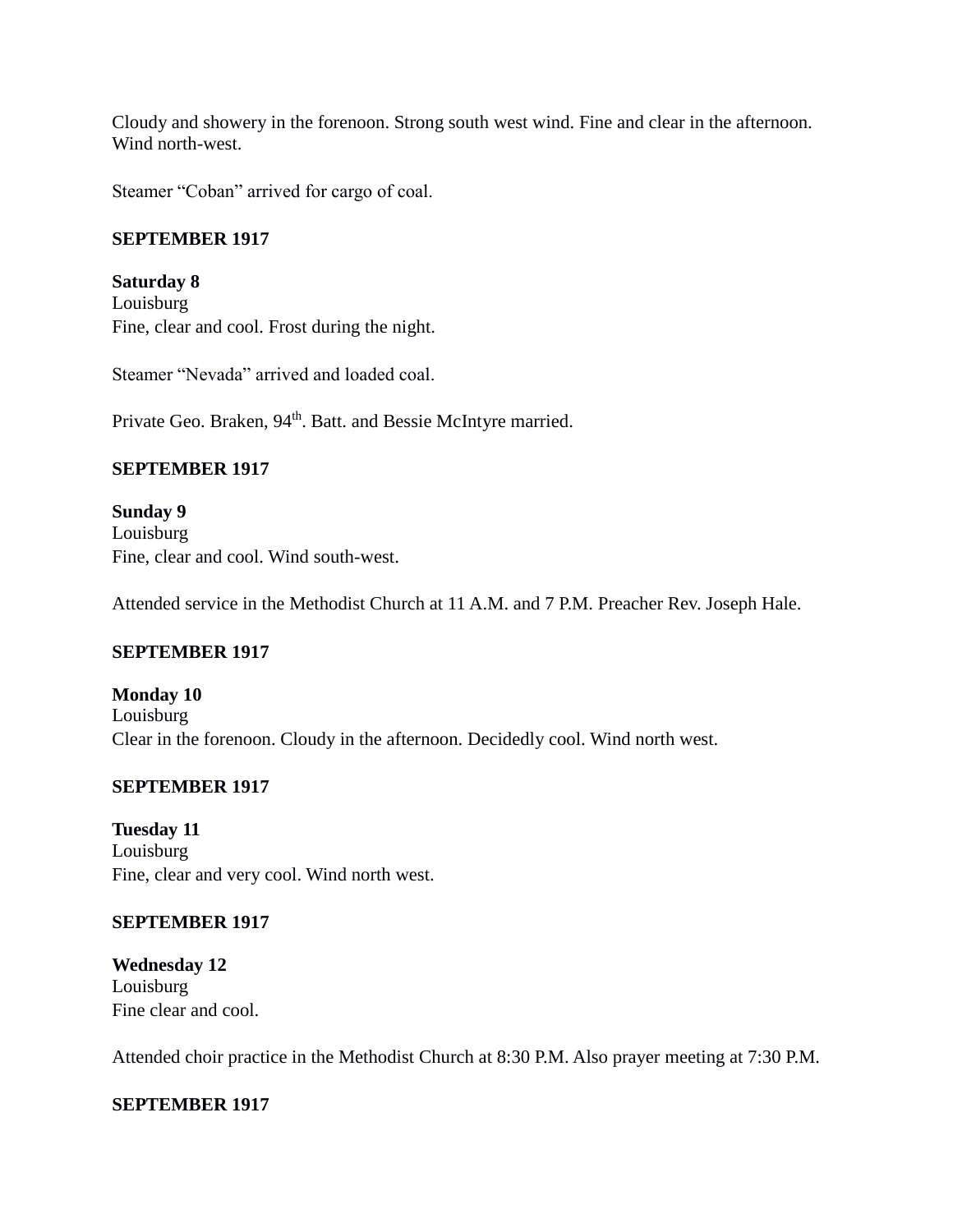**Thursday 13** Louisburg Fine, clear and cool.

#### **SEPTEMBER 1917**

**Friday 14** Louisburg Fine, clear and cool.

Steamer "Lady Laurier" arrived during the night from Sable Island.

#### **SEPTEMBER 1917**

**Saturday 15** Louisburg Fine, clear and moderately cool.

Steamer, "Lady Laurier" bunkered and sailed for Halifax.

#### **SEPTEMBER 1917**

#### **Sunday 16**

Louisburg Fine, clear and moderately warm. Light north-west changing to south-west. A perfect day.

Steamer "Coban" arrived for cargo of coal.

In company with A.A. Martell, went for a walk out Sydney Road, thence to Old Town via Back Road. Returning by Shore Road.

Attended service in the Methodist Church at 11 A.M. and 7 P.M. Preacher Rev. Joseph Hale.

#### **SEPTEMBER 1917**

**Monday 17** Louisburg Fine, clear and moderately warm. Light south west wind. An ideal day.

Steamer "Sable I." arrived bunkered and sailed.

Steamer "Scotsburn" arrived.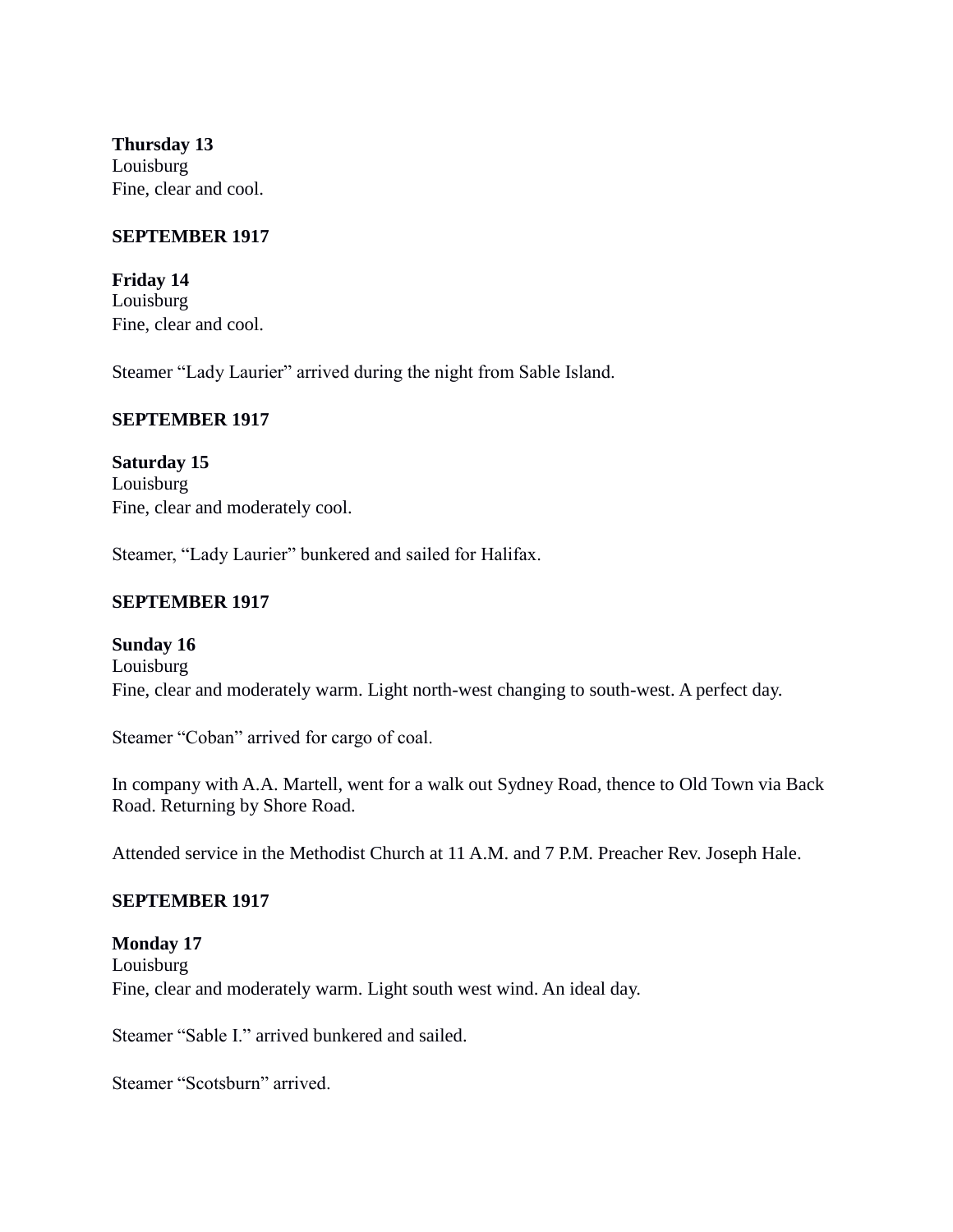#### **SEPTEMBER 1917**

#### **Tuesday 18**

Louisburg Fine, clear and warm in the forenoon. Cloudy in the afternoon. Rained during the night.

#### **SEPTEMBER 1917**

#### **Wednesday 19**

Louisburg Rained in the morning. Cleared at about 10:30 A.M. Fine, clear and warm during the remainder of the day.

Attended choir practice in the Methodist Church at 8:30 P.M.

# **SEPTEMBER 1917**

**Thursday 20** Louisburg Fine.

#### **SEPTEMBER 1917**

**Friday 21** Louisburg Fine.

#### **SEPTEMBER 1917**

**Saturday 22** Louisburg Fine.

#### **SEPTEMBER 1917**

**Sunday 23** Louisburg Fine, clear and moderately warm. An ideal day.

Attended service in the Methodist Church at 11 A.M. and 7 P.M. Preacher Rev Joseph Hale.

#### **SEPTEMBER 1917**

**Monday 24**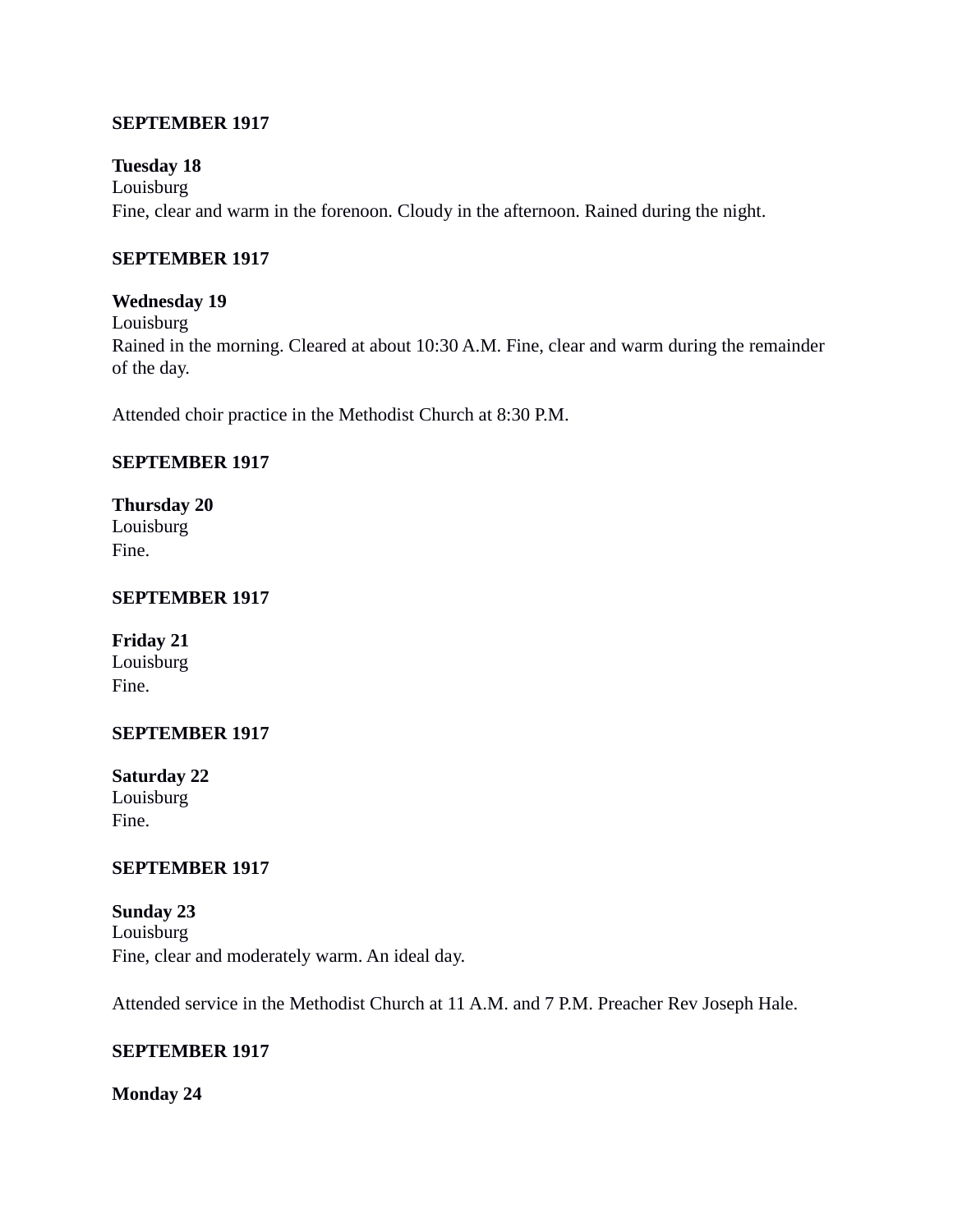Louisburg [Blank page]

#### **SEPTEMBER 1917**

**Tuesday 25** Louisburg [Blank page]

#### **SEPTEMBER 1917**

**Wednesday 26** Louisburg Fine and moderately warm.

Attended choir practice in the Methodist Church at 8:30 P.M., also prayer meeting.

### **SEPTEMBER 1917**

**Thursday 27** Louisburg Fine, clear and very warm. An ideal autumn day.

### **SEPTEMBER 1917**

**Friday 28** Louisburg Fine, clear and warm. An ideal day.

Attended Band practice at 8:30 P.M.

**SEPTEMBER 1917 Saturday 29** Louisburg Rainy and misty in the morning. Cleared at about noon. Moderately warm.

#### **SEPTEMBER 1917**

**Sunday 30** Louisburg Fine, clear and moderately cool in the forenoon. Cloudy in the afternoon. Rained during the evening and night.

Attended service in the Methodist Church at 11 A.M. and 7 P.M. Preacher Rev Joseph Hale.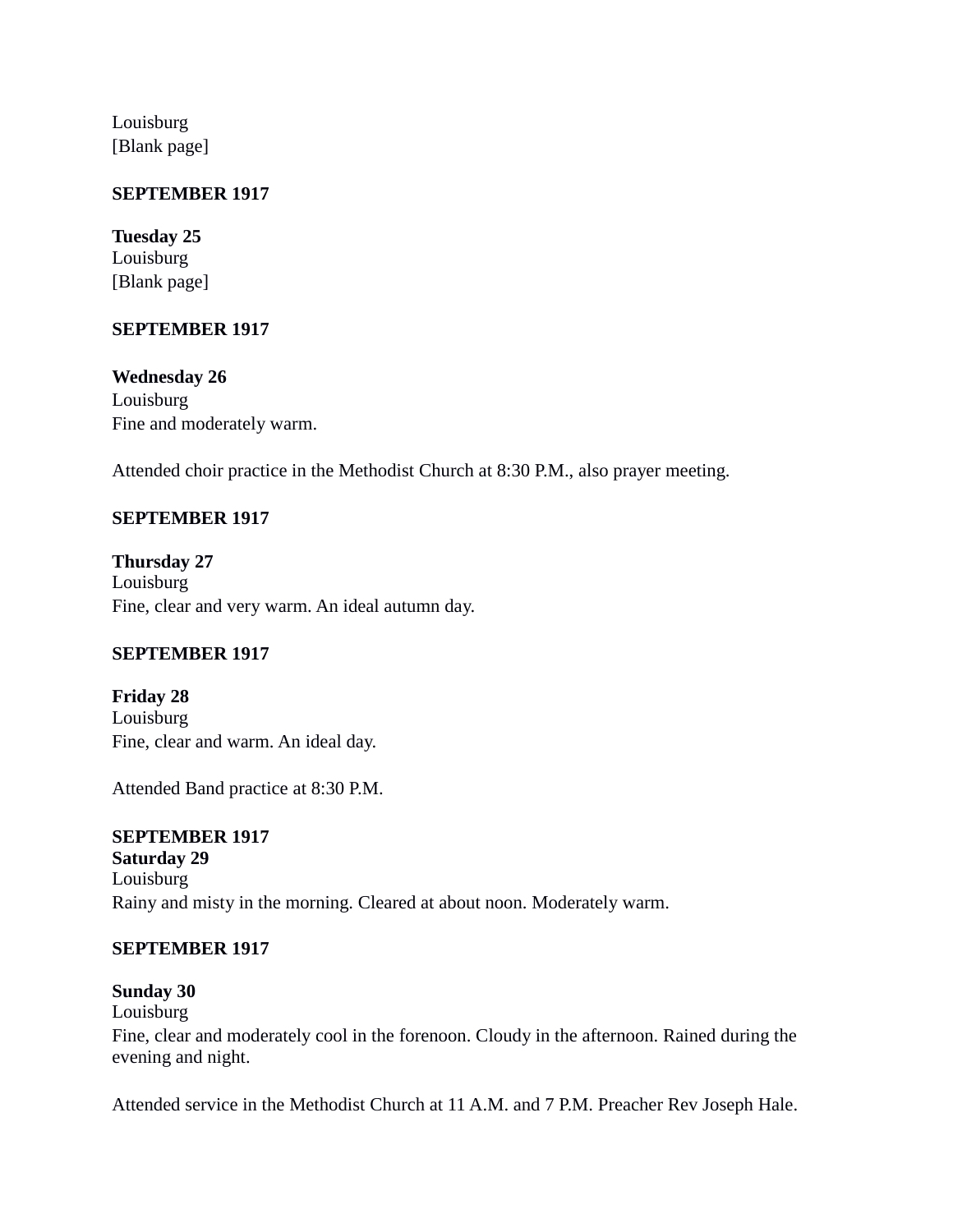Attended Sunday School Rally Day service in the Methodist Church at 3 P.M.

## **OCTOBER 1917**

### **Monday 1**

Louisburg

Cloudy and misty in the morning. Cleared before noon. Fine and clear during the afternoon and evening.

An attempted burgulary [sic] of my shop took place last night. Lock broken on shed door and door forced open. Fastening on Main shop door badly twisted and an entrance almost gained. Also an attempt to force one of the back doors.

No entrance gained to Main building. Nothing missing from shed.

# **OCTOBER 1917**

**Tuesday 2** Louisburg Fine, clear and cool. Wind north west.

Cape Breton Exhibition opened at Sydney.

# **OCTOBER 1917**

# **Wednesday 3**

Louisburg Fine, clear and moderately cool. Cloudy in the evening.

Attended choir practice in the Methodist Church at 9 P.M.

# **OCTOBER 1917**

# **Thursday 4** Louisburg Sydney Cloudy. Showery in the forenoon. Fine, cloudy and cool in the afternoon and evening.

Went to Glace Bay on 7 A.M. train. Glace Bay to Sydney on 9:10 A.M. car. Put up at Victoria Hotel. Visited Cape Breton Exhibition in the afternoon and evening. Met Maria and Clifford at Exhibition grounds. Had tea at Exhibition Building.

### **OCTOBER 1917**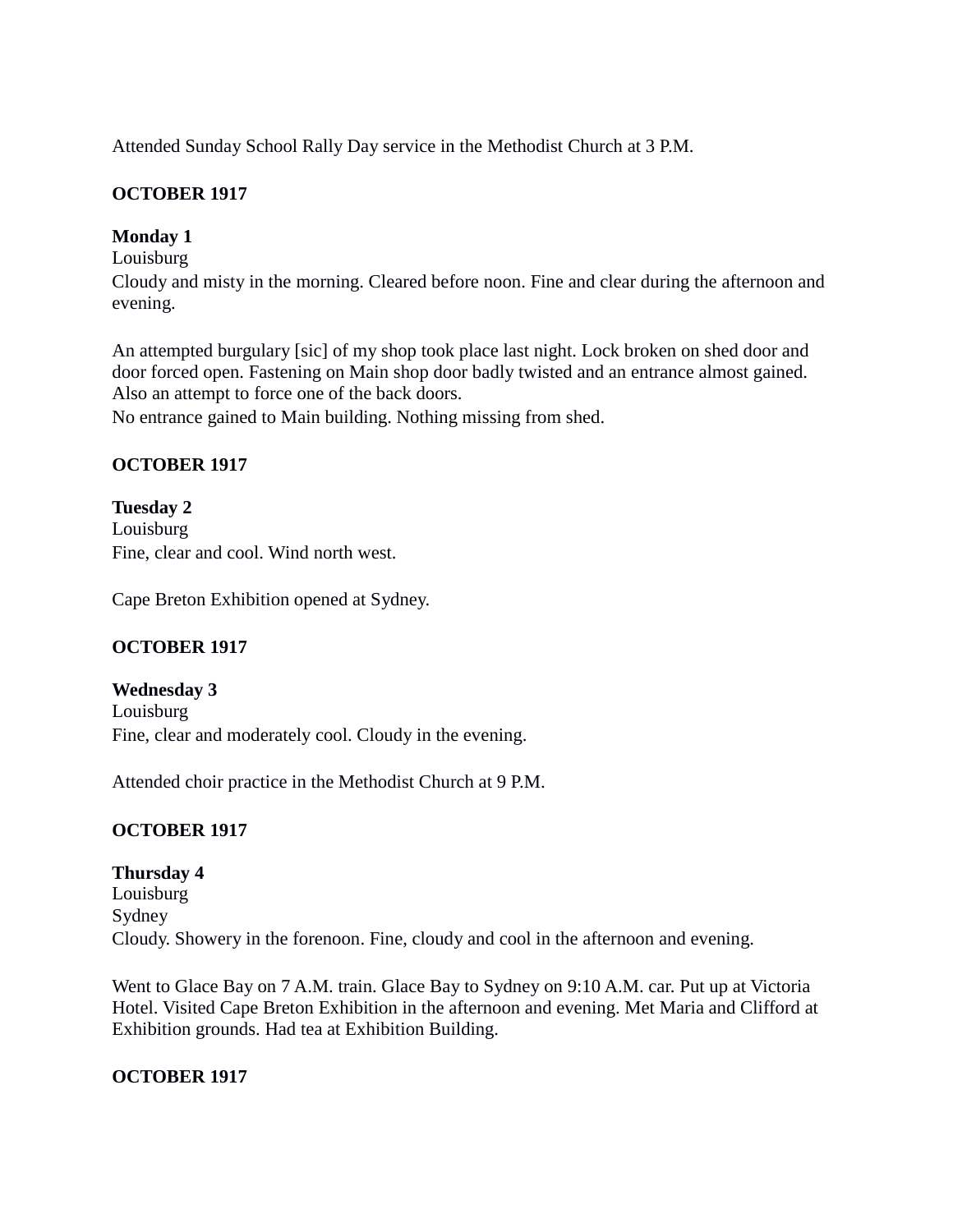**Friday 5** Sydney North Sydney Glace Bay Louisburg Fine, clear and moderately cool. Wind north west.

Went to North Sydney on 8 A.M. Boat. North Sydney to Sydney on 9 A.M. Boat. Sydney to Glace Bay on 2:15 P.M. car. Glace Bay to Louisburg on 5:30 P. M. train.

### **OCTOBER 1917**

**Saturday 6** Louisburg Fine.

United States Steamer "Newton" arrived in the evening for cargo of coal.

# **OCTOBER 1917**

**Sunday 7** Louisburg Fine, mild. Partly clear.

Attended service in the Methodist Church at 11 A.M. and 7 P. M. Preacher Rev. Mr. Thorpe.

# **OCTOBER 1917**

**Monday 8** Louisburg (Thanksgiving Day) Fine, clear and moderately warm. Cloudy and windy in the evening.

General holiday, nearly all places of business closed. Was not open for business today.

Was to work in my field all day. Had Frank Comeau with me making a stone drain.

Marriage of Agnes Dillon to Mr. Baxter of St John, N.B.

Brass band turned out at about 8 P.M. to welcome Wilfred McAlpine, who returned from the front, having been wounded at Vimy Ridge on April 9<sup>th</sup>, 1917.

Band played for about an hour in front of the McAlpine residence. Speeches by Warden Levatte, Major O'Neil and Mayor McAlpine. Was present.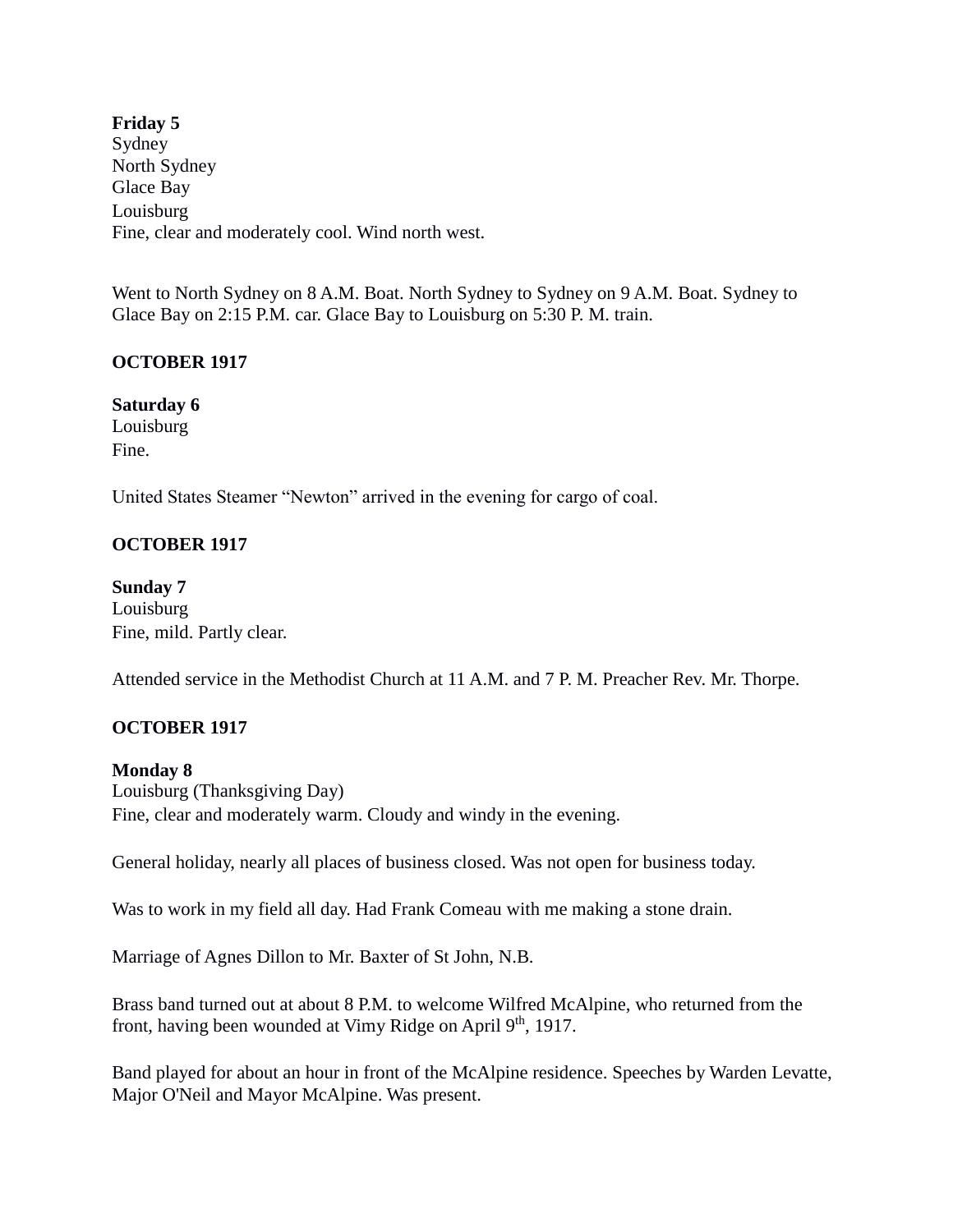#### **OCTOBER 1917**

#### **Tuesday 9**

Louisburg Fine in the forenoon. Cloudy in the afternoon. Rained in the evening and during the night.

#### **OCTOBER 1917**

#### **Wednesday 10**

Louisburg Rained nearly all day. Finer in the evening.

Information laid by Dan McNeil, Chief of police, before Magistrate D.L. McKay, of Glace Bay in connection with the burgurlarzing [sic] of my shop on the night of Sept.  $30^{Th}/17$  and Warrants issued for the arrest of Gordon Troke of Louisburg and Pte. William Mason, 246<sup>th</sup> Batt.

Attended choir practice in the Methodist Church at 9 P.M.

#### **OCTOBER 1917**

**Thursday 11** Louisburg Cloudy and cool, showery. Drizzily in the afternoon.

Gordon Troke arrested by Dan McNeil, Chief of Police and lodged in jail for breaking into my shop on the night of Sept.  $30^{Th}/17$  Pte. William Mason of the 246<sup>th</sup> Batt. held at Military hospital, Sydney for the same offence. Dannie McDonald held as a witness.

#### **OCTOBER 1917**

**Friday 12** Louisburg Fine.

Marconi Wireless Operators, W. Wheeler and S. Currie arrived to be on hand in the event of the station opening for business. More to follow in a few days.

Gordon Troke, of this town and Pte. William Mason of the 246 Batt. up before Stipendiary D.L McKay of Glace Bay on the charge of breaking and entering my store on the night of Sept. 30<sup>th</sup>, 1917. Both committed to stand trial at the next session of the Supreme Court and lodged in the county gaol to await the same.

#### **OCTOBER 1917**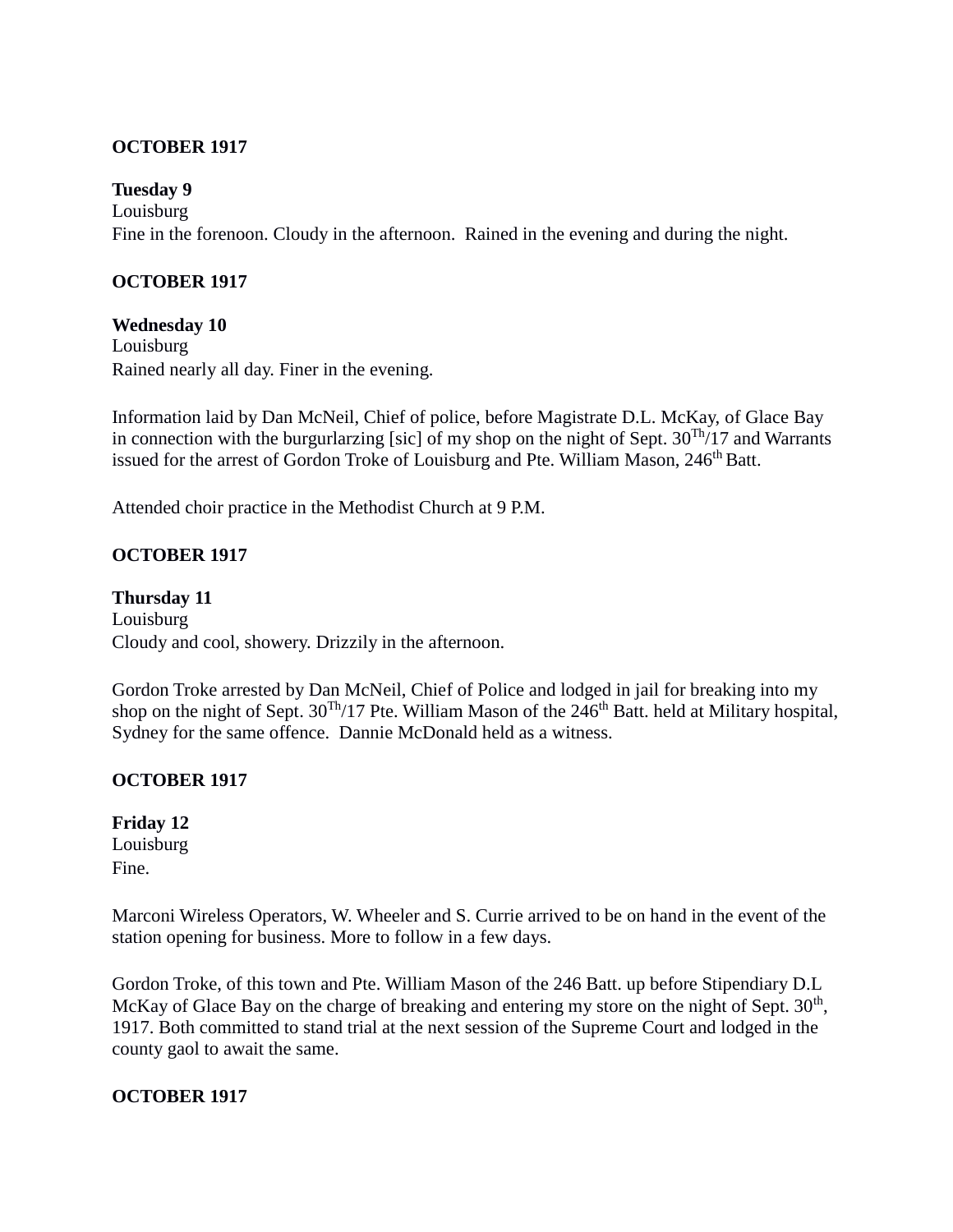#### **Saturday 13**

Louisburg Fine. Cloudy in the afternoon and evening. Rained during the evening and night.

#### **OCTOBER 1917**

**Sunday 14** Louisburg Fine, clear and moderately warm. An ideal autumn day.

Steamer "Corunna" arrived for cargo of coal.

Attended service in the Methodist Church at 11 A.M. and 7 P.M. Preacher Rev. Joseph Hale.

In the afternoon in company with Alonso Martell, went for a walk out towards Clarks Road.

# **OCTOBER 1917**

# **Monday 15**

Louisburg Fine, moderately warm. Partly clear. Wind southerly.

Attended band practice at 9:30 P. M.

### **OCTOBER 1917**

**Tuesday 16** Louisburg Cloudy in the forenoon. Fine and clear in the afternoon moderately warm. Wind south-west.

Steamer "Corunna" sailed.

Tug "E.M. Cates" sailed for North Sydney to undergo repairs.

### **OCTOBER 1917**

**Wednesday 17** Louisburg Fine, clear and cool. Fresh north-west wind.

Tug "Cruizer" with barge in tow arrived in the morning.

### **OCTOBER 1917**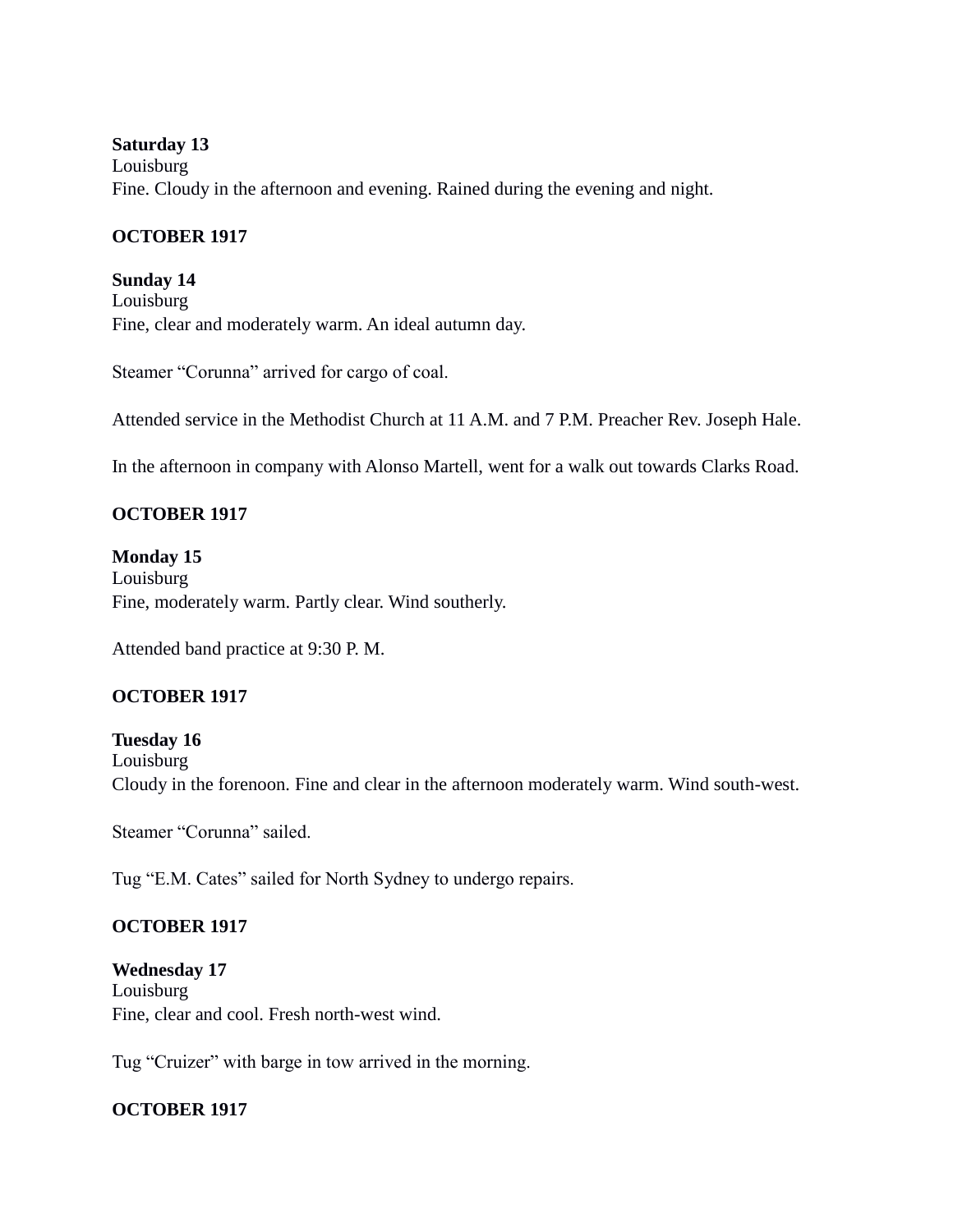#### **Thursday 18**

Louisburg Fine clear and moderately cool. Heavy frost during the night.

Steamer "Nevada" arrived in the evening for cargo of coal.

Junior Red Cross Society held card party and dance in Masonic Hall in the evening. Brass band in attendance. Was present.

#### **OCTOBER 1917**

#### **Friday 19**

Louisburg

Fine, clear and cool. Strong south west wind. Heavy frost in the early morning. Flowers in the garden slightly damaged by frost. First frost of the season to do any damage to flower garden.

Steamer "Nevada" sailed with cargo of coal.

### **OCTOBER 1917**

#### **Saturday 20**

Louisburg Cloudy and mild. Strong south-west wind. Heavy showers at about 9 P.M.

Steamer "McKay Bennett" arrived for bunker coal.

### **OCTOBER 1917**

#### **Sunday 21**

Louisburg Cloudy and cool. Wind north-east.

Church at 7 P.M. Preacher Rev. Mr. Patterson. Was not out to church in the morning.

In the afternoon in company with W. Phalen went for a walk out to Methodist and Presbyterian cemeteries.

### **OCTOBER 1917**

# **Monday 22** Louisburg Cloudy, heavy rain in the afternoon and evening.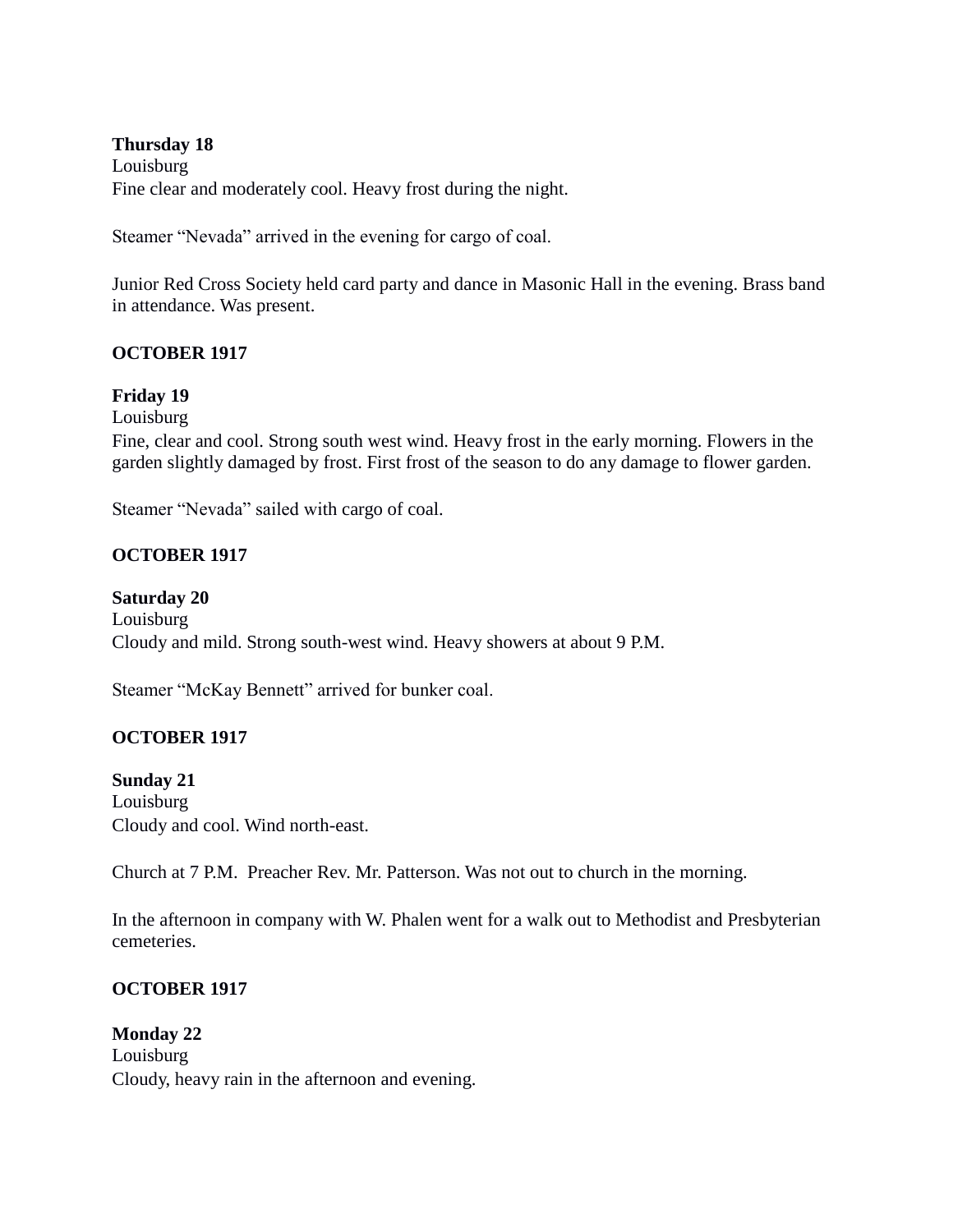### **OCTOBER 1917**

**Tuesday 23** Louisburg Fine and clear. Wind northerly.

#### **OCTOBER 1917**

**Wednesday 24** Louisburg Cloud and cool. Rainy and misty. Heavy southeast wind.

#### **OCTOBER 1917**

**Thursday 25** Louisburg Cloudy and cool. Misty. Strong south east wind.

#### **OCTOBER 1917**

#### **Friday 26**

Louisburg Cloudy and rainy in the morning. Cleared at about 10 A.M. Fine and moderately warm the remainder of the day.

Steamers "Coban" and "Nevada" arrived for cargo of coal.

A British transport arrived for orders.

Medical board composed of Doctors O'Neil, Bruce and McDonald, arrived on the morning train and proceeded to examine men liable to be called out under the Military Service Act between the age of 20 and 34.

Attended band practice at 9:30 P.M.

#### **OCTOBER 1917**

**Saturday 27** Louisburg Fine clear and moderately warm. An ideal autumn day.

Steamers "Coban" and "Nevada" sailed with cargo of coal.

Tug "E.M. Cates" arrived from North Sydney where she had been undergoing repairs.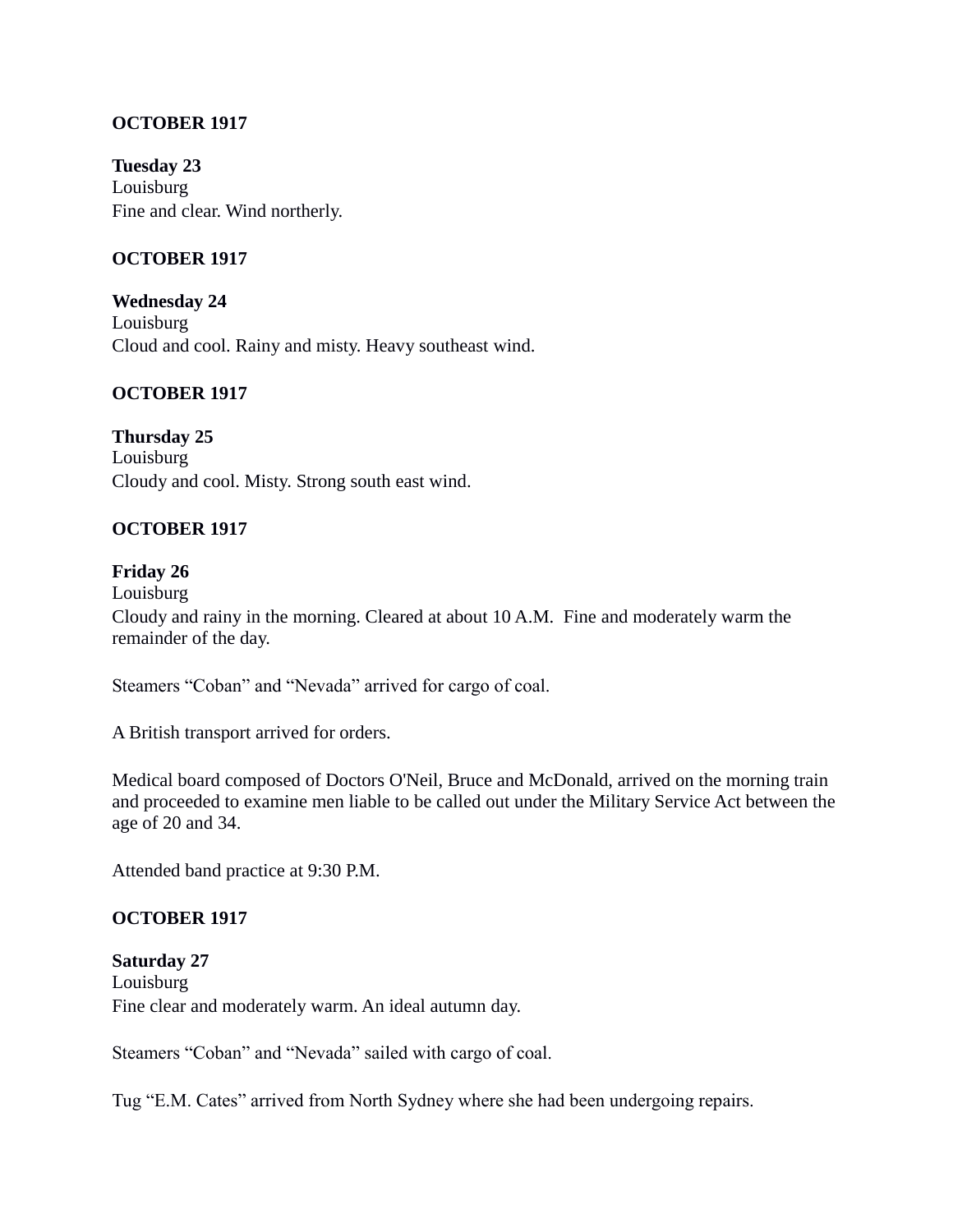Dredge "Pepperell" in tow of tug "Douglas H. Thomas" arrived in the evening from Sydney.

## **OCTOBER 1917**

#### **Sunday 28**

Louisburg Fine and clear. Cloudy in the evening, cool. Showers during the night.

Tug "Douglas H. Thomas" sailed for Sydney.

Attended service in the Methodist Church at 11 A.M. and 7 P.M. Preacher Rev. Joseph Hale.

#### **OCTOBER 1917**

**Monday 29** Louisburg Fine.

Attended band practice at 9:30 P.M.

# **OCTOBER 1917**

**Tuesday 30** Louisburg Cloudy and cool.

Brass band held dance in Masonic Hall in the evening, was present.

#### **OCTOBER 1917**

**Wednesday 31** Louisburg Fine clear and moderately warm. An ideal day.

#### **NOVEMBER 1917**

**Thursday 1** Louisburg Fine and mild. Partly cloudy in the forenoon. An ideal day.

Steamers "Nevada" and "Coban" arrived for cargo of coal.

### **NOVEMBER 1917**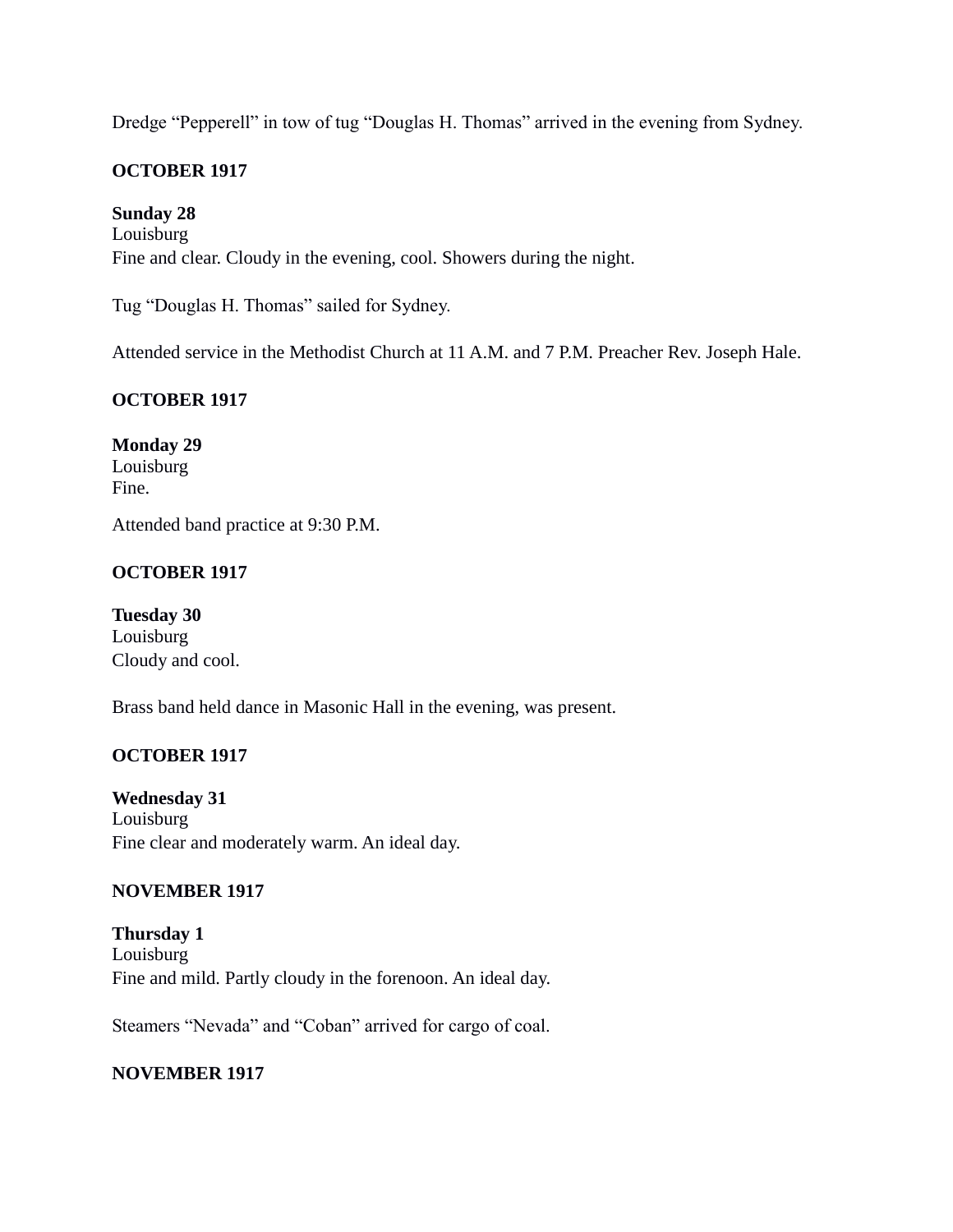**Friday 2** Louisburg Fine and mild. Partly clear.

British Transport "Lord Earn" arrived for bunker coal.

Attended band practice at 9:30 P.M.

#### **NOVEMBER 1917**

**Saturday 3** Louisburg Fine and mild. Calm. Partly clear.

Steamer "Nevada" sailed with cargo of coal.

Steamer "Corunna" arrived for cargo of coal.

#### **NOVEMBER 1917**

**Sunday 4** Louisburg

Cloudy and chilly. Wind north-east. Frost in the morning.

British Transport "Grainton" arrived for bunker coal.

Flowers in the garden injured by frost. First frost to do any serious damage to garden this season. Dahlias and some other tender plants killed. Rose bushes, petunias Phlox. Verbenas, chrysanthemums, Daisies, and some other plants still in full bloom.

Attended service in the Methodist Church at 11 A.M. and 7 P.M. Preacher Rev. Joseph Hale.

Spent part of the afternoon and had tea at J.A. McGillvarys.

#### **NOVEMBER 1917**

#### **Monday 5**

Louisburg

Cloudy, stormy. Began to rain at about 9:30 AM. and continued throughout the day. Moderate east north-east gale. Thunder and lightning during the night.

British transport "War Soldier" arrived.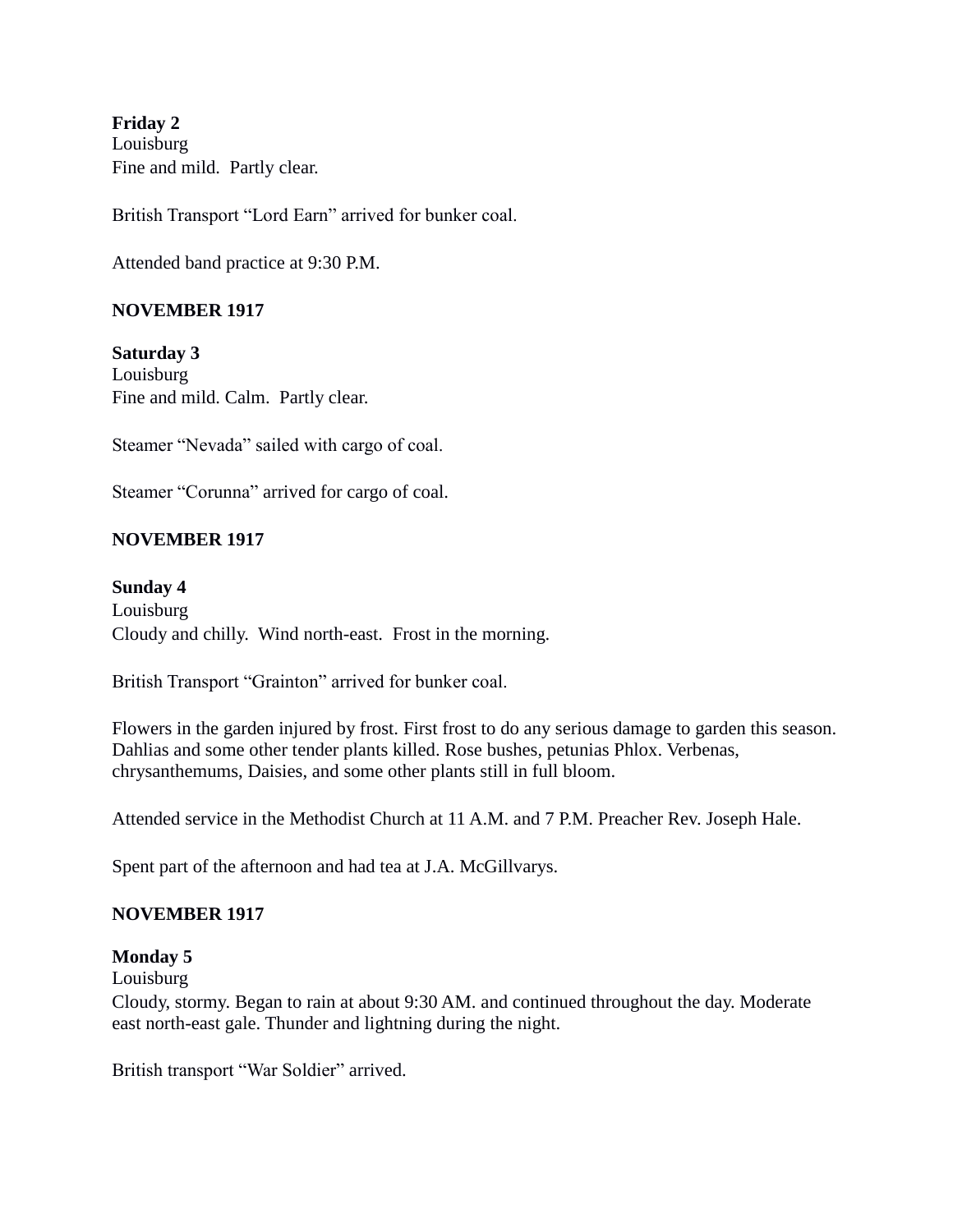Military Medical Board adjourned from Oct.  $26<sup>th</sup>$  met for arrival of morning train and resumed their duties. Board consisting of Doctors O'Neil (Louisburg), Calder (Glace Bay), and Morrison, (Dominion, No.1)

### **NOVEMBER 1917**

**Tuesday 6** Louisburg Fine, clear and cool. Heavy frost during the night.

Three British transports arrived for bunker coal and orders.

Methodist Church congregation held Tea and Fancy Sale in Masonic Hall in the evening. Was present for about an hour.

### **NOVEMBER 1917**

#### **Wednesday 7**

Louisburg

Fine and clear during the forenoon. Cloudy in the afternoon. Heavy electrical storm in the afternoon beginning at about 4 o'clock, accompanied by very heavy rain, which continued during the night. Heavy frost in the morning. Ground frozen. First ice of the season.

Peter Baldwin died.

### **NOVEMBER 1917**

#### **Thursday 8**

Louisburg Fine, clear and mild in the forenoon. Cloudy and chilly in the afternoon.

Town street lighting system which has been in process of installation during the last three or four weeks turned on for the first this evening. Turned off after about one half hour. Test on account of a mistake in the lamps being used.

Military exemption tribunal met to hear appeals for exemption from military service. Tribunal consisting of Guy B. Hiltz and Fletcher Townsend.

### **NOVEMBER 1917**

### **Friday 9**

### Louisburg

Cloudy and chilly. Light showers of snow and rain in the afternoon. First appearance of snow this season. Wind northerly.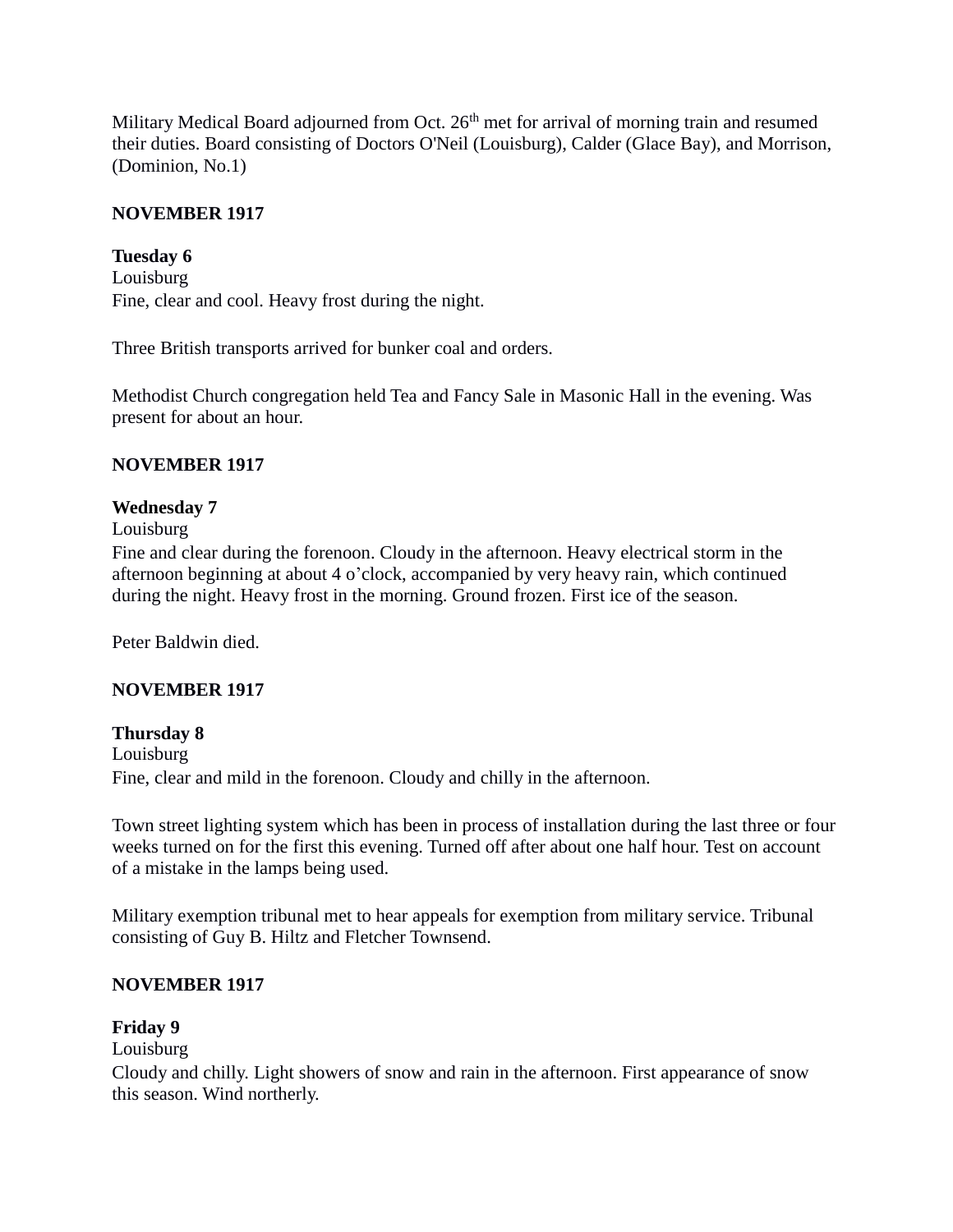#### **NOVEMBER 1917**

#### **Saturday 10**

Louisburg Cloudy and very chilly. Cleared during the forenoon .Cloudy in the afternoon with snow squalls, snow fall about  $\frac{1}{2}$  inch. Wind westerly changing to northerly.

Steamer "Nevada" arrived for cargo of coal.

Four masted schooner "A.H. Davidson" sailed for St. Johns, Nfld. with cargo of coal.

First successful night work of the street lighting system recently installed.

### **NOVEMBER 1917**

**Sunday 11** Louisburg Fine. Partly clear, chilly and raw.

Attended service in the Methodist Church at 11 A.M. and 7 P.M. Preacher Rev Joseph Hale.

### **NOVEMBER 1917**

**Monday 12** Louisburg Fine. Cloudy. Light snow squalls. Cold at night.

Fourth Canadian Domestic War Loan campaign started amount authorized \$150,000,000.

Closed store at about 9:30 P.M. and attended band practice.

### **NOVEMBER 1917**

**Tuesday 13** Louisburg Fine, very chilly and raw. Ground frozen. Fresh northerly wind.

British transport "Barderon" arrived for orders, sailed in the afternoon.

### **NOVEMBER 1917**

**Wednesday 14** Louisburg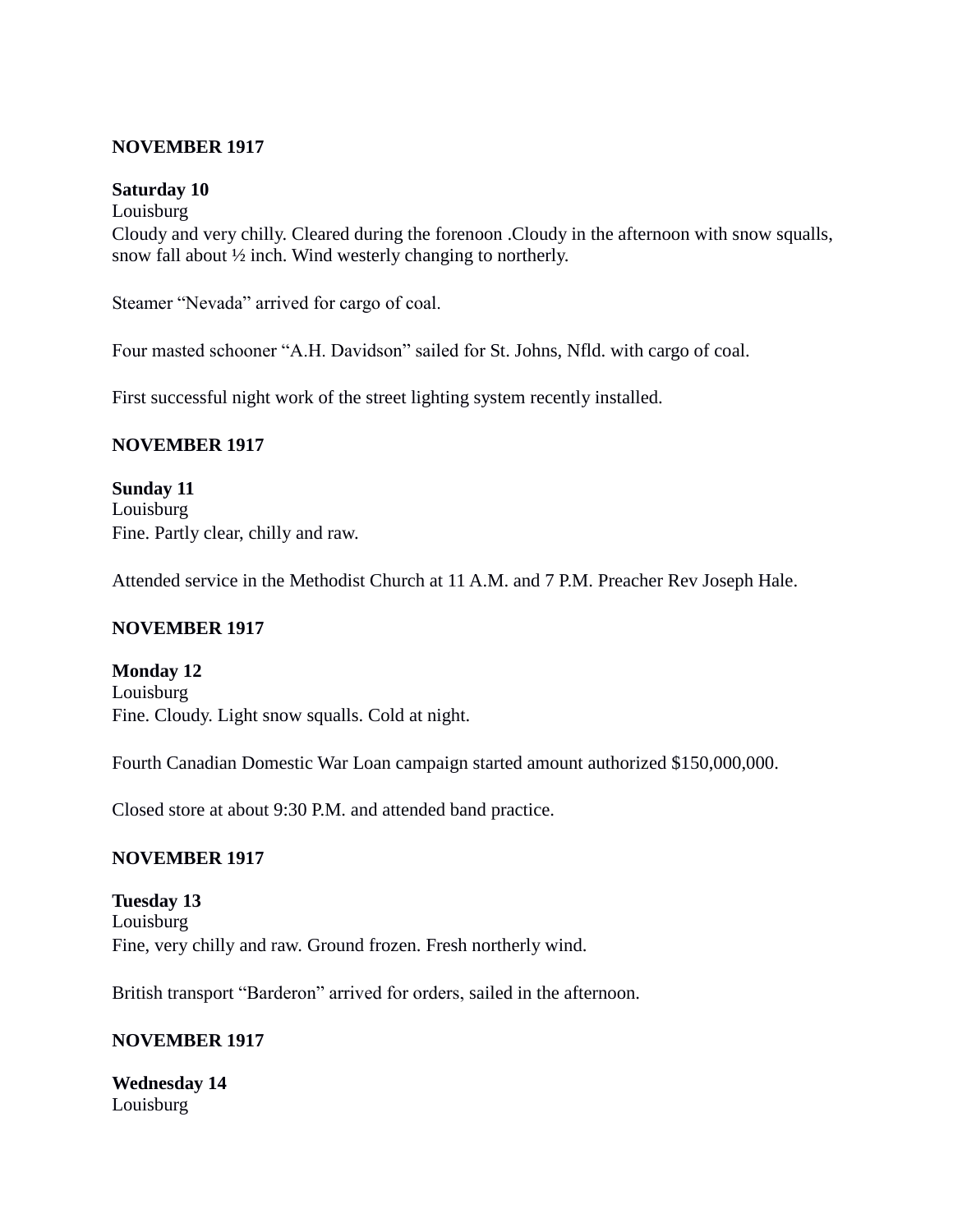Fine cool and cloudy.

Attended choir practice in the Methodist Church at 9 P.M.

# **NOVEMBER 1917**

**Thursday 15** Louisburg Fine cool and cloudy.

Steamer "Corunna" arrived during the evening for cargo of coal.

# **NOVEMBER 1917**

**Friday 16** Louisburg Cloudy and mild. Rained in the afternoon. Moderate gale in the afternoon and evening.

Steamer "Nevada" arrived for cargo of coal.

Steamer "Corunna" sailed with cargo of coal.

Special train left for Sydney at 6 P.M. with persons wishing to attend lecture at Sydney given by Premier R.L. Bordon, A.K. McLean and others.

G.W. Kyte and W.H Carroll nominated to contest Cape Breton South in the interests of the Liberal Party in the election on Dec.  $17<sup>th</sup>$  J.C. Douglas and R.H. Butts nominated by the Conservative Unionists.

# **NOVEMBER 1917**

**Saturday 17** Louisburg Fine, cool partly cloudy. Wind northerly.

# **NOVEMBER 1917**

**Sunday 18** Louisburg Fine and moderately cold.

Attended service in the Methodist Church at 11 A.M. and 7 P.M. Preacher Rev. Mr. Dwyer.

# **NOVEMBER 1917**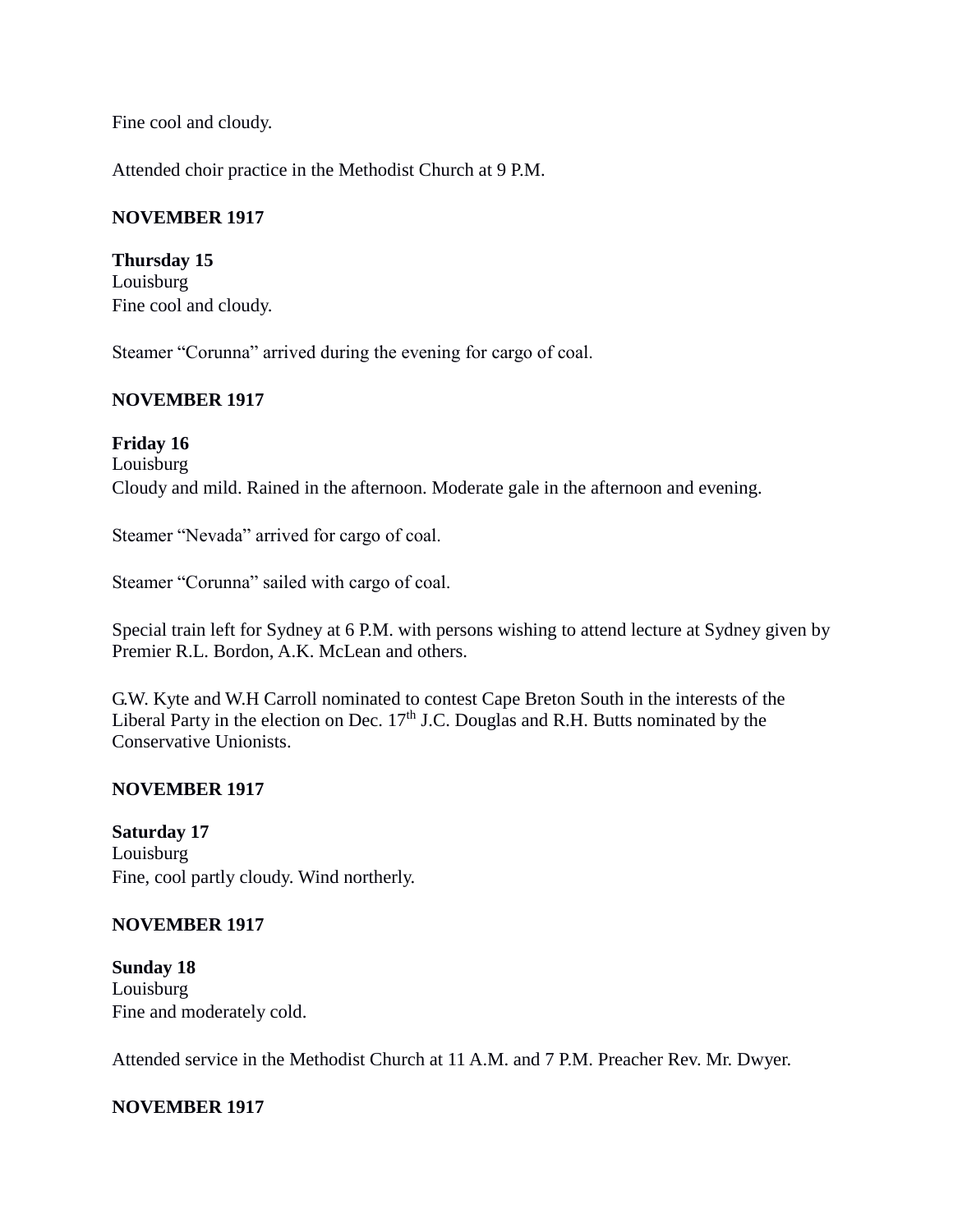#### **Monday 19**

Louisburg Fine, mild in the morning. Chilly and windy in the afternoon.

## **NOVEMBER 1917**

**Tuesday 20** Mira Salmon River Louisburg Cold, chilly, snow squalls, moderate gale from north-west. Snow during the night. Snow fall about 1 inch.

Louisburg to Mira on 7 A.M. train. Mira to Salmon River by boat. Left Mira at about 11 A.M., arrived at Cliffords at about 4 P.M. Heber met me at Cliffords's during the evening and drove me home arriving at about 11 P.M.

### **NOVEMBER 1917**

**Wednesday 21** Salmon River Fine, cloudy and mild.

Spent part of the afternoon at Arthurs. Returned home at about 4 P.M.

In the evening in company with Heber, visited Phil Gibbons. Returning at about 8:30 P.M. Maria arrived in the evening and remained all night.

# **NOVEMBER 1917**

# **Thursday 22**

Salmon River Glace Bay Sydney Rained heavily in the morning. Cleared at about 11 A.M. Fine, clear and very mild in the afternoon.

Drove to Sydney in company with Heber. Left Salmon River at about 11 A.M. Arrived at Sydney at about 4 P.M. Stopped at Victoria Hotel.

Went to Glace Bay on 9:50 P.M. car. Returned to Sydney at 12:15 midnight.

# **NOVEMBER 1917**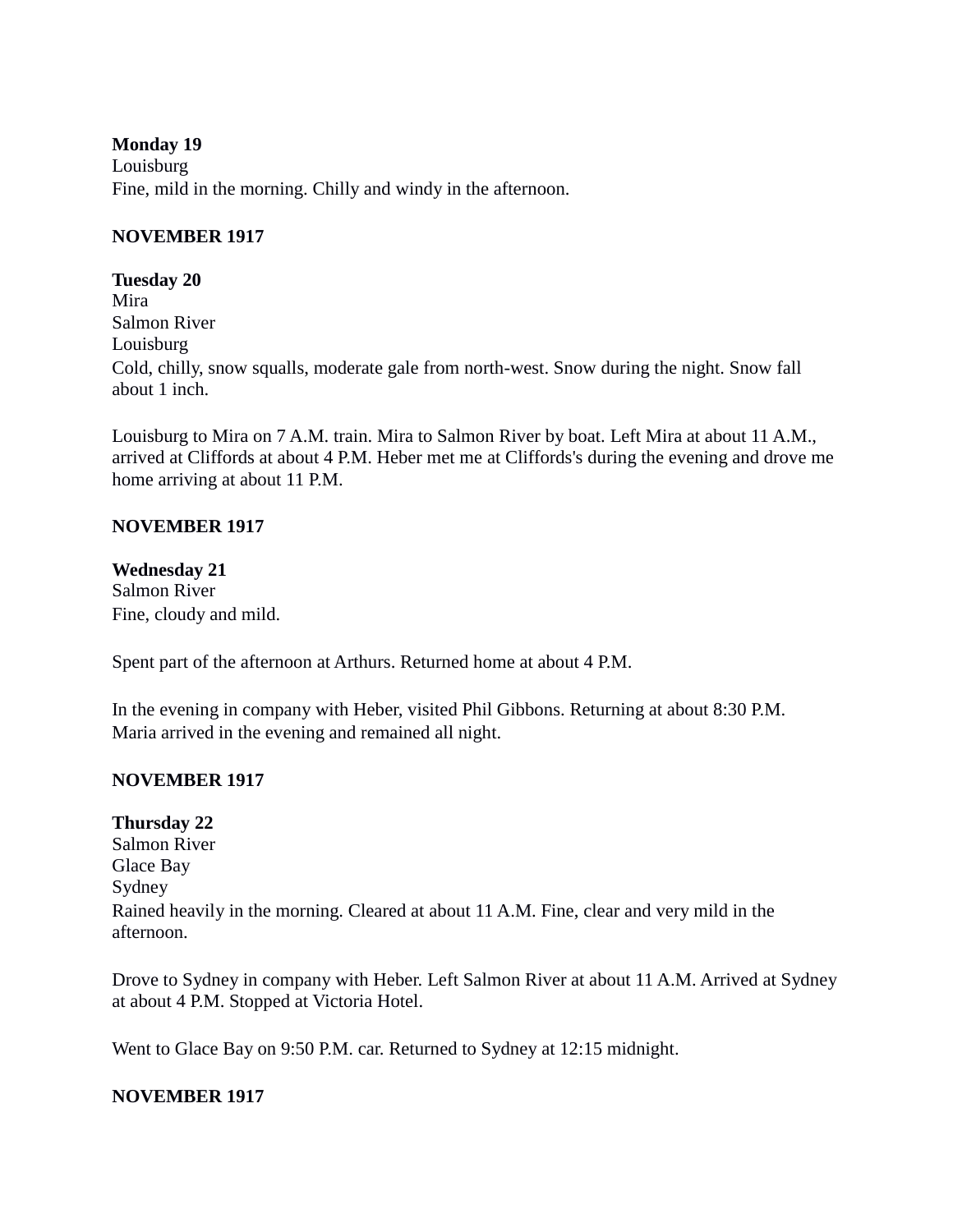# **Friday 23** Sydney Louisburg Heavy down pour of rain nearly all day. Streets flooded with water. Heaviest rain during the year.

Left Sydney on 4 P.M. car for Glace Bay. Car broke down causing about one half hour delay. Got off car at No. 3 store and caught train for Louisburg at Caledonia Junction. Arrived at Louisburg at 7 P.M.

# **NOVEMBER 1917**

# **Saturday 24**

Louisburg Cloudy, foggy and rainy.

Steamers "Coban" and "Lingan" arrived for cargoes of coal.

Dr. O'Neil's Drug Store burglarized during the night.

Wentworth married at Winnipeg, Man. To Beatrice M. Jickling. Ceremony performed by Rev. Hugh Robertson.

# **NOVEMBER 1917**

**Sunday 25** Louisburg Fine, cloudy and mild. Light variable wind.

Attended service in the Methodist Church at 11 A.M. and 7 P.M. Preacher Rev Joseph Hale.

# **NOVEMBER 1917**

**Monday 26** Louisburg Fine, cloudy and mild. Light snow squalls.

Steamer "Lingan" sailed with cargo of coal.

# **NOVEMBER 1917**

**Tuesday 27** Louisburg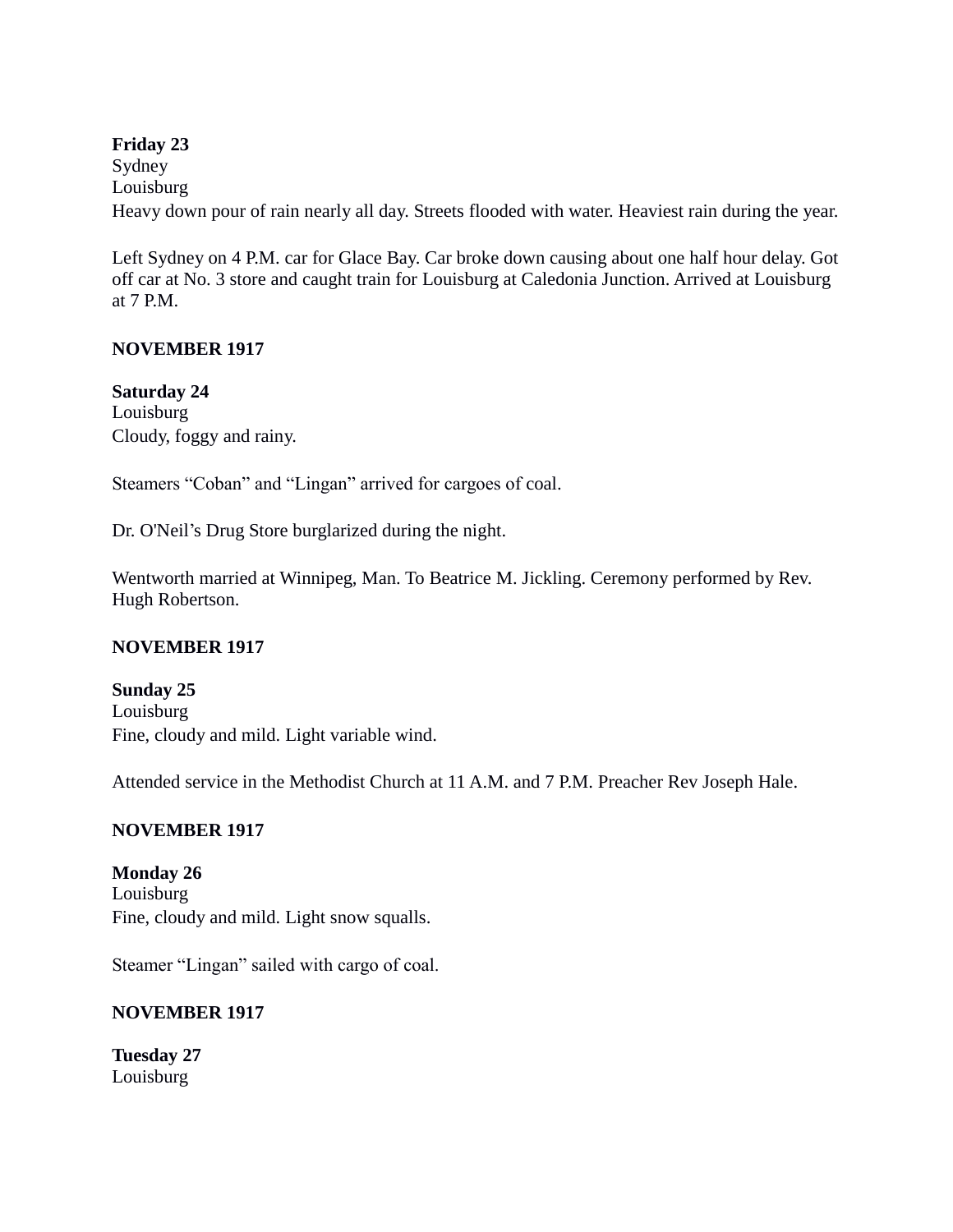Mild in the morning. Snow squalls in the forenoon. Continuous snow in the afternoon. Stopped snowing at about 5 P.M. Snow fall about 3 inches. Wind north-east, changing to north at night. Moderate frost during the night.

Steamer "Nevada" arrived for cargo of coal.

# **NOVEMBER 1917**

# **Wednesday 28**

Louisburg Fine and cloudy. Light northerly wind. Streets covered with snow but not enough for good sleighing. Both sleighs and wagons in use.

A Belgian Relief Steamer arrived and bunkered.

William Mason and Ethel J. McGilivary married.

# **NOVEMBER 1917**

#### **Thursday 29** Louisburg Fine, moderately cold and cloudy. Light northerly wind.

Steamer "MacKay Bennett" arrived for bunker coal.

I.O.G.L. held concert and shadow social in Masonic hall in the evening.

# **NOVEMBER 1917**

**Friday 30** Louisburg Fine, moderately cold. Cloudy. Light snow squalls at noon. Light northerly wind.

# **DECEMBER 1917**

**Saturday 1** Louisburg Fine and moderate.

Steamer "Coban" and "Nevada" sailed for Nfld. with cargoes of coal.

Steamer "Maskinonge" and "Corunna" arrived for cargoes of coal.

# **DECEMBER 1917**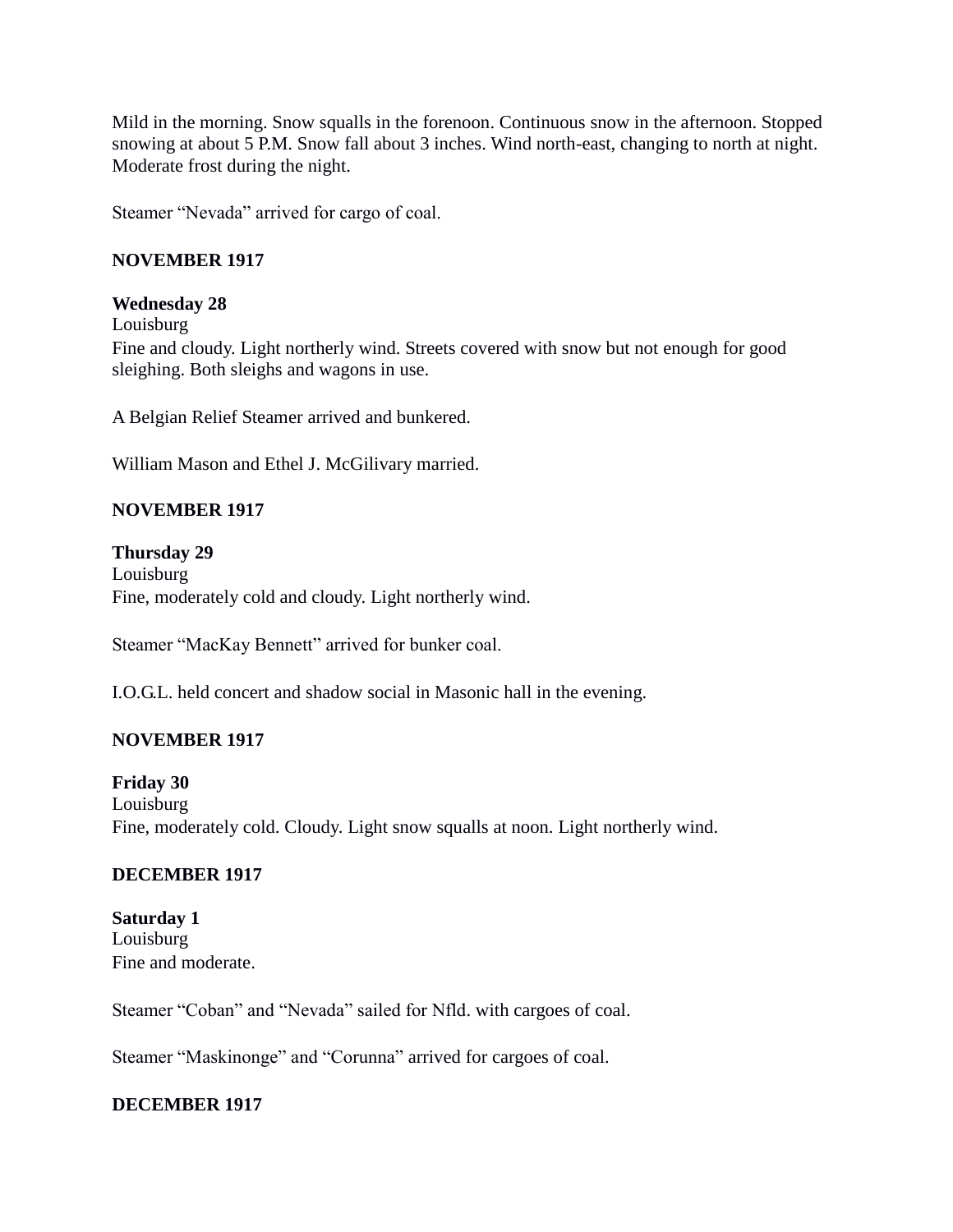### **Sunday 2**

Louisburg

Cloudy. Begun to snow at about 11:30 A.M. Snowed until about 3:30 P. M., turned to rain. Heavy rain during the evening and night. A very disagreeable day. Easterly wind developing into a heavy gale in the afternoon and night.

Spent part of the afternoon and had tea at Z.W. Townsend's.

Attended service in the Methodist Church at 11 A.M. Preacher Rev Joseph Hale. Was not out to church in the evening.

# **DECEMBER 1917**

**Monday 3** Louisburg Fine and cloudy, wind north-east.

All trains to and from Louisburg delayed by washout at Mira caused by yesterdays storm. Passengers and baggage having to be transferred.

Public meeting in the interests of the Liberal candidates for the General Election on the  $17<sup>th</sup>$  inst. W.H. Carroll and G.W. Kyte held in Masonic Hall at 8 P.M. Meeting addressed by Messrs. Carroll, Kyte, and Levatte.

Pipe and Brass Bands in attendance, was present.

# **DECEMBER 1917**

**Tuesday 4** Louisburg Fine partly clear and mild. Light northerly wind.

# **DECEMBER 1917**

**Wednesday 5** Louisburg Cloudy and calm. Light snow squalls. Snow fall less than ½ an inch. Cleared at night.

Attended choir practice in the Methodist Church at 9:30 P.M.

# **DECEMBER 1917**

**Thursday 6**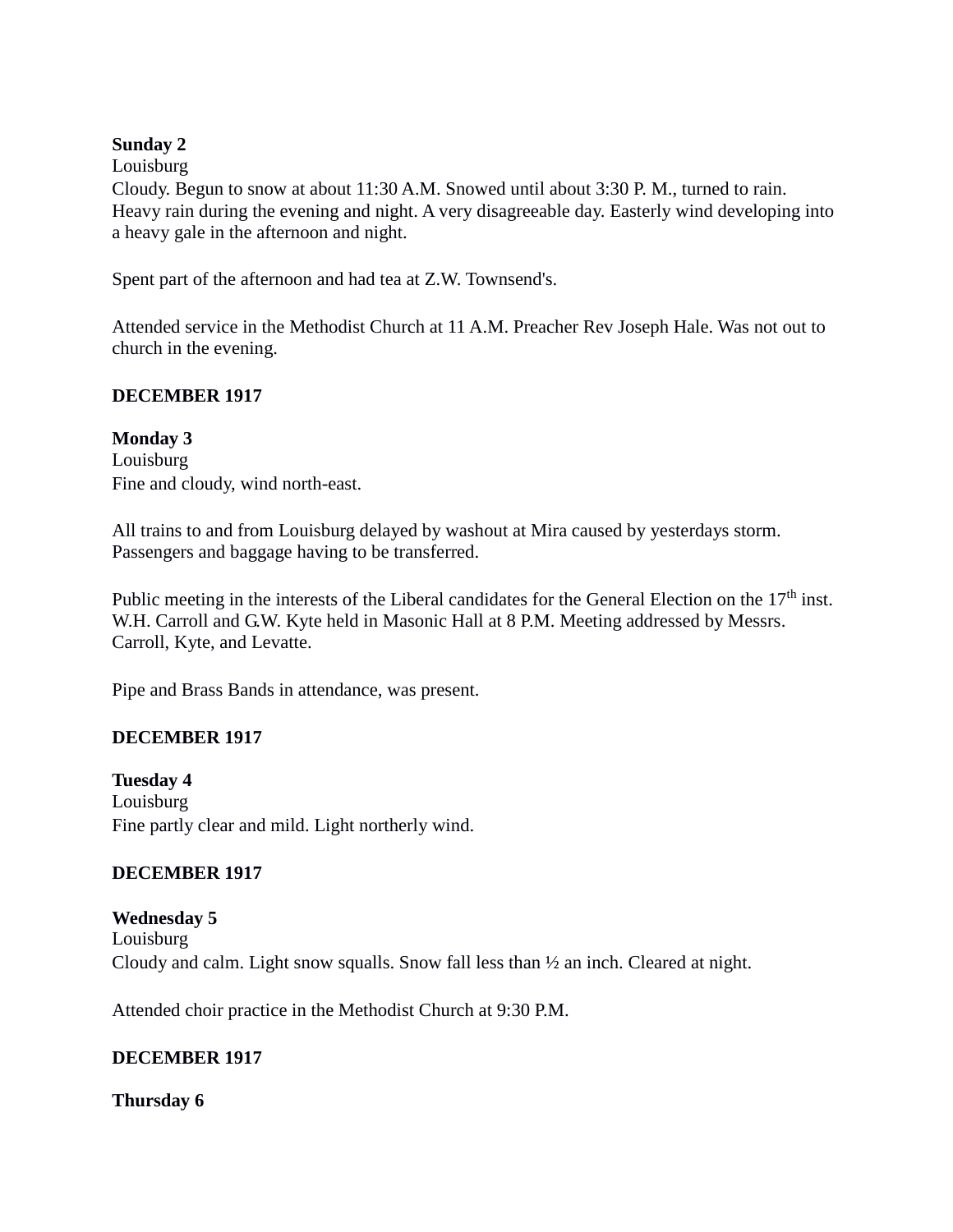Louisburg Fine and mild. Partly clear. Frost at night.

Steamer "Maskinonge" sailed with cargo of coal.

Terrible explosion at Halifax .French steamer "Mont Blanc" loaded with explosives collided with Norwegian steamer "Imo" (chartered to Belgian Relief Commission) in harbour near entrance to Bedford Basin. Fire broke out on board the "Mont Blanc" followed about twenty minutes later by a terrific explosion, which almost entirely destroyed the north end of the city besides damaging property for miles around.

Later: It is estimated that 2000 persons were killed, 10,000 wounded, 20,000 persons homeless and destitute. Property damage: about \$25,000,000.

# **DECEMBER 1917**

# **Friday 7**

### Louisburg

Snow storm during early part of the day beginning at about 7:30 A.M. Snow fall about 6 inches. Begun to rain at noon and continued throughout the afternoon. Streets very wet and slushy during the afternoon and evening. Strong east north-east wind.

# **DECEMBER 1917**

# **Saturday 8**

#### Louisburg

Fine and clear. Strong north-west wind in the early part of the day. Moderating in the afternoon. Fairly good sleighing on the streets. Moderately cold.

A British Transport arrived for bunker coal.

# **DECEMBER 1917**

# **Sunday 9**

Louisburg

Rained heavily all day. Stopped raining in the evening. Fine during the night. Thawed off nearly all the snow. Just small patches of ice left. Heavy gale from south-east moderating in the evening.

Attended service in the Methodist Church at 11 A.M. and 7 P.M. Preacher Rev. Joseph Hale.

# **DECEMBER 1917**

# **Monday 10**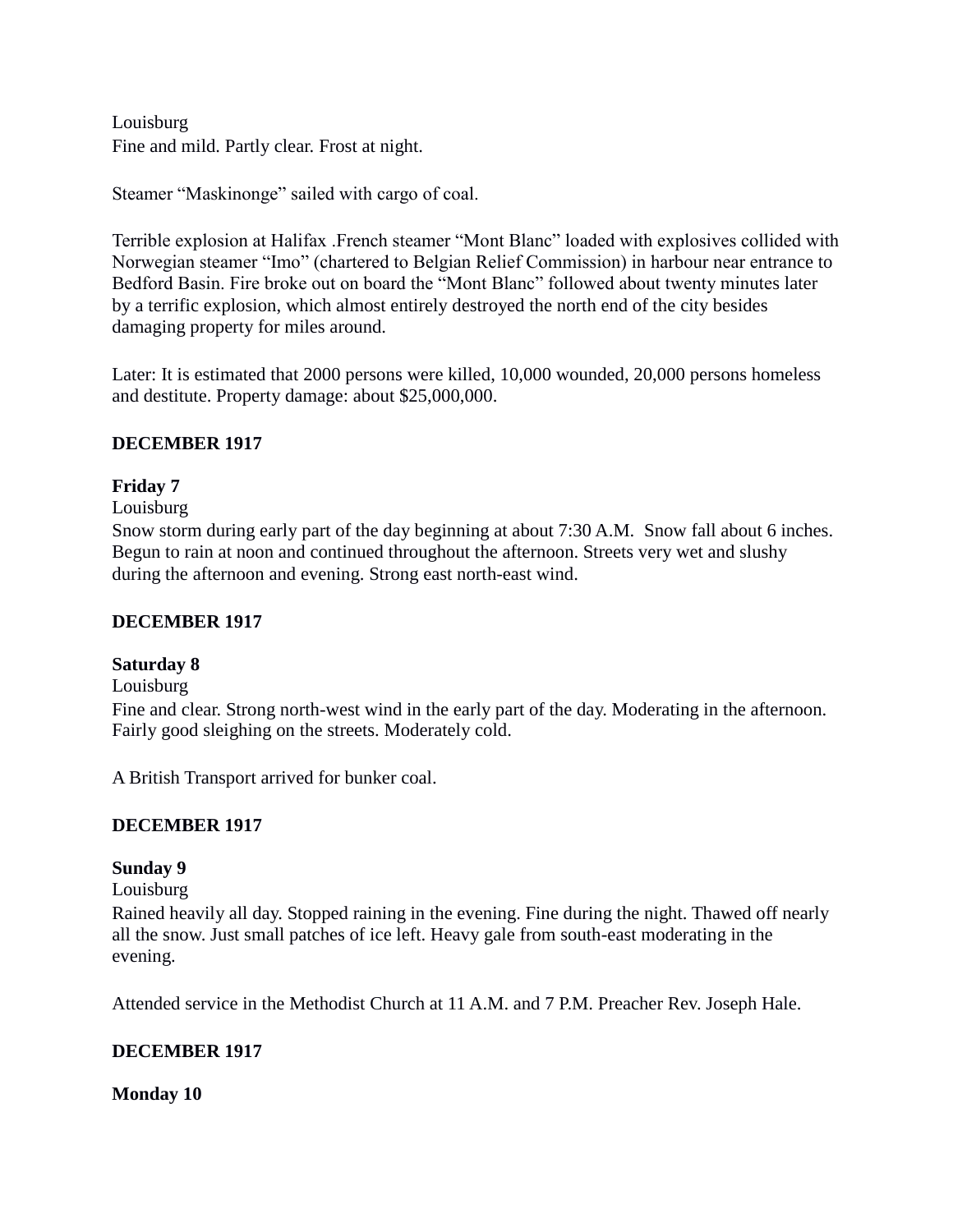#### Louisburg

Fine, clear and mild in the forenoon. Cloudy in the afternoon. Light snow fall at about 4 P.M. followed by rain and accompanied by heavy gale from south east. Wind changing to north-west during the night followed by frost.

## **DECEMBER 1917**

**Tuesday 11** Louisburg Fine, cold and partly clear. Wind north west. Light snow squalls in the afternoon and evening.

# **DECEMBER 1917**

**Wednesday 12** Louisburg Fine and cold. Winterlike. Min. Temperature about 4 above zero.

John McIntosh died, aged about 91 years.

# **DECEMBER 1917**

**Thursday 13** Louisburg Snowed moderately all day. Wind north-east. Snow fall about 5 inches. Cleared at night.

Political meeting held in Masonic Hall at 8 P.M. in the interests of J.C. Douglas and R.H. Butts Unionist candidates for Cape Breton South and Richmond. Meeting addressed by Forbes, Glace Bay, Hugh Ross, Sydney, and R.H. Butts. Mr. Douglas was not present. Brass and Pipe Bands in attendance. Was present.

# **DECEMBER 1917**

**Friday 14** Louisburg Cloudy in forenoon. Driving rain storm in the afternoon, beginning at about 1 P.M.

Attended funeral of the late John McIntosh at 1:30 P.M. Service conducted by Rev. D.A. McMillan. Burial in Presbyterian cemetery.

# **DECEMBER 1917**

**Saturday 15** Louisburg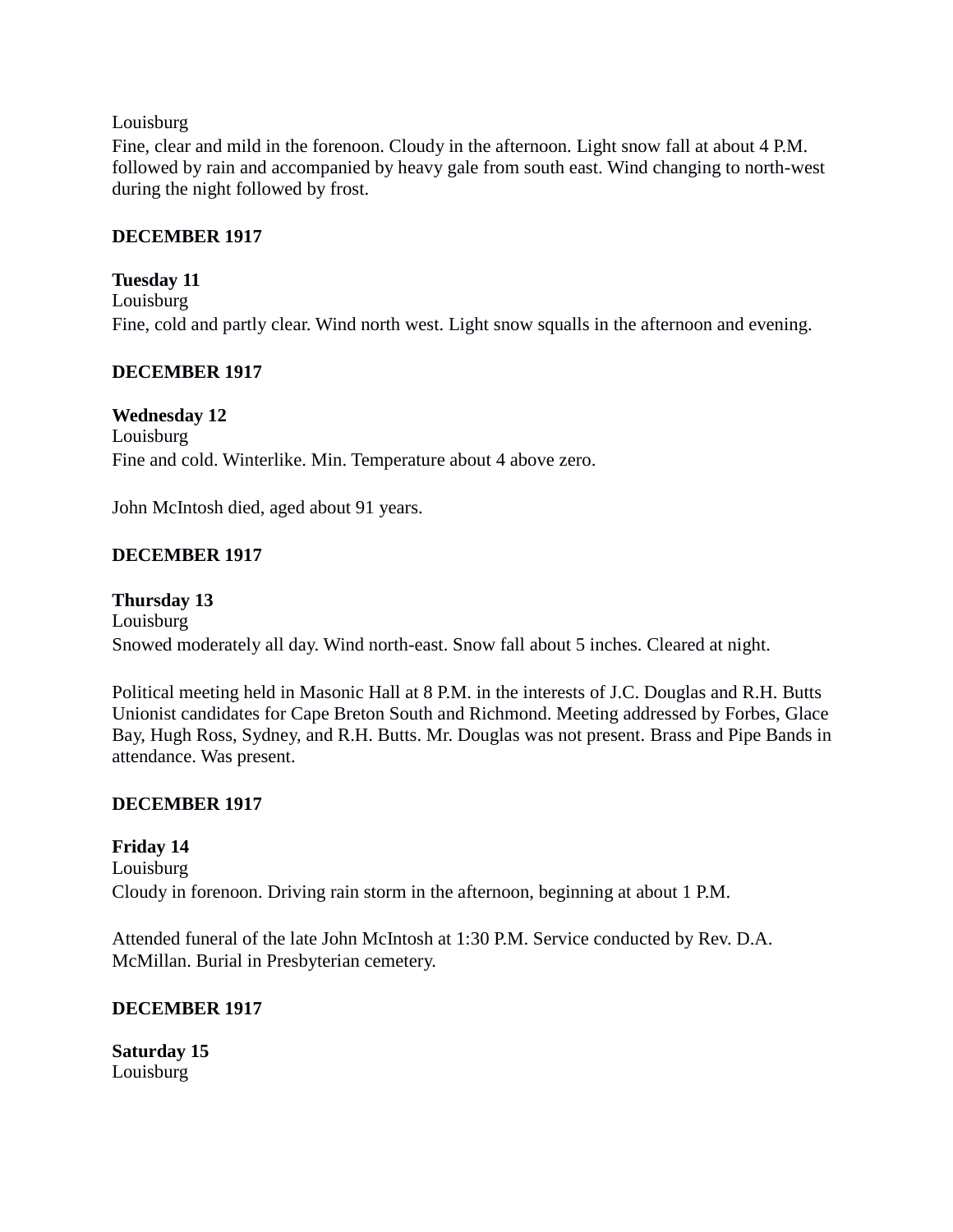Cloudy and mild. Light showers in the afternoon. Light snow squalls at night. Wind southerly changing to westerly.

Steamer "Maskinonge" arrived for cargo of coal.

## **DECEMBER 1917**

## **Sunday 16**

Louisburg Fine. Partly clear, moderately cold. Wind northerly.

Attended service in the Methodist Church at 11 A.M. and 7 P.M. Preacher Rev. Joseph Hale.

### **DECEMBER 1917**

# **Monday 17**

Louisburg Fine, partly clear, moderately cold.

Dominion Elections, Borden Government, Conservative, Unionist, returned to power by a majority of [blank].

Candidates for Cape Breton South and Richmond as follows:

J.C. Douglas, R.H. Butts Unionist, W.H. Carroll, G.W. Kyte Liberal, Baxter, Gillis Labor. Results for Cape Breton and Richmond as follows:

| Douglas, | 8073. |
|----------|-------|
| Butts,   | 7645. |
| Kyte,    | 6738. |
| Carroll, | 6690. |
| Baxter,  | 3667. |
| Gillis,  | 3615. |

# **DECEMBER 1917**

# **Tuesday 18**

Louisburg Fine, partly clear, moderately cold.

# **DECEMBER 1917**

**Wednesday 19** Louisburg Fine, cloudy, moderately cold.

#### **DECEMBER 1917**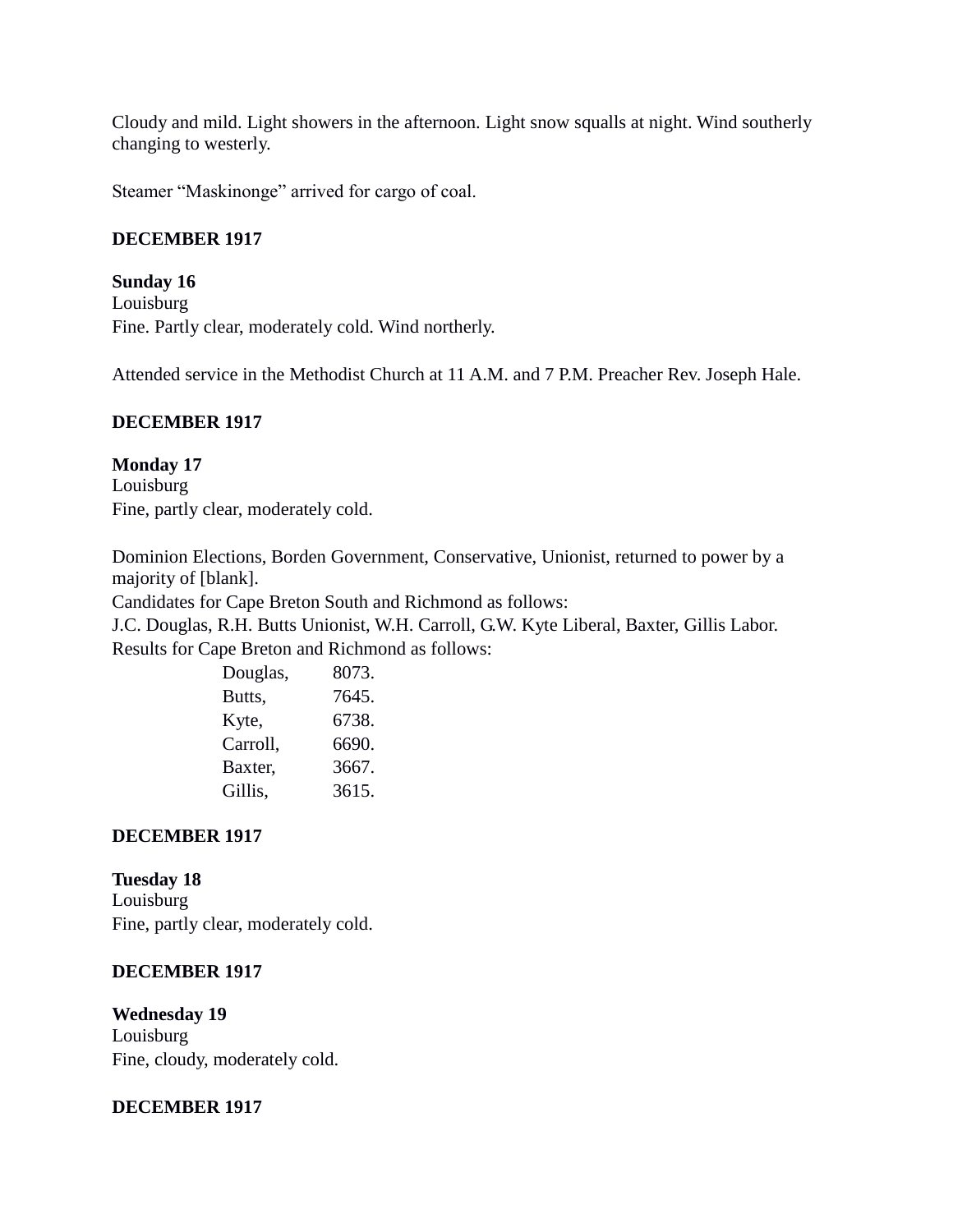**Thursday 20** Louisburg Cloudy and mild.

## **DECEMBER 1917**

**Friday 21** Louisburg Fine, cloudy and mild. Foggy. Light south east wind.

### **DECEMBER 1917**

# **Saturday 22**

Louisburg Fine cloudy. Foggy and mild. Light southerly wind.

### **DECEMBER 1917**

### **Sunday 23**

Louisburg

Stormy, snowed moderately nearly all day. Fine in the evening. Wind north-east changing to north at night. Snow fall about 5 inches.

Attended service in the Methodist Church at 11 A.M. and 7 P.M. Preacher Rev. Joseph Hale. Electric lights used for the first time in Methodist and English Church during the evening service.

#### **DECEMBER 1917**

#### **Monday 24**

Louisburg

Fine, clear and moderately cold. An ideal winter day. Moderated in the afternoon. Cloudy in the evening. Showery and misty during the night. Wind north-east changing to southerly in the evening.

#### **DECEMBER 1917**

### **Tuesday 25**

Louisburg

Mild, foggy, misty, showery in the forenoon. Streets very wet and slushy. Thawing all day. General holiday, all places of business closed.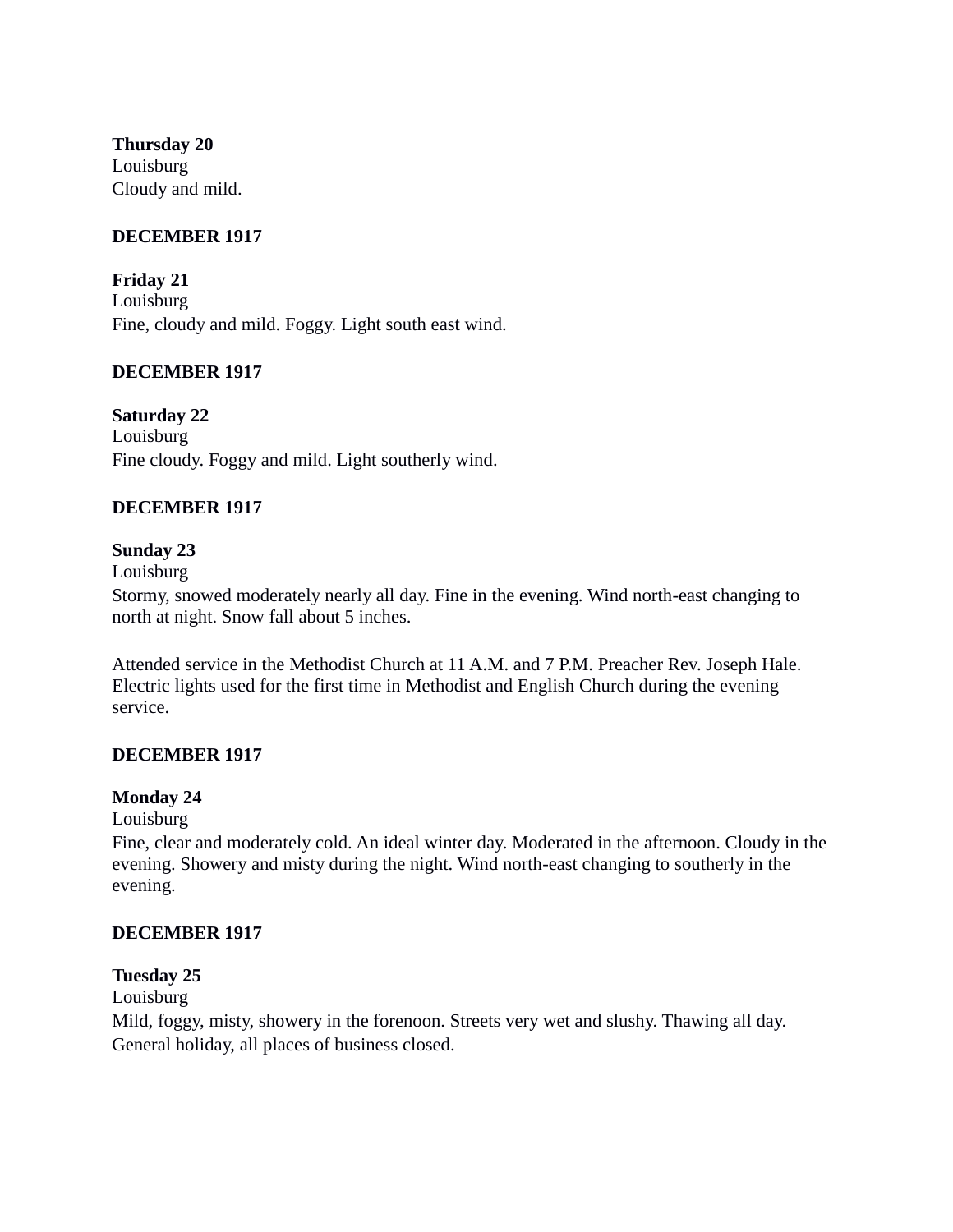Worked around home in the forenoon, fixing up a fence. Spent the greater part of the afternoon at my boarding house.

Methodist Sunday School held a concert in the Methodist Church in the evening.

Attended service in the English Church at 7:30 P.M. Preacher Rev. J.F. Draper.

# **DECEMBER 1917**

**Wednesday 26** Louisburg Fine, cloudy moderately cold. Snow squalls in the morning.

Attended choir practice in the Methodist Church at 9 P.M.

# **DECEMBER 1917**

**Thursday 27** Louisburg Fine and moderately cold.

# **DECEMBER 1917**

# **Friday 28**

Louisburg Cloudy. Very chilly and raw. Wind north-west changing to south-west. Snowed moderately during the night and turning to rain.

Attended band practice at 9:30 P.M.

# **DECEMBER 1917**

# **Saturday 29**

Louisburg Snowed moderately all day. Moderate north east wind. Misty during the night enough dampness falling to form a slight crust on the shore. Snow fall about 6 inches.

Steamer "Nevada" and "Maskinonge" arrived for cargoes of coal.

# **DECEMBER 1917**

**Sunday 30** Louisburg